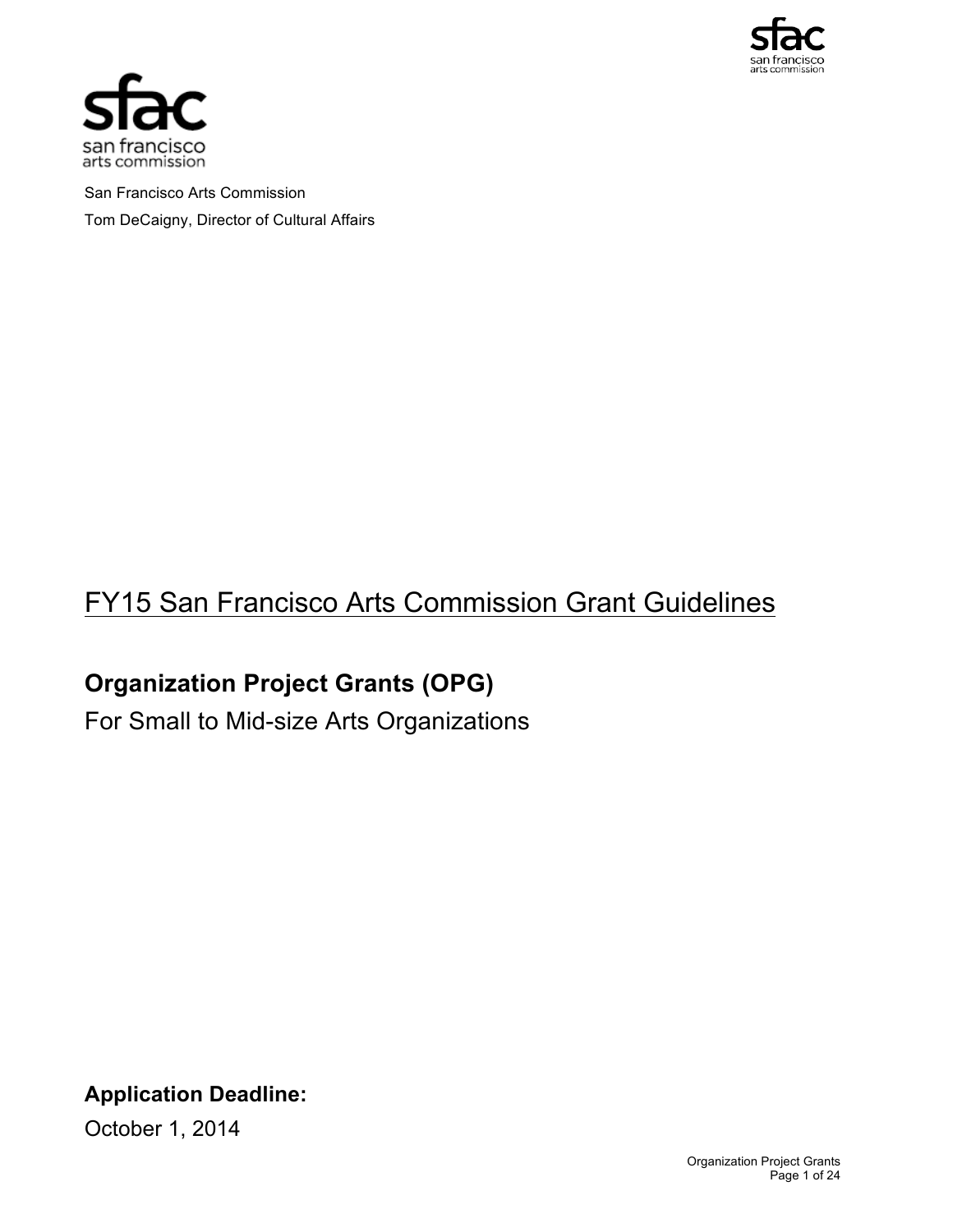

#### **San Francisco Arts Commission Grants FY2014-2015 Organization Project Grants (OPG)**

#### **Application Deadline:** October 1, 2014

### **ABOUT SAN FRANCISCO ARTS COMMISSION GRANTS**

The San Francisco Arts Commission's grantmaking programs are committed to supporting and building cultural resources for our City's diverse arts communities. The SFAC stewards the Cultural Equity Endowment Fund, the Neighborhood Cultural Centers funds and other City resources to foster the values and increase the impact of cultural equity and neighborhood arts. The SFAC supports San Francisco artists, arts organizations, and historically underserved communities through grants, technical assistance and capacity building, economic development, arts education initiatives and community-based Cultural Centers.

Organization Project Grant funds come from the Cultural Equity Endowment Fund.

Grants from the Cultural Equity Endowment Fund provide support for the enrichment of San Francisco's multicultural landscape and are intended to ensure that:

- all people who make up the city have fair access to information, financial resources, and opportunities for full cultural expression, as well as opportunities to be represented in the development of arts policy and the distribution of arts resources;
- all the cultures and subcultures of the city are represented in thriving, visible arts organizations of all sizes;
- new large-budget arts institutions whose programming reflects the experiences of historically underserved communities flourish.

The historically underserved communities named in these guidelines—Native American, Asian American, African American, People with Disabilities, Latino, L/G/B/T, Pacific Islander, Women—have been so identified by the Cultural Equity Endowment legislation with the specific purpose of directing funds to grant programs that support these communities.

### **ORGANIZATION PROJECT GRANTS (OPG)**

Organization Project Grants support the presentation of professional arts activities accessible to the general public in San Francisco. OPG supports—in whole or in part—specific arts projects that have been determined to be of sufficient artistic quality and benefit or interest to the community at large, or to specific segments of the community.

OPG grants may be used to fund art exhibitions and installations, film and video screenings, music and dance concerts, theater performances, on-line arts projects, literary readings and publications, workshops in various art forms, local arts festivals, and other similar activities. All art forms will be considered.

Projects must be developed and presented in San Francisco and culminate in a local public presentation or a meaningful, accessible engagement of the public. They may be targeted at specific audiences, but they cannot be limited to "closed" audiences. For example, a concert by a choral society that may be attended only by members of that society would not be eligible for OPG support. Projects that involve radio or television broadcasting, as well as internet-distributed projects, should have a clear San Francisco orientation with particular articulation of, and attention to, the intended audience. The same is true of publication-based projects and others that, by their nature, do not involve presence in a physical space.

#### **Grant award amounts are up to \$15,000.**

Because funds are limited, grant awards may be between 75-100% of the grant request, but no less than 75% of a grant request will be awarded.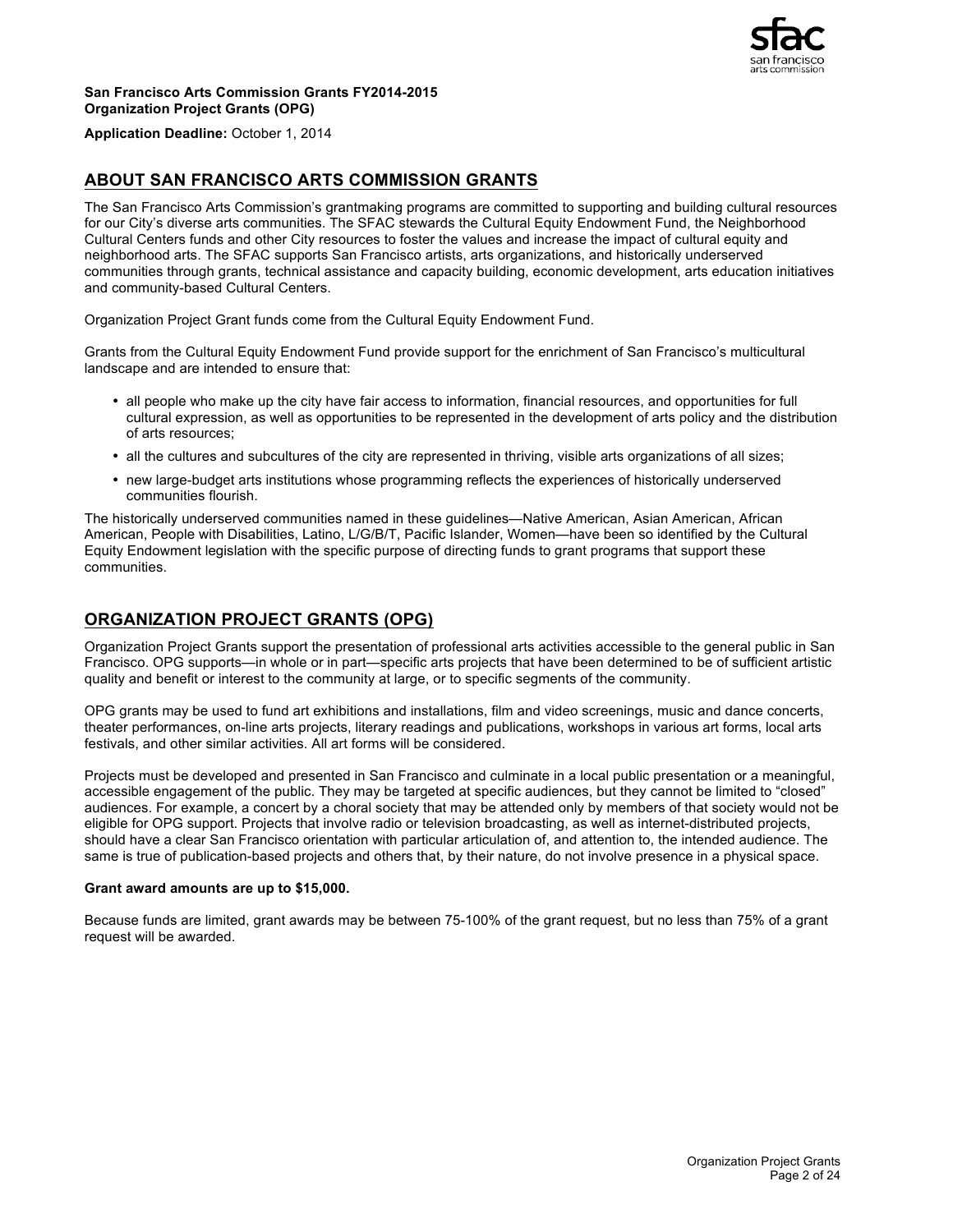

#### **IMPORTANT DATES**

| <b>Application Workshop:</b>                                      | For dates and locations, visit www.sfartscommission.org/ceg                                                       |
|-------------------------------------------------------------------|-------------------------------------------------------------------------------------------------------------------|
| <b>Application Deadline:</b>                                      | October 1, 2014. Guidelines and application forms are downloadable from<br>www.sfartscommission.org/ceg.          |
| <b>Application Review Panels:</b>                                 | January/February 2015                                                                                             |
| <b>Arts Commission Review &amp;</b><br><b>Award Announcement:</b> | April 2015                                                                                                        |
| <b>Grant Period:</b>                                              | June 1, 2015–November 30, 2016 (The proposed project, or phase of project, must<br>take place within this period) |

**For eligibility questions**: Weston Teruya, weston.teruya@sfgov.org

#### **ELIGIBILITY REQUIREMENTS**

Carefully read through this section, which provides details on the eligibility for all organizations.

#### **Eligibility Requirements**

- ❑ Mission is focused primarily on the arts. The mission statement is clearly focused on the development, production and/or presentation of arts activities in San Francisco.
- ❑ San Francisco-based. The organization must be housed in San Francisco with its corporate address in the City.
- ❑ Continuing and stable presence in the community. The organization has a continuing existence and ongoing operations as an organization.
- ❑ Active arts presenter. The organization must provide continuing arts activity in San Francisco. Generally, this means that it regularly presents a recognizable home season in the City or, in the case of smaller organizations, it has successfully completed at least two arts activities that are open to the public in the City, within the 24 months prior to the proposal deadline.
- ❑ In good standing on previous or current SFAC grants. The applicant must have completed reporting requirements for any past grants. If it has defaulted on a grant, they are not eligible for funding until the term of their default has passed. See default policies.
- ❑ Tax-exempt organization. All applicants must have 501(c)(3) tax-exempt status or be a fiscally sponsored project of a tax-exempt organization.
- ❑ Not a program of another City agency or department.
- ❑ Meets annual budget size limitations. The three-year average operating budget for organizational applicants **must not exceed \$1 million in income or expense** (averaged over the past three completed years).

#### **FUNDING POLICIES**

- Applicants cannot receive simultaneous funds from the SFAC to support the same project, e.g. Individual Artist Commision, Arts & Communities: Innovative Partnerships, Public Art, Gallery, etc. This restriction also applies to collaborators or individual artist/presenter groups who may be working on different components of the same project and applying separately. Applicants may propose discrete phases of a longer project in different grant cycles as long as each individual proposal meets the required qualifications and there is no co-mingling of funds.
- Applicants cannot submit more than one application. Note: this does not apply to fiscal sponsors who are submitting applications on behalf of different fiscally sponsored projects.
- The award of funds does not imply that SFAC or any other City agency will produce, exhibit, or present the art created. It is the responsibility of the applicant to secure a venue and any required permits for public presentations or workshops.
- Organizations with an open CEI-L1 or CEI-L2 can apply for an OPG but must close out their CEI grant before they can receive their OPG funds. Also keep in mind that if you receive OPG funding this year, you can apply for CEI-L1 or CEI-L2 in the next grants cycle but must close your OPG grant before you can receive CEI funds.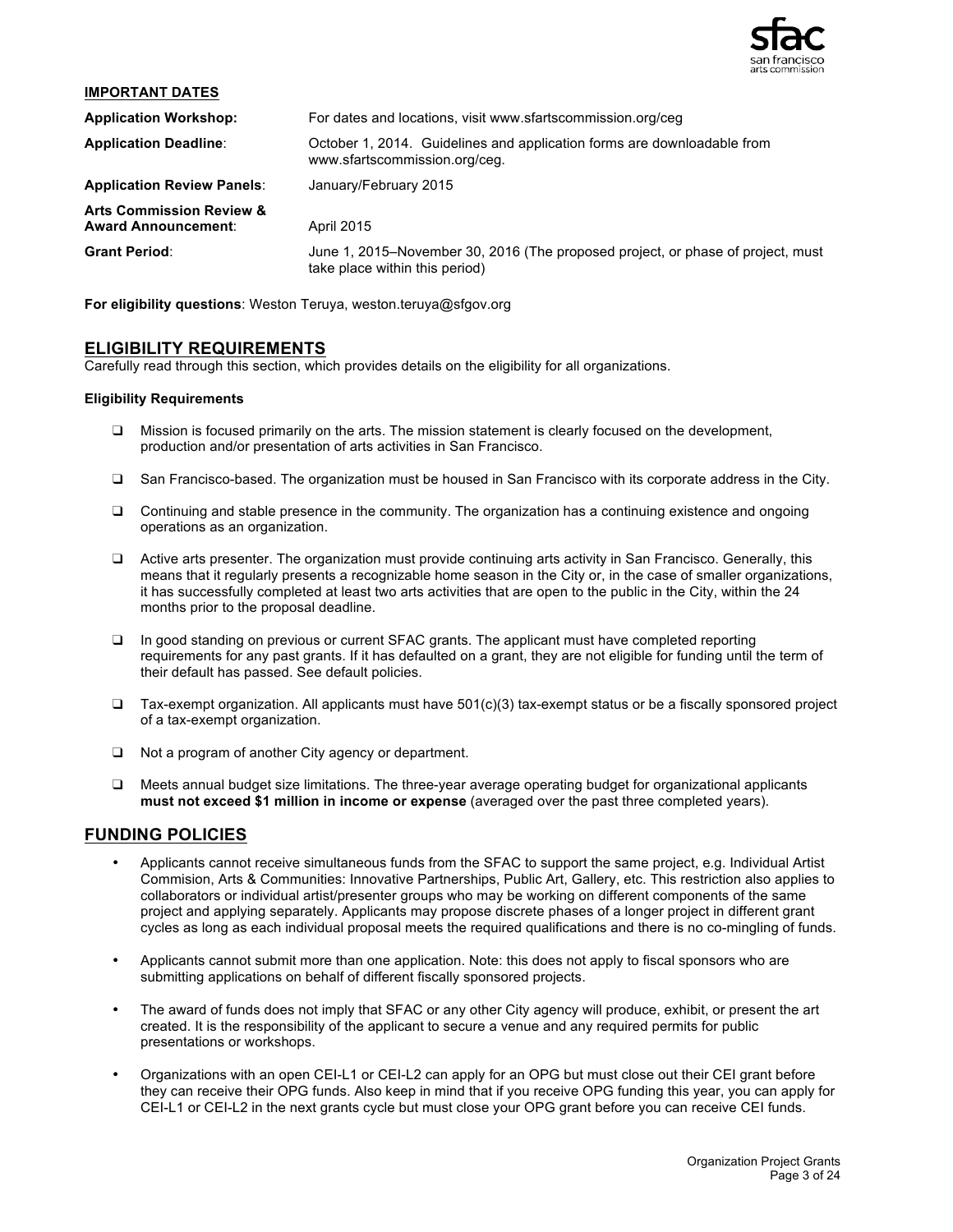

- An organization cannot have two open OPG grants. The organization can apply for a subsequent OPG but must complete the open project and submit the final report before receiving any funds from the new grant. Plan project timelines accordingly.
- Organizations may receive Organization Project Grants for three (3) consecutive years, after which they must sit out one year before applying for another grant in this category.
- **Public Art Projects:** If your proposal involves a public art component, **you are solely responsible for acquiring the necessary permissions and permits**. If you are recommended for a grant, you will need to provide official documentation of secured permits in order to proceed with the contracting process. Any public art projects receiving City funding must be reviewed and approved by the SFAC Public Art Program. Please see the SFAC Public Art Program website to obtain helpful information about public art regulations at www.sfartscommission.org/pubartcollection/documents/pa05-mural-guidelines/

#### **We DO NOT Fund**

- $\circ$  Projects that will not culminate in a public art presentation in San Francisco or do not otherwise include significant public participation.
- o Projects aimed primarily at organizational development. (See guidelines for Cultural Equity Initiatives.)
- $\circ$  Ongoing operating expenses or administrative costs that are not project-based. Funds can be applied toward covering an appropriate cost allocation of overhead expenses (such as salaries, office rental, telephones, supplies, etc.) that support project activities.
- o Deficit reduction.
- o Start up costs/seed money for new organizations.
- o Food and beverage expenses.

#### *Organizational Budget Category*

- Your organizational budget category is determined by the average of your cash income over the last three years.
- Each grant category has limits on the amount of the grant request and eligibility in efforts to broadly ensure an organization's capacity to manage the proposed project.
- In some categories, your organization will be evaluated with organizations of similar organizational budget size in order to ensure the fair distribution of SFAC funds to a spectrum of organizations.
- **Small-Budget Organizations:** average not to exceed \$150,000 can request no more than 50% of its actual cash income of its last closed fiscal year. A small-budget organization may use a grant to cover all or part of the projected expenses of the proposed project, as appropriate.
	- $\circ$  In the application review process, applications from small organizations may be additionally evaluated in two groups: those with three-year budgets that average under \$35,000; and those with three-year budgets that average between \$35,000 to \$150,000.
- **Mid-Size Budget Organizations:** average between \$150,000 and \$1 million can use a grant to cover up to 75 percent of the projected cash expenses for the proposed project.

#### *Fiscal Responsibility*

Use the **3-Year Average Budget Narrative** to help panelists understand your organization's financial position.

- Organizations with a reserve or operating surplus should provide a narrative that explains your reserve policy or plans for use of the surplus.
- Organizations with accumulated deficits must provide a budget narrative that details how the deficit developed and plans for the deficit reduction.
- Organizations that hold outstanding loans or have defaulted on loans must provide a budget narrative that details the terms of the loan repayment or circumstances of the default.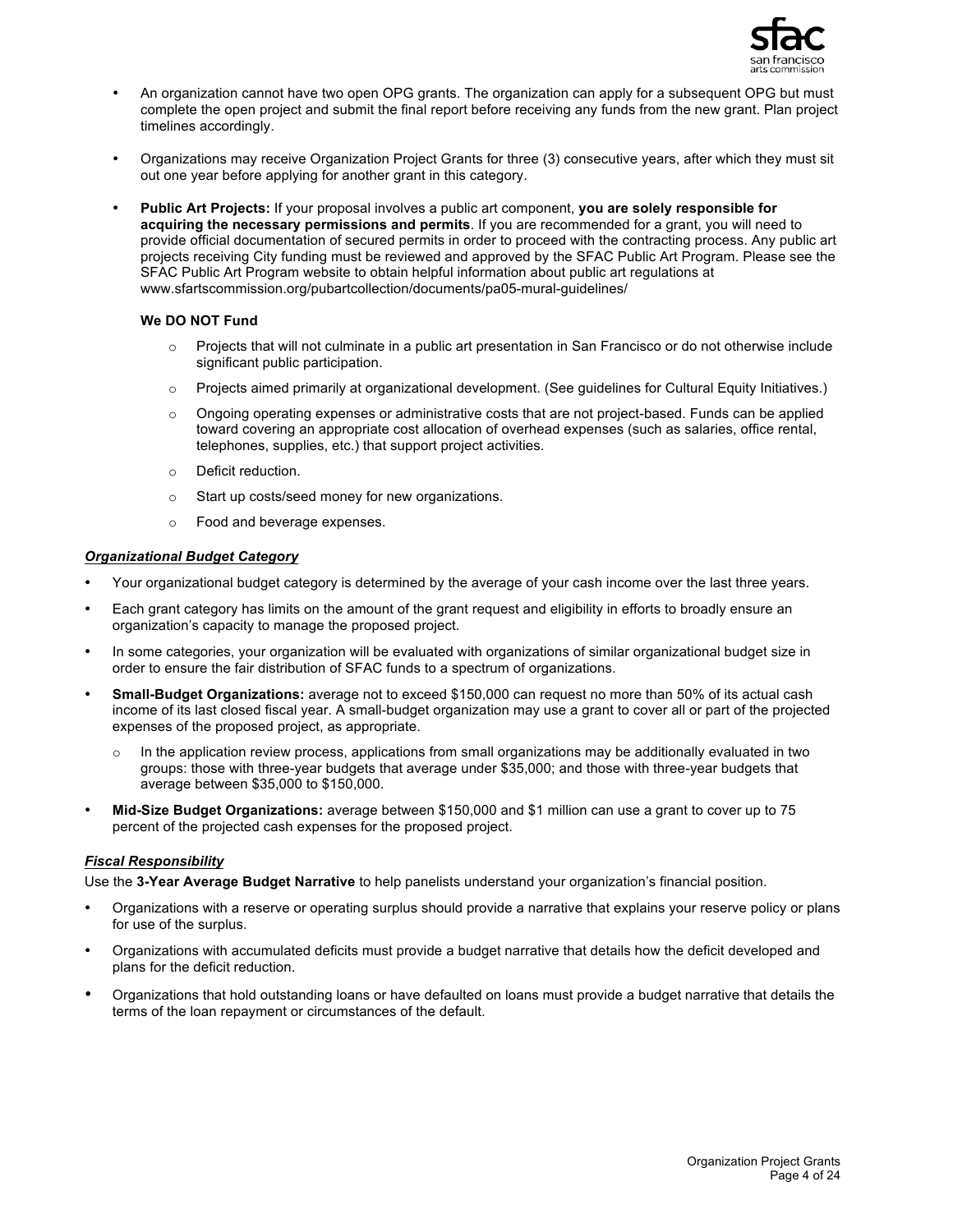

### **APPLICATION INSTRUCTIONS**

- **1. Read through the guidelines** for the appropriate grant category, and make sure that both you and your project meet all of the eligibility requirements to apply for and receive funding.
- **2. Review the Criteria for Evaluation** before drafting your proposal narrative. These will be the criteria upon which your project will be reviewed. Be sure that you adequately detail your project, and provide information that addresses each criteria.
- **3. Application Packet Checklist.** The Application Packet Checklist details the forms, documents, and materials integral to your application packet. Prepare the forms and attachments for submission in the order indicated. Submit the Application Packet Checklist as your cover sheet with each required item checked off.

#### **Submit requested materials only. Excess materials and materials submitted in incorrect formats will be removed.**

- **4. Narrative Application Instructions.** The Narrative Application Instructions (see pg. 9) provides questions to guide you in describing your proposed project as completely as possible. Remember that not everyone on the application review panel will be familiar with you, your organization, or artistic genre, so provide detailed information. Please adhere to the length limitations—you need not use all the pages allowed.
	- 3 pages maximum. Additional pages will be subject to removal.
	- Single line spacing with one line space between paragraphs.
	- Use Arial 11 point font size or larger.
	- Put the name of the applicant in the upper right corner of each page.
	- Use headers to identify the specific sections (this helps the panelists to find information easily).
- **5. Audience for Web-based Projects.** The total audience to be reached through significant project-specific web content is based on the number of unique visits. Significant content includes web-specific projects, streaming video that represents a major portion of a performance or program, etc. This does not include general website hits, publicity, or press reviews and features. DO NOT include a number if your project does not have web-based content.
- **6. Preferred Panel** Applications are reviewed in one of three discipline-focused panels. Please be sure to select the panel which will be best positioned to assess the strengths of your proposal. If a panel is not selected, staff will use their discretion to assign a panel best suited for the proposal.
	- a. *Visual/Literary/Media* panels review proposals from organizations proposing visual arts exhibitions, literary publications and their programs, literary series, film festivals, etcetera.
	- b. *Performing Arts – New Work* panels reviews proposals from organizations commissioning or developing a new artistic work in dance, theater, music, or interdisciplinary performance. The vision for these projects is typically driven by a singular (or small collaborative) artistic voice.
	- c. *Performing Arts - Presenting* panels reviews proposals from organizations proposing a series, season, lab, or residency to support dance, theater, music, or interdisciplinary performance. The vision for these projects is typically framed in curatorial terms and is focused on support for multiple artistic voices.

### **SPECIAL INSTRUCTIONS FOR BUDGETS & BUDGET NOTES**

*3-Year Average Chart:* Indicate organization's cash income and expenses for the last three completed fiscal years.

- Indicate which years are your last three completed fiscal years.
- If you have a deficit, indicate that by putting a minus sign in front of the dollar amount (e.g. If you have a deficit of one hundred dollars, write it out as "-\$100.").
- Any Surplus or Deficit from one year must be added to the Accumulated Surplus/Deficit of the next year.
- If you have received significant non-cash donations of materials or services, put the dollar value of those donations in the "Significant In-Kind" row at the bottom.
	- $\circ$  Significant In-Kind dollar amounts should not be added or subtracted from any other amount on this grid and should not be carried over from one year to the next.
- **Capital Campaigns:** Separate funds from your organization's operating budget and enter in a separate row.
- **Reserve Fund:** If you have a reserve fund separate from your surplus, specify the amount and policy of use in the *3-Year Average Budget Narrative* or *California Cultural Data Project profile*.
- **Fiscal Sponsors:** If your organization serves as a fiscal sponsor, separate the operating budgets of the fiscally sponsored projects from your organization's operating budget.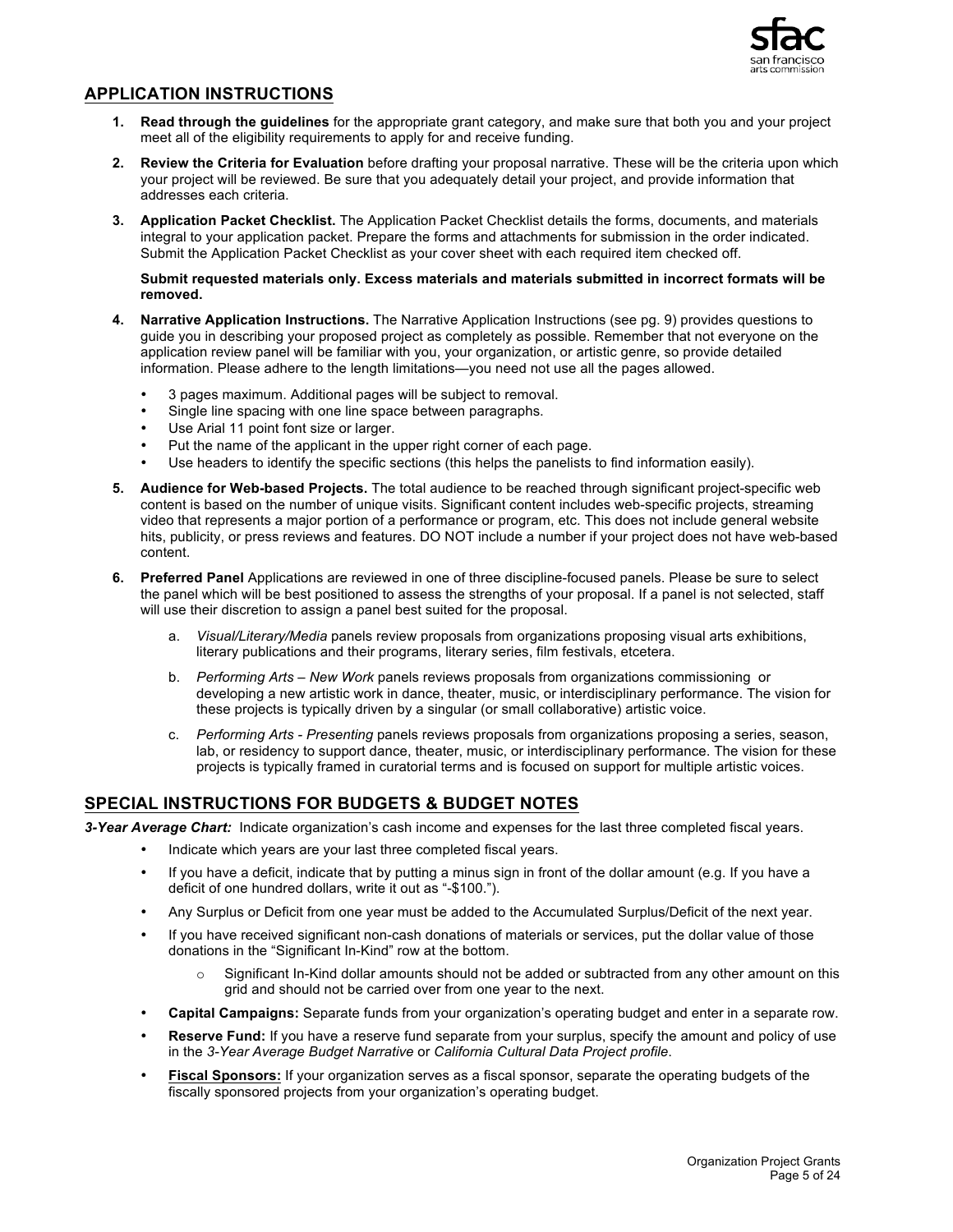

- **1.** *3-Year Average Budget Narrative:* Summarize reasons for significant variances, surpluses/deficits, etc. If necessary, attach a separate sheet that further details how it developed, plans to use the surplus or plans to address the deficit.
- *2. California Cultural Data Project (CCDP) & Budget Notes.*
	- Complete a CCDP report for your three most recently completed fiscal years. Complete a three-year CCDP profile through the CCDP website at www.caculturaldata.org. Once you have completed all three years, generate the .pdf and email the report with the rest of your application materials. This report is generated by the applicant from the CCDP website. The header of correct reports will read, **"**San Francisco Arts Commission" and the specific name of the grant category you are applying for: *Organization Project Grants*.
	- Generate the report after you have completed the three years so that it will compile the profile in one report rather than spreading it across three forms.
	- It is expected that if six months has passed, your last fiscal year will be entered into The CCDP profile.
	- Attach typed **Budget Notes** that correspond with your CCDP report.
	- For more information, see Appendix C.
- **3. Project Budget.** The Project Budget is particularly helpful for clarifying your project narrative; representing the financial plan for your project, including priority areas; and outlining the allocation of SFAC support.
	- PLEASE TYPE.
	- On line 16, indicate the grant amount you are applying for.
	- Line 31 is equal to line 17 MINUS line 30. If you project a surplus due to additional earned income, you need to include a Budget Note that details your plans for the surplus. The SFAC grant funds are restricted and cannot be applied to a budget surplus. A surplus can only come from other sources of income.
	- You should not project a deficit on line 31.
	- In the "SFAC GRANT" Column, you are asked to detail how the SFAC grant dollars will be spent.
	- Attach your own detailed **Project Budget Notes** (instructions below), numbered to CORRESPOND with and explain the line items on the Project Budget form.
- **4. Project Budget Notes.** Budget Notes are required because they provide a level of detail that helps the panelists understand how you arrived at your amounts, as well as, an opportunity to explain external or unusual factors and your decision-making process. Panelists carefully review budgets and budget notes.

These points will assist you in providing the panel with the necessary information to evaluate your proposal:

- PLEASE TYPE.
- Project budgets should not project a deficit. If you are projecting a surplus, provide an explanation of how the surplus will be used.
- Be as detailed as you can in your budget notes and explain how the numbers are derived. For instance, when explaining admissions, discuss the number of people you expect to attend and at what cost per person. For example, a budget note for a \$1,000 line item for Ticket Sales can explain that you anticipate 50% capacity of a 100-seat venue over two nights with tickets at \$10 apiece.
- Discuss any significant in-kind support in your budget notes.
- Indicate your plans for obtaining additional support (indicate: secured, pending, to apply) and if you have had previous success with each support sources.

#### **APPLICATION REVIEW & APPROVAL PROCESSES**

Announcement of awards can take up to seven months from the deadline.

*Application Review:* The SFAC uses a discipline-based panel review process. It is important to select a preferred panel for the review of your proposed project as it will help direct your application to the panel body with the expertise most suited to assess your project. If a panel group is not indicated, staff will use their discretion to assign the application to the panel that will have the most appropriate expertise to assess your application based on the identified artistic discipline and the proposal as a whole.

Grant staff will process and send applications to panelists for review in advance of panel. Panelists will convene to discuss applications and make funding recommendations.

*Application Review Panelists:* Review panelists reflect the diversity of San Francisco, have organizational insight, knowledge of particular disciplines and experience that aligns with the purpose of the specific grant category. Panelists are engaged throughout the year to assess applications and may change from year-to-year.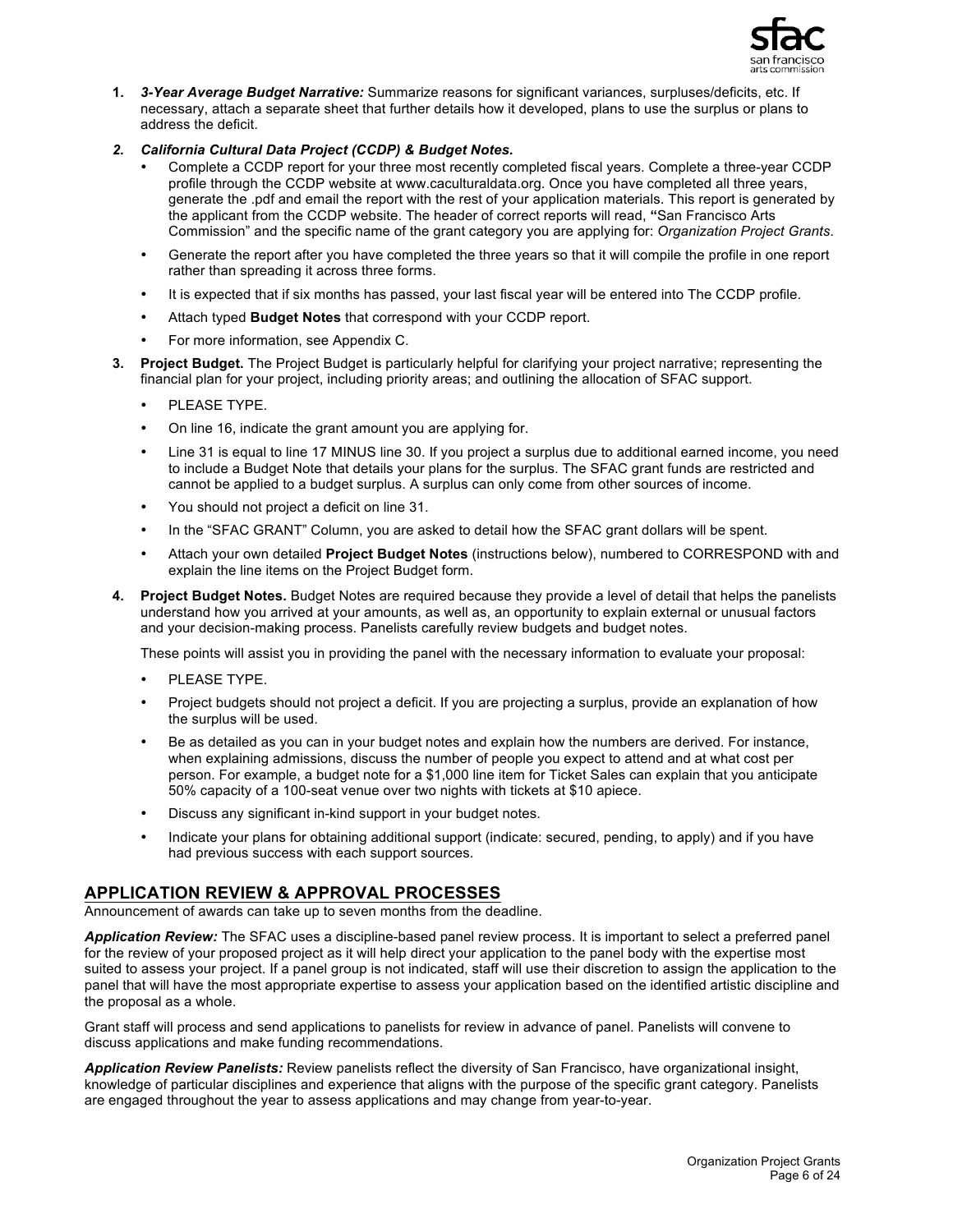

*Attending the Panel Review:* Organization Project Grant panel meetings are open to the public. Prior to the review panel, a time schedule of each panel meeting and instructions to attend the meeting are emailed to applicants. Please be sure that you include a working email address in your application materials. If necessary, take steps to ensure that emails from the Arts Commission are not lost in your spam filter. Applicants are welcome to observe the meetings, but should not engage in discussion with the panelists or staff during the panel. Many applicants find it insightful to listen to the discussions of applications because the panelists are seasoned professionals.

*Funding Recommendations:* Based on an evaluation of the proposals, panels make recommendations for funding and grant amounts. Grant amounts are either the full amount of the grant sought or a substantial portion of the requested grant—no less than 75%.

*Panel Notes:* We encourage applicants to attend the panel review or send a representative to listen and take notes. If you are unable to attend the panel, staff may be able to provide a summary of panel comments at the end of the fiscal year.

*Arts Commission:* Panel recommendations are subject to the approval of the Arts Commission. Recommendations are usually first reviewed by the Community Arts, Education & Grants Committee, then by the Full Commission. Meetings of the Commission are public. The schedule, agenda, and minutes are available on the Arts Commission website at http://www.sfartscommission.org.

*Grant Awards:* Notifications will be emailed to the contact and address provided in the application. A follow-up packet containing contracting and compliance paperwork will be mailed. Also see Appendix B: Managing Your Grant Award & Required Documentation.

#### **SUBMITTING THE COMPLETED APPLICATION**

• Email complete application and additional attachments as **a single, compiled .pdf document** to:

*ceg.applications@sfgov.org* **by 11:59 p.m. PST on October 1, 2014.** 

• Include "**15OPG: (organization name)**" in the email subject line.

*Example – 15OPG: San Francisco Traditional Arts Festival*

- Do not send questions or correspondence to the ceg.applications email address. This account is not monitored for messages other than applications.
- **Applications must be received by email. Hard copy, postal mail, and faxed applications will not be accepted**.

All applications must be emailed by the day of the deadline. In fairness to others, **we cannot accept late or incomplete applications**. An application may be deemed incomplete and ineligible if the organization does not provide the complete set of information in the appropriate format by the deadline. **No deadline extensions will be granted.**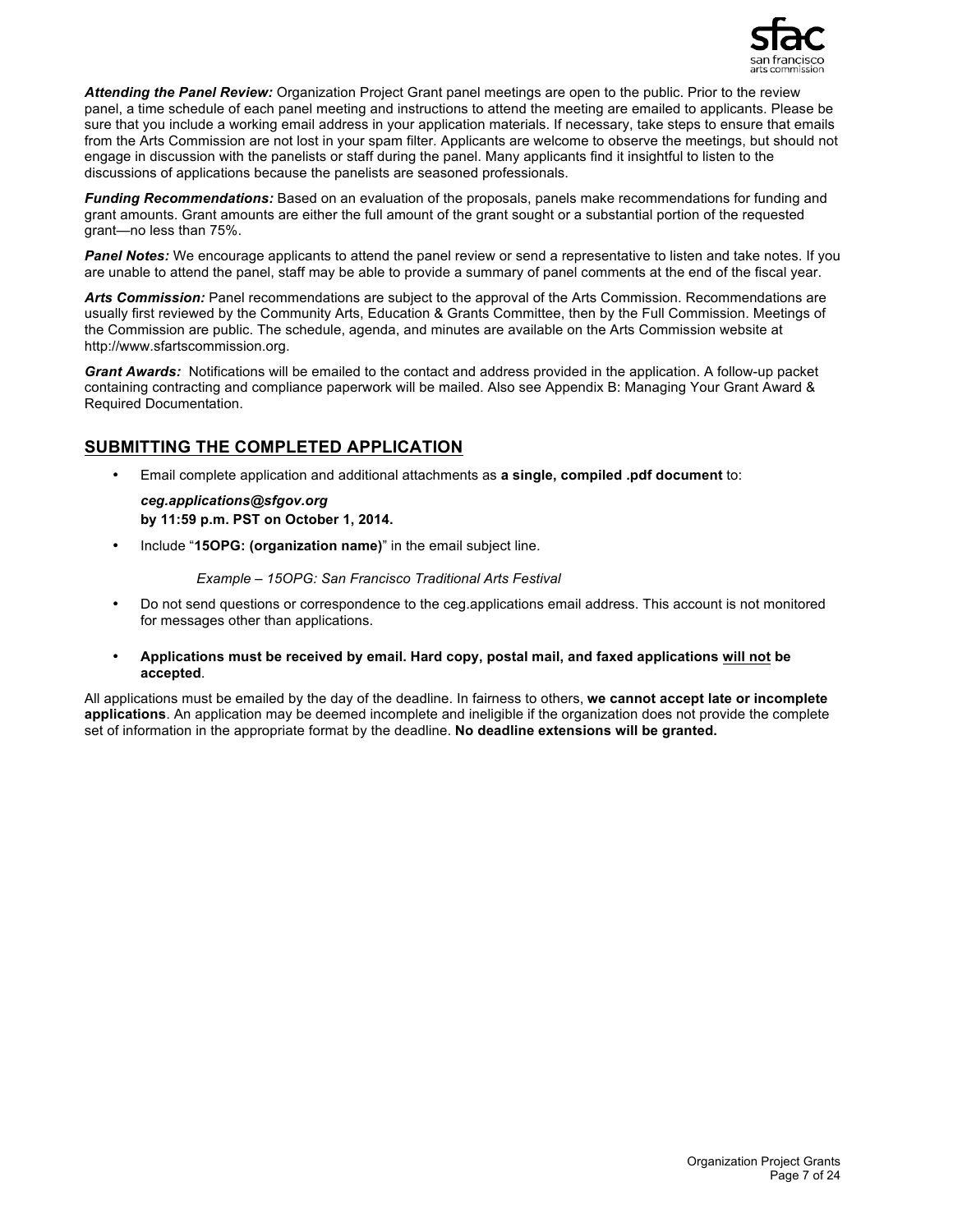

### **CRITERIA FOR EVALUATION**

Organization Project Grant proposals are assessed using the following criteria. Read these carefully, and keep them in mind when filling out your application.

#### **Artistic Excellence & Quality of the Proposed Art Project**

- The proposed project demonstrates originality, relevance, and depth of investigation of concepts and ideas.
- Quality of the proposed professional art activity, including its curatorial or artistic vision, programming, etc.
- Qualifications and experience of the artists providing creative leadership for, or involved in, the project.
- The clarity and feasibility of the project goals.

#### **Project's Impact on the Organization**

Potential of the project to further the organization's mission and vision.

#### **Quality & Soundness of the Project Planning**

- The clarity, soundness, and thoroughness of the project implementation.
- The soundness of the project budget and the ability to secure and/or generate any additional resources needed as demonstrated by realistic projections in project budget, coverage of expenses, etc.

#### **Impact on the Targeted Audience**

- Whether a large audience OR a smaller audience drawn from a specific community is likely to be well-served and enriched by the project.
- The credibility of the organization's plans for securing the desired audience or participants for its project.

#### **Organizational Capacity & Capability to Implement the Proposed Project**

- Qualifications and experience of the administrators providing management leadership for the project and the support of the organization's board.
- Soundness of the organization's overall financial health.
- Organization's history of carrying out projects of a similar scope and scale OR the organization's demonstrable capabilities suggesting that it will be able to carry out projects of such scope and scale.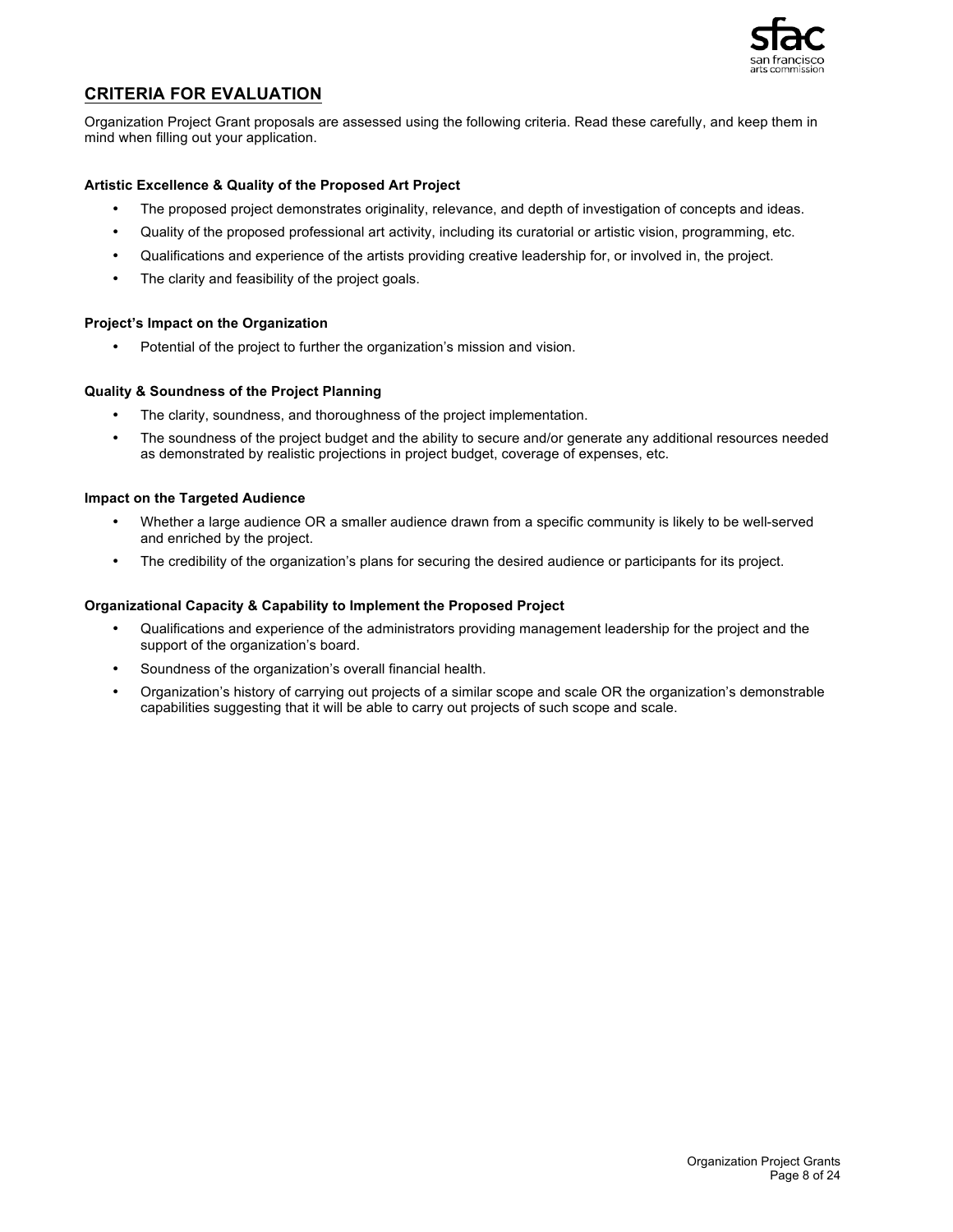

### **OPG NARRATIVE INSTRUCTIONS**

#### **YOUR ORGANIZATION**

Provide your mission and vision statements, and the beginning date of operations. Briefly describe your organization's programming. Provide highlights of your history and past activities that show your ability to carry out this project.

#### **THE PROPOSED PROJECT**

- Describe your proposed project in detail.
- What is the artistic or curatorial vision for the project? If applicable, describe your criteria and process for selection of artists or works.
- Discuss the impact of the project:
	- $\circ$  How is this project timely or relative to the organization's mission, overall program, and future plans?
	- $\circ$  If the applicant is a company/ensemble, how does the project relate to the group's continued artistic exploration or trajectory?
	- $\circ$  If this is an ongoing or recurring program, how does it continue to be relevant to the community served? If this is a new project, why is it relevant at this time, and what research was done to determine the need for it?
	- $\circ$  How does this project impact the organization's ability to serve its community and/or audience?
- How will this project affect the organization's normal operations and resources?
	- o What is the organization's history of carrying out projects of a similar scope and scale, or what capabilities does it demonstrate to suggest that such a project is possible?
	- $\circ$  What are the human, financial, and other resources necessary for implementation? Do they currently exist within the organization, or how will they be obtained?
- What do you hope to gain organizationally and artistically from the successful execution of the project? How will you measure success? How will you evaluate your achievements?
- What is your timeline and workplan?

#### **THE TARGET AUDIENCE AND/OR COMMUNITY**

- Describe the target audience and/or community for the proposed project.
- Is this the audience/community that your organization has historically served? If yes, how does this change your relationship with them? If no, why are you choosing to reach out to them with this project?
- In what ways do you plan to reach the selected audience and/or community, e.g., dissemination, marketing and publicity strategies, engagement activities, education, etc.?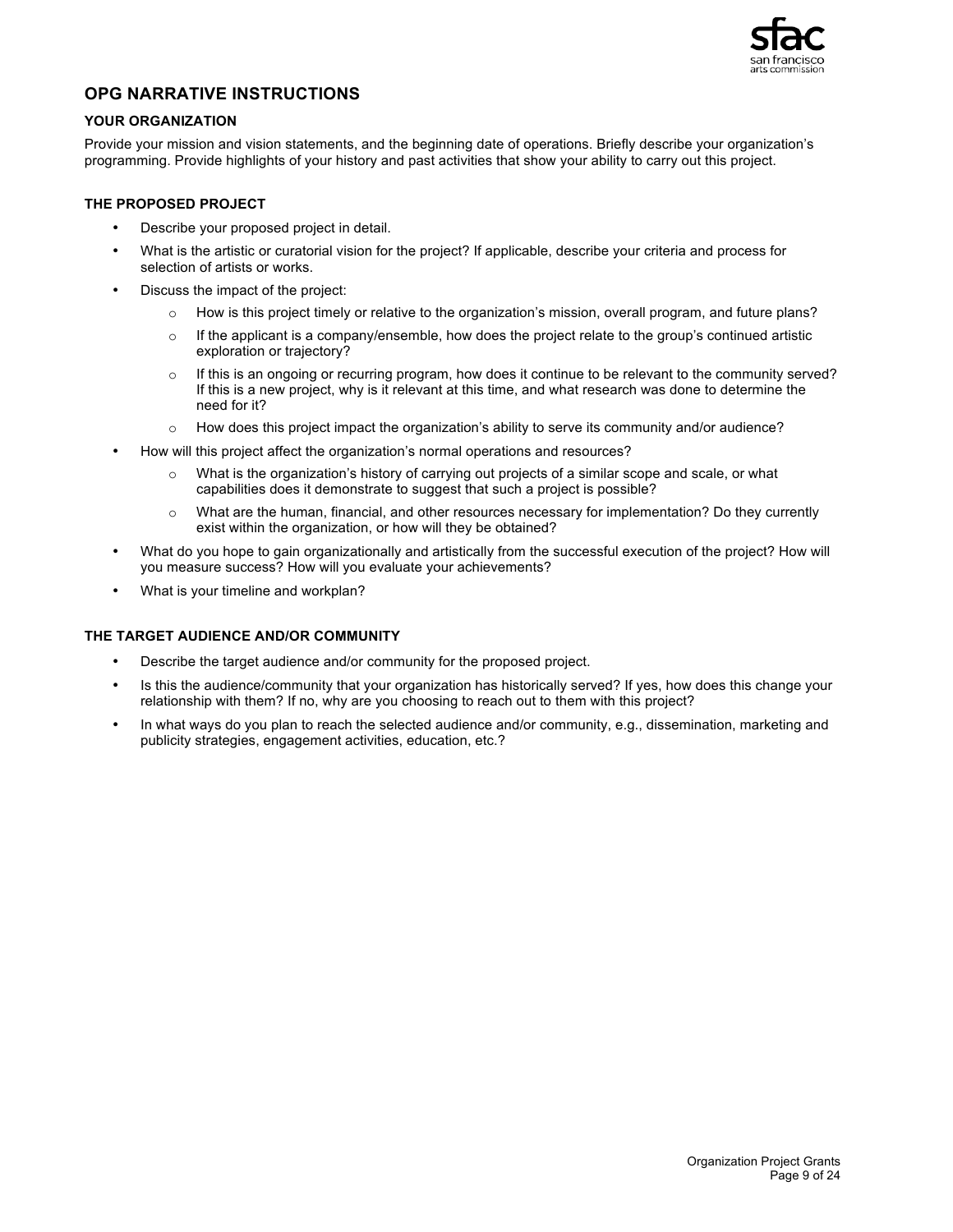

# **OPG APPLICATION CHECKLIST**

GRANT APPLICANT

Submit a single .pdf containing the following documents in the order listed:

- **Application Checklist**
- **Application Form**
- **Fiscal Sponsor Form**, if applicable
- **IRS Tax Determination Letter**, if you or your fiscal sponsor has never received an SFAC grant
- **Project Narrative**
- **Project Budget**
- **Project Budget Notes**

 **California Cultural Data Project Funder Report** (3 most recently completed fiscal years). G*enerate one report containing all three years.*

**California Cultural Data Project Budget Notes** 

 **Key Project Personnel**: For each, include a one-paragraph bio and description of roles, and indicate if the person is a regular staff member or specifically engaged for the Project. If a key position(s) is vacant, provide a list of the qualifications and describe the search process.

 **List of Staff members with positions**: Add a "V" next to the name of each volunteer and a "P" next to the name of each person who will be paid.

 **List of Board of Directors:** Include their affiliation, length of time served, and term expiration dates. Describe the roles and responsibilities of the board, specifically for the proposed project.

 **Your organization's calendar of arts activities** for the last completed program year, current year, and proposed next year.

**Work Sample Sheet:** See Appendix A for instructions.

**Work Samples:** If your work samples are being sent as attachments.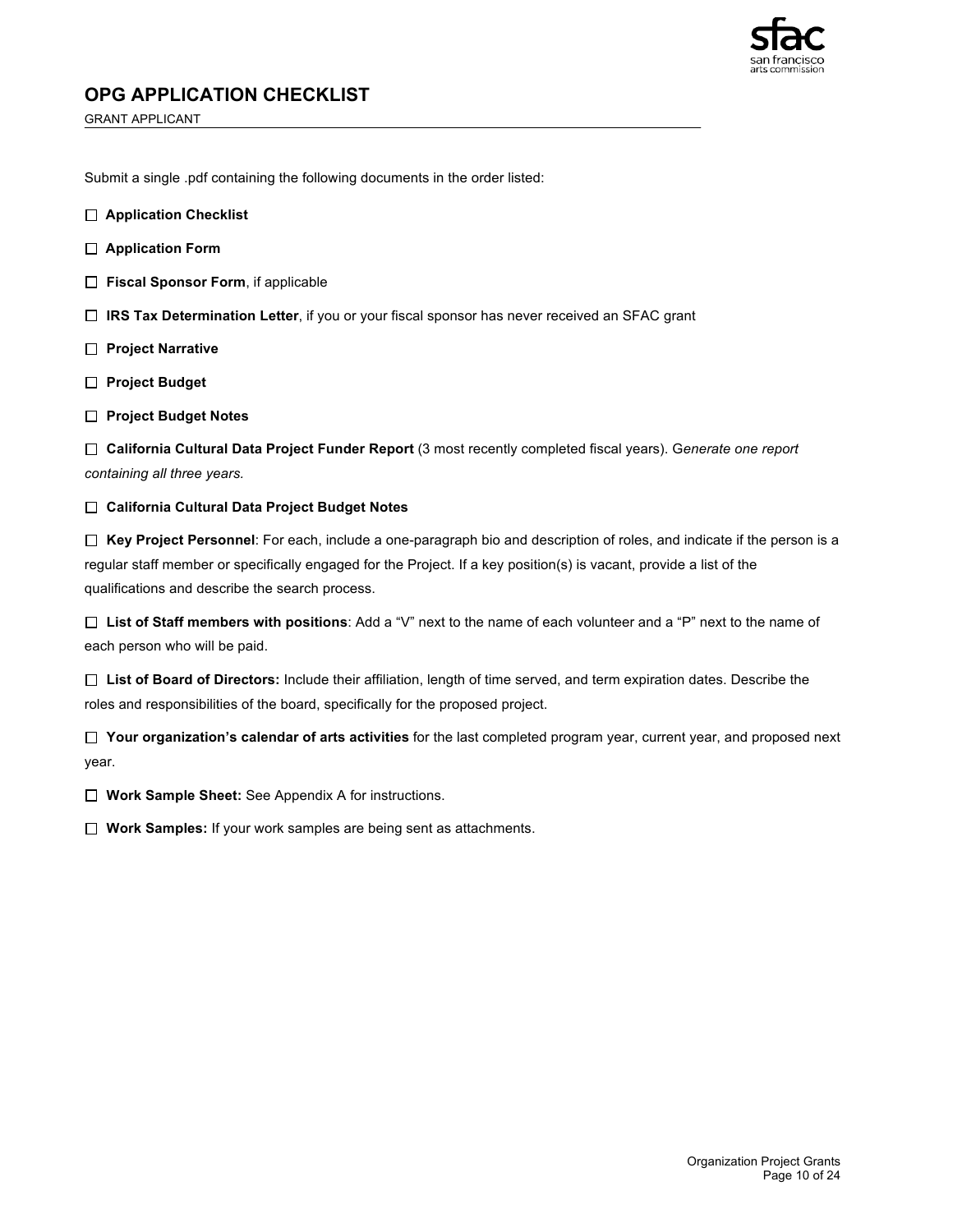

# **OPG APPLICATION FORM**

| <b>GRANT APPLICANT</b>         |                                                                                                                             |                |                                                                                                                                                                                      |                    |              |
|--------------------------------|-----------------------------------------------------------------------------------------------------------------------------|----------------|--------------------------------------------------------------------------------------------------------------------------------------------------------------------------------------|--------------------|--------------|
| LEGAL NAME, IF DIFFERENT       |                                                                                                                             |                |                                                                                                                                                                                      |                    |              |
| CONTACT PERSON + TITLE         |                                                                                                                             |                |                                                                                                                                                                                      |                    |              |
| <b>CORPORATE ADDRESS</b>       |                                                                                                                             |                |                                                                                                                                                                                      |                    |              |
| <b>TE CHECK IF NEW ADDRESS</b> | MAILING ADDRESS IF DIFFERENT                                                                                                |                | CHECK IF NEW MAILING ADDRESS                                                                                                                                                         |                    |              |
| <b>DAY PHONE</b>               |                                                                                                                             | <b>MOBILE</b>  |                                                                                                                                                                                      | <b>FAX</b>         |              |
| <b>EMAIL</b>                   |                                                                                                                             | <b>WEBSITE</b> |                                                                                                                                                                                      |                    |              |
|                                |                                                                                                                             |                | PROVIDE A VALID E-MAIL. PANEL NOTICES AND IMPORTANT GRANT INFORMATION WILL BE SENT TO THIS E-MAIL.                                                                                   |                    |              |
|                                | NUMBER OF THE SUPERVISOR'S DISTRICT WHERE YOUR OFFICE IS:                                                                   |                |                                                                                                                                                                                      |                    |              |
|                                |                                                                                                                             |                | NUMBER OF THE SUPERVISOR'S DISTRICT WHERE YOUR PROPOSED ACTIVITIES WILL TAKE PLACE:<br>YOUR DISTRICT NUMBER CAN BE FOUND AT: HTTP://PROPERTYMAP.SFPLANNING.ORG/?&NAME=SFFIND&SEARCH= |                    |              |
|                                |                                                                                                                             |                | HAS YOUR ORGANIZATION APPLIED FOR OR RECEIVED FUNDS FROM GFTA THIS FISCAL YEAR? $\Box$ YES                                                                                           |                    | $\square$ NO |
|                                | IF YES. PLEASE INDICATE THE AMOUNT EXPECTED OR RECEIVED:<br>IF YES WHAT PORTION OF THE FUNDS WILL BE USED FOR THIS PROJECT? |                |                                                                                                                                                                                      |                    |              |
| <b>ELIGIBILITY</b>             |                                                                                                                             |                |                                                                                                                                                                                      |                    |              |
|                                | CHECK THE BOX IF YOUR ARTS GROUP IS A 501(C)(3) ARTS ORGANIZATION: $\Box$                                                   |                |                                                                                                                                                                                      |                    |              |
|                                | PRESENTATION OF ARTS ACTIVITIES? $\Box$ YES                                                                                 | $\Box$ NO      | DOES YOUR ORGANIZATION'S MISSION STATEMENT INVOLVE MAINLY AND CLEARLY THE DEVELOPMENT, PRODUCTION AND/OR                                                                             |                    |              |
| YEAR FOUNDED:                  |                                                                                                                             |                | YEAR INCORPORATED:                                                                                                                                                                   |                    |              |
|                                | IF NOT A 501(C)(3) ORGANIZATION, STATE OTHER EXEMPT CATEGORY:                                                               |                |                                                                                                                                                                                      |                    |              |
|                                | NAME OF FISCAL SPONSOR, IF APPROPRIATE:                                                                                     |                |                                                                                                                                                                                      |                    |              |
|                                |                                                                                                                             |                | DO YOU HAVE A TWO-YEAR HISTORY OF CREATING AND PRESENTING ORIGINAL WORKS TO THE PUBLIC? $\Box$ YES $\Box$ NO                                                                         |                    |              |
|                                |                                                                                                                             |                | DATES/LOCATIONS OF LAST TWO PUBLICLY ACCESSIBLE ARTS ACTIVITIES IN SAN FRANCISCO:                                                                                                    |                    |              |
| <b>DATE</b>                    | <b>BRIEF ACTIVITY DESCRIPTION</b>                                                                                           |                |                                                                                                                                                                                      | <b>PLACE/VENUE</b> |              |

| <b>DATE</b> | <b>BRIEF ACTIVITY DESCRIPTION</b> | <b>PLACE/VENUE</b> |
|-------------|-----------------------------------|--------------------|
|             |                                   |                    |
|             |                                   |                    |
|             |                                   |                    |
|             |                                   |                    |
|             |                                   |                    |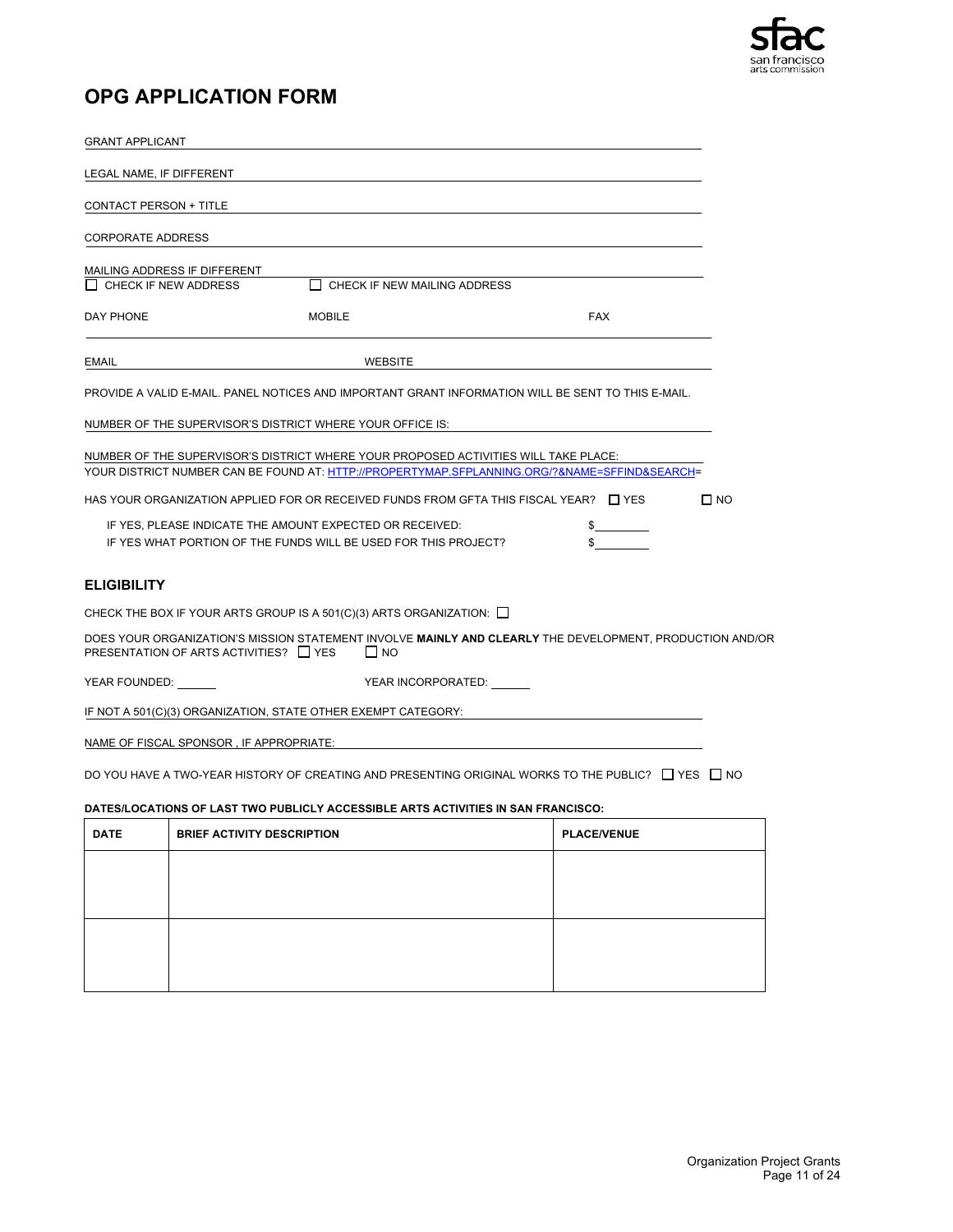

#### **3-YEAR AVERAGE.** SEE INSTRUCTIONS.

| <b>CHECK</b><br>$\Box$ CY OR $\Box$ FY  | <b>YEAR: 20</b> | <b>YEAR: 20</b> | <b>YEAR: 20</b> | <b>3-YEAR AVERAGE</b> |
|-----------------------------------------|-----------------|-----------------|-----------------|-----------------------|
| <b>CASH INCOME</b>                      |                 |                 |                 |                       |
| <b>CASH EXPENSE</b>                     |                 |                 |                 |                       |
| SURPLUS/(DEFICIT)                       |                 |                 |                 |                       |
| <b>ACCUMULATED</b><br>SURPLUS/(DEFICIT) |                 |                 |                 |                       |
| SIGNIFICANT IN-KIND                     |                 |                 |                 |                       |
| <b>CAPITAL CAMPAIGN</b>                 |                 |                 |                 |                       |

#### **3-YEAR AVERAGE BUDGET NARRATIVE.** SEE INSTRUCTIONS.

#### **DEMOGRAPHIC INFORMATION**

THIS INFORMATION IS VOLUNTARY, AND WILL HELP US IN MEETING CERTAIN MANDATES.

DEMOGRAPHICS OF YOUR ORGANIZATION'S STAFF AND BOARD OF DIRECTORS.

| c<br>⊰แ<br>- |
|--------------|
|              |

 $\Box$  WOMAN  $\Box$  BI-/MULTI-RACIAL

 $\Box$  ASIAN  $\Box$  DISABLED  $\Box$  EUROPEAN/CAUCASIAN  $\Box$  L/G/B/T  $\Box$  LATINO  $\Box$  NATIVE AMERICAN  $\Box$  PACIFIC ISLANDER

DEMOGRAPHICS OF YOUR TARGET AUDIENCES AND/OR COMMUNITIES SERVED.

| $\Box$ AFRICAN  |
|-----------------|
| $\prod L/G/B/T$ |

| $\Box$ AFRICAN | $\Box$ ASIAN            |
|----------------|-------------------------|
| $\Box$ L/G/B/T | $\Box$ Latino           |
| $\Box$ WOMAN   | $\Box$ BI-/MULTI-RACIAL |

 $\Box$  ASIAN  $\Box$  DISABLED  $\Box$  EUROPEAN/CAUCASIAN

L/G/B/T LATINO NATIVE AMERICAN PACIFIC ISLANDER

FOR PROGRAM PURPOSES, ASIAN INCLUDES ALL PEOPLES WHOSE ETHNIC OR RACIAL ORIGINS ARE IN ASIA, INCLUDING THE FAR EAST, SOUTHEAST ASIA (INCLUDING THE PHILIPPINES), SOUTH ASIA (BANGLADESH, INDIA, PAKISTAN, SRI LANKA), CENTRAL ASIA, AND THE MIDDLE EAST.

#### **PROJECT INFORMATION**

**PROJECT SUMMARY.** SUMMARIZE YOUR PROPOSED PROJECT IN 75 WORDS OR LESS. WORD OVERAGE WILL **NOT** BE READ.

PROJECT START DATE PROJECT END DATE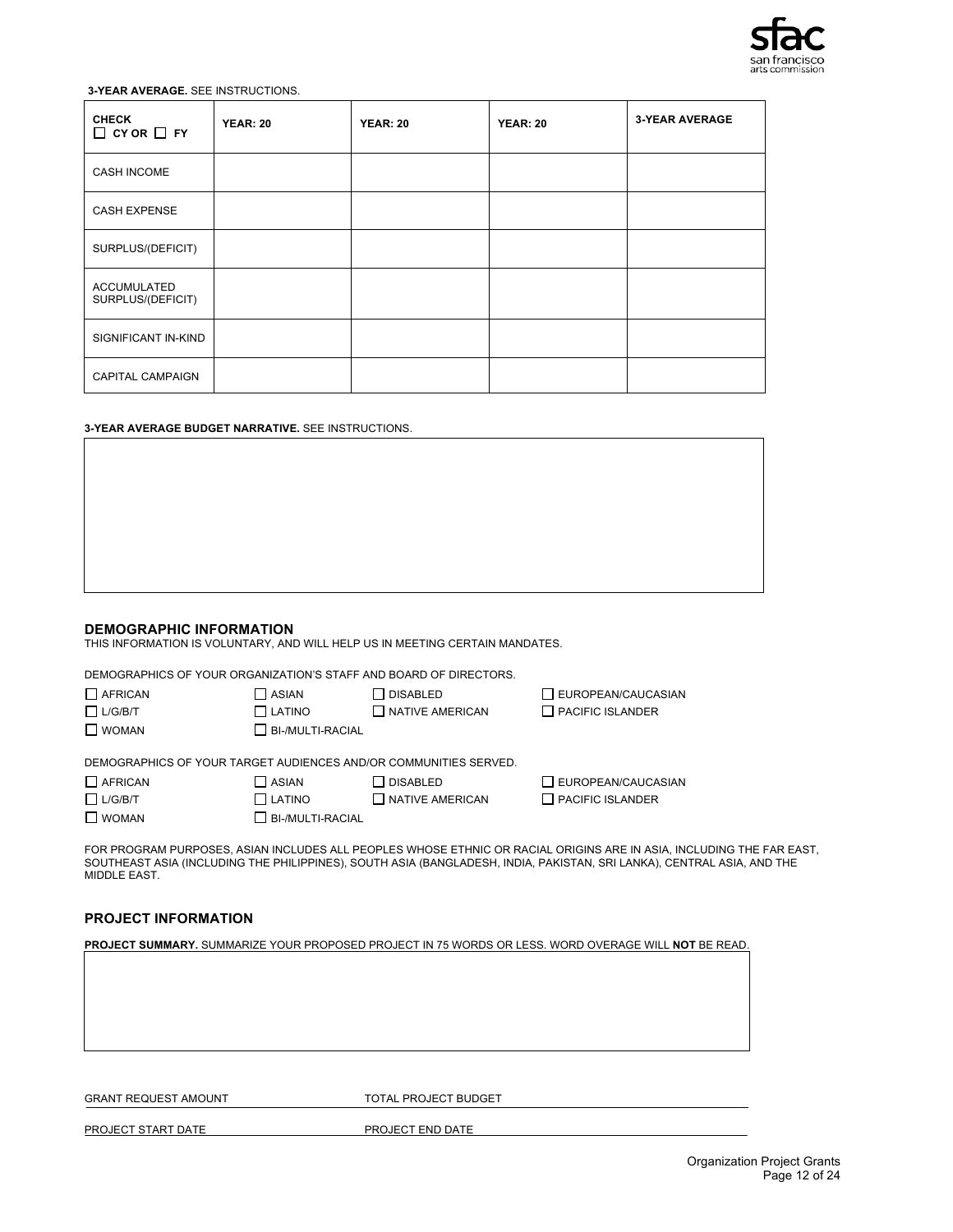

NUMBER OF ACTIVITIES: DATE(S) & LOCATION(S) OF PUBLIC PRESENTATIONS:

PROJECTED NUMBER OF ARTISTS TO BE PAID BY THE PROPOSED ACTIVITY:

PROJECTED AUDIENCE NUMBER TO BE REACHED BY THE PROPOSED ACTIVITY:

#### **FOR ALL APPLICANTS:**

PROJECTED NUMBER OF ARTISTS SERVED BY YOUR ORGANIZATION THIS YEAR:

PROJECTED NUMBER OF PAID ARTISTS SERVED BY YOUR ORGANIZATION THIS YEAR:

PROJECTED AUDIENCE NUMBER SERVED BY YOUR ORGANIZATION THIS YEAR:

TOTAL AUDIENCE NUMBER SERVED BY YOUR ORGANIZATION LAST YEAR:

**PREFERRED PANEL.** THIS INFORMATION WILL HELP US ASSIGN YOUR APPLICATION TO THE APPROPRIATE REVIEW PANEL. PLEASE CHECK ONE.

 $\square$  VISUAL/LITERARY/MEDIA  $\square$  PERFORMING ARTS – NEW WORK\*  $\square$  PERFORMING ARTS – PRESENTING\*

\*For more information about the focus of each panel, please refer to page 5 of the guidelines.

#### **ORGANIZATION ARTISTIC DISCIPLINE FOCUS.**

 $\Box$  DANCE  $\Box$  LITERARY ARTS  $\Box$  MEDIA ARTS  $\Box$  MUSIC  $\Box$  THEATER ARTS  $\Box$  VISUAL ARTS

 $\Box$  FOLK & TRADITIONAL ARTS, PLEASE SPECIFY

 $\Box$  INTER-/MULTI-DISCIPLINARY OR OTHER, PLEASE SPECIFY

#### **CERTIFICATION**

#### **PLEASE EITHER PRINT, SIGN AND SCAN OR INSERT A SCANNED IMAGE OF YOUR SIGNATURE.**

I CERTIFY THAT, TO THE BEST OF MY KNOWLEDGE, THE APPLICANT FULLY MEETS ALL THE ELIGIBILITY REQUIREMENTS FOR FY2013-2014 CULTURAL EQUITY GRANTS AND THE DATA IN THIS APPLICATION AND ANY ATTACHMENTS IS TRUE AND CORRECT. I UNDERSTAND THAT ANY MISREPRESENTATIONS OF INFORMATION WILL AUTOMATICALLY DISQUALIFY THIS APPLICATION, AND RENDER THE APPLICANT INELIGIBLE TO APPLY TO ALL SFAC GRANTS IN FY2013-2014.

AUTHORIZED SIGNATURE OF **APPLICANT** DATE

PRINT NAME AND TITLE OF PERSON SIGNING THIS FORM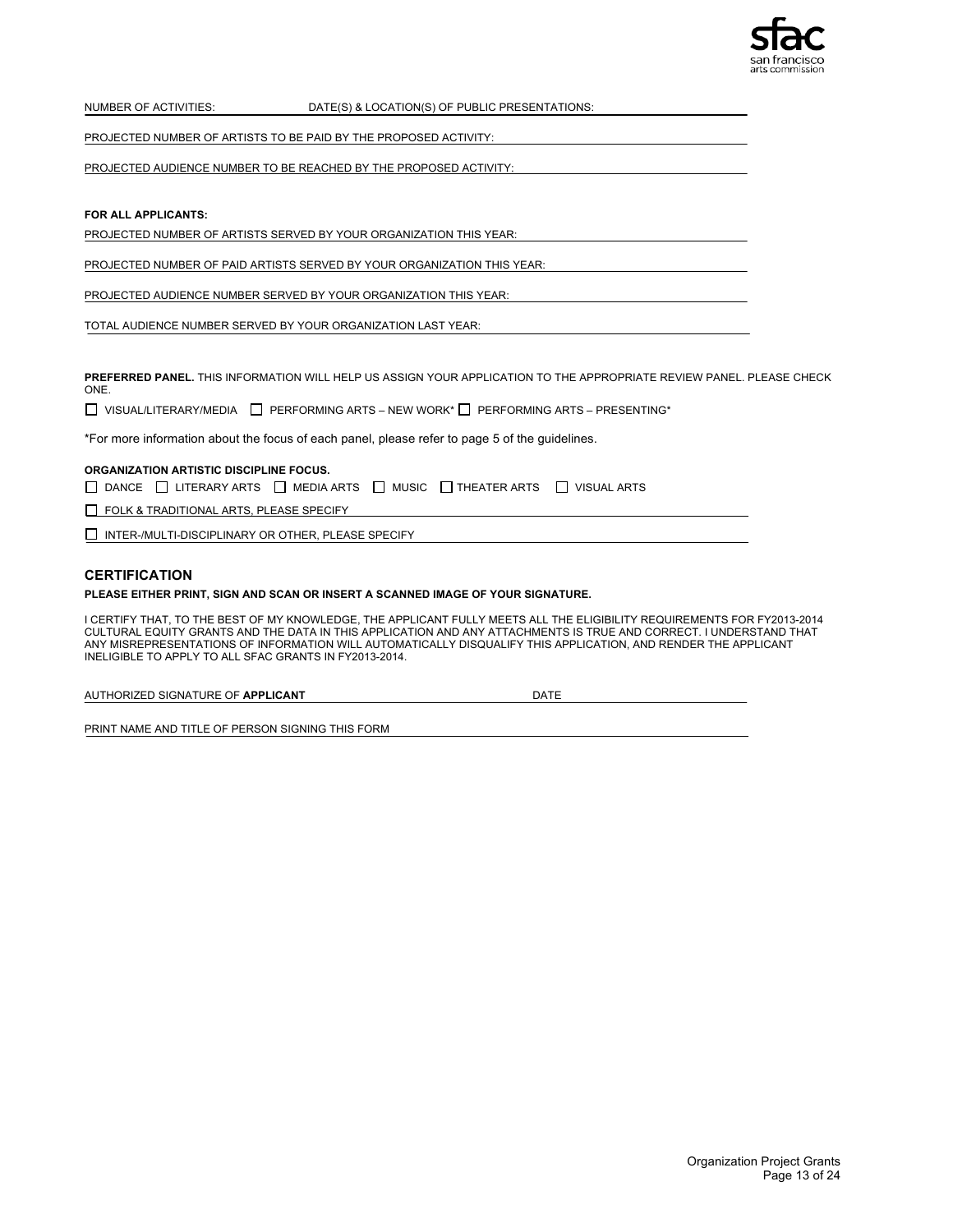

# **FISCAL SPONSOR FORM**

| <b>GRANT APPLICANT:</b>                                  |
|----------------------------------------------------------|
| <b>PROJECT NAME:</b>                                     |
| YEAR THAT APPLICANT BECAME A FISCALLY SPONSORED PROJECT: |
| <b>FISCAL SPONSOR CONTACT INFORMATION:</b>               |
| <b>FISCAL SPONSOR NAME</b>                               |
| <b>CONTACT PERSON + TITLE</b>                            |
| <b>CORPORATE ADDRESS</b>                                 |
| MAILING ADDRESS IF DIFFERENT                             |
| I I CHECK IF NEW ADDRESS<br>CHECK IF NEW MAILING ADDRESS |
| DAY PHONE<br><b>FAX</b><br><b>MOBILE</b>                 |
| <b>EMAIL</b><br><b>WEBSITE</b>                           |
| YEAR OF INCORPORATION AS A 501(C)(3) ORGANIZATION        |

**FISCAL SPONSOR ORGANIZATION BUDGET SUMMARY.**

|                               | PRIOR FY: | PRIOR FY: | <b>CURRENT FY</b> | <b>NEXT FY</b> |
|-------------------------------|-----------|-----------|-------------------|----------------|
| <b>INCOME: EARNED</b>         |           |           |                   |                |
| INCOME: CONTRIBUTED           |           |           |                   |                |
| <b>EXPENSE</b>                |           |           |                   |                |
| SURPLUS/(DEFICIT)             |           |           |                   |                |
| ACCUMULATED SURPLUS/(DEFICIT) |           |           |                   |                |

**RESPONSIBILITIES**. BRIEFLY DESCRIBE THE RESPONSIBILITIES OF THE FISCAL SPONSOR TO THE PROJECT.

#### **MEMORANDUM OF UNDERSTANDING**

**PLEASE EITHER PRINT, SIGN AND SCAN OR INSERT A SCANNED IMAGE OF YOUR SIGNATURE.**

ALL PARTIES HAVE DISCUSSED AND AGREES TO THE LEGAL AND FINANCIAL RESPONSIBILITIES OF FISCAL SPONSORSHIP.

#### SIGNATURE OF **GRANT APPLICANT**

| PRINT NAME                   | DATE |
|------------------------------|------|
| SIGNATURE FOR FISCAL SPONSOR |      |
| PRINT NAME                   | DATE |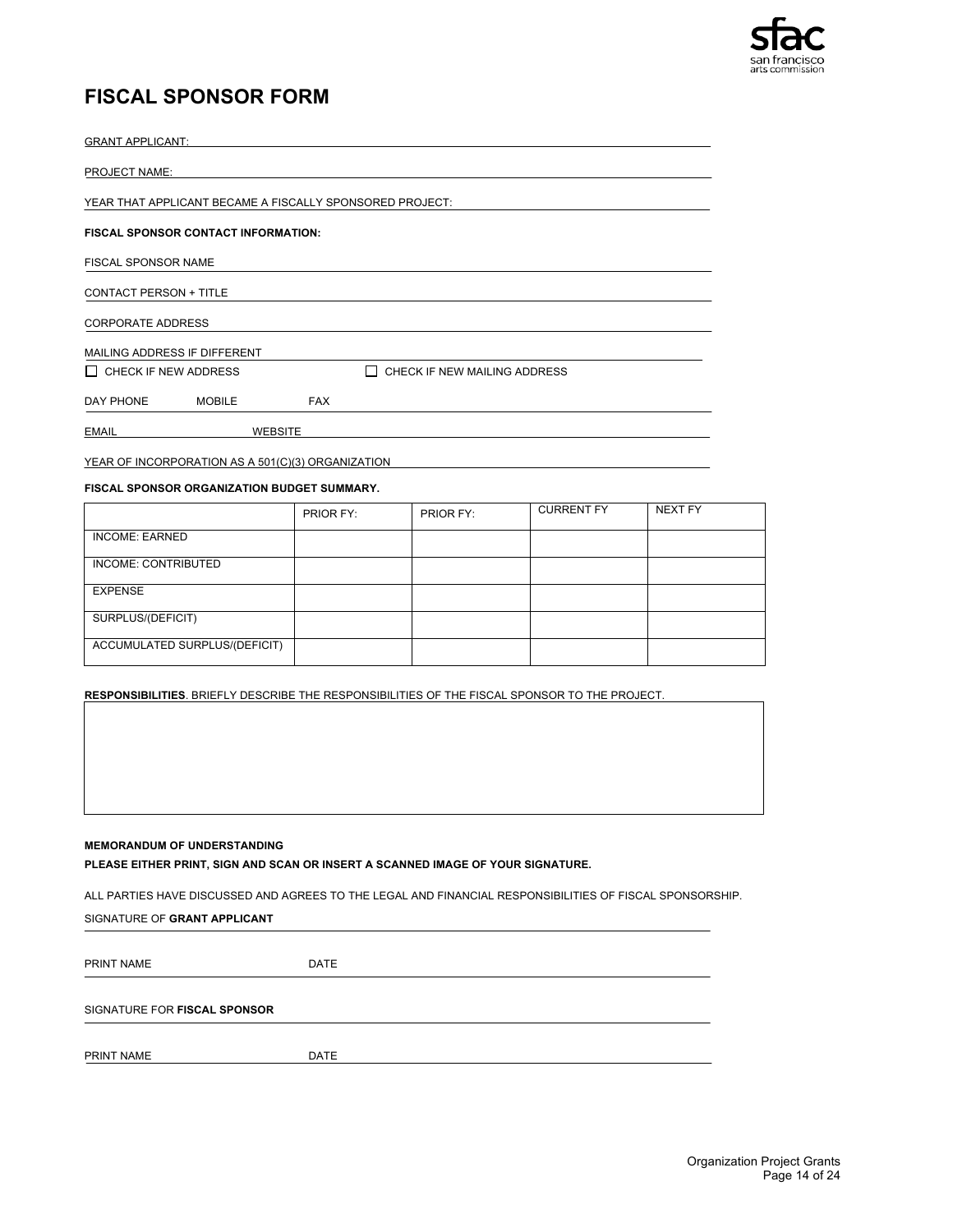

Applicant Name: , Page 1 of 3

# **ORGANIZATION PROJECT GRANT APPLICATION NARRATIVE FORM**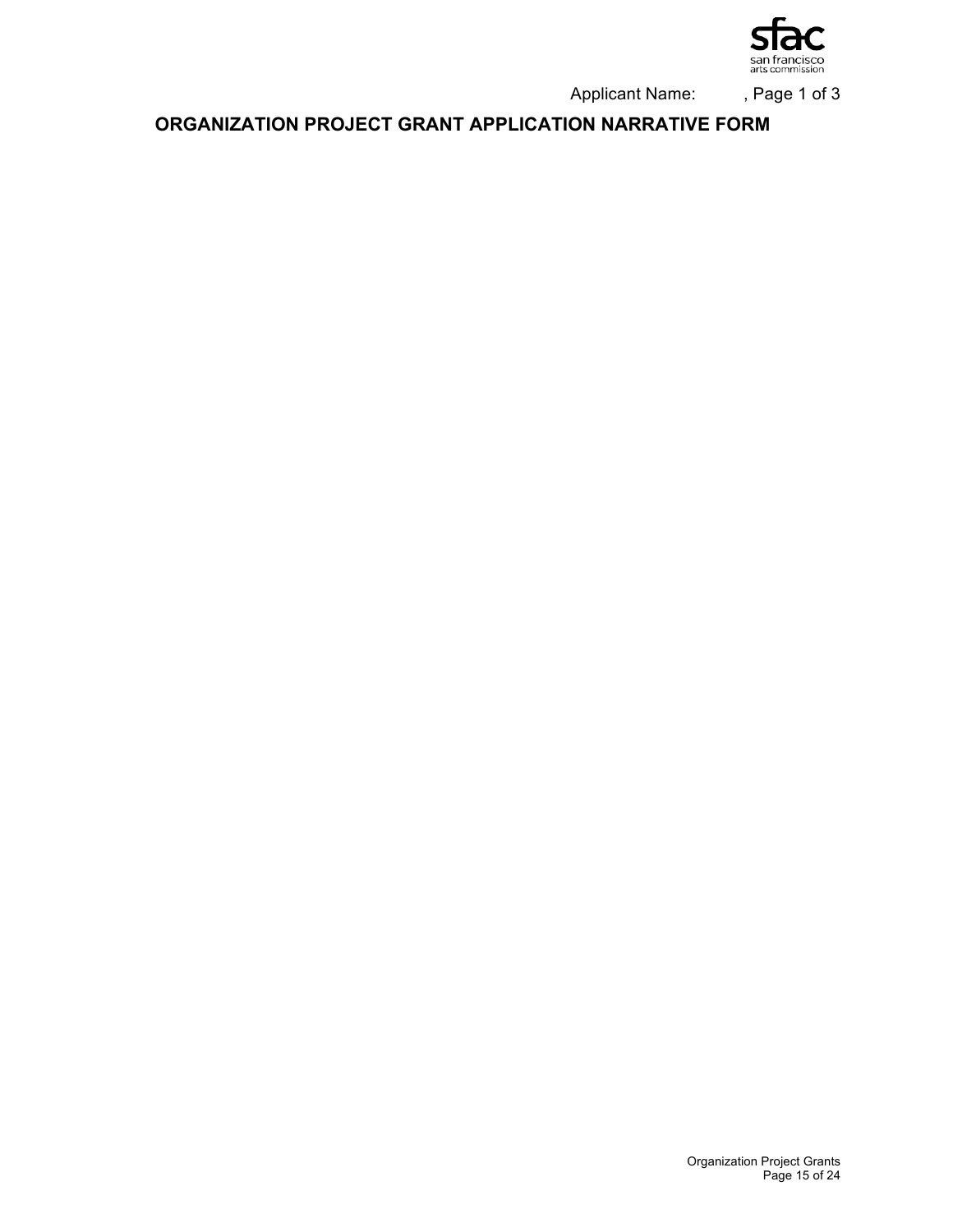

Applicant Name: , Page 2 of 3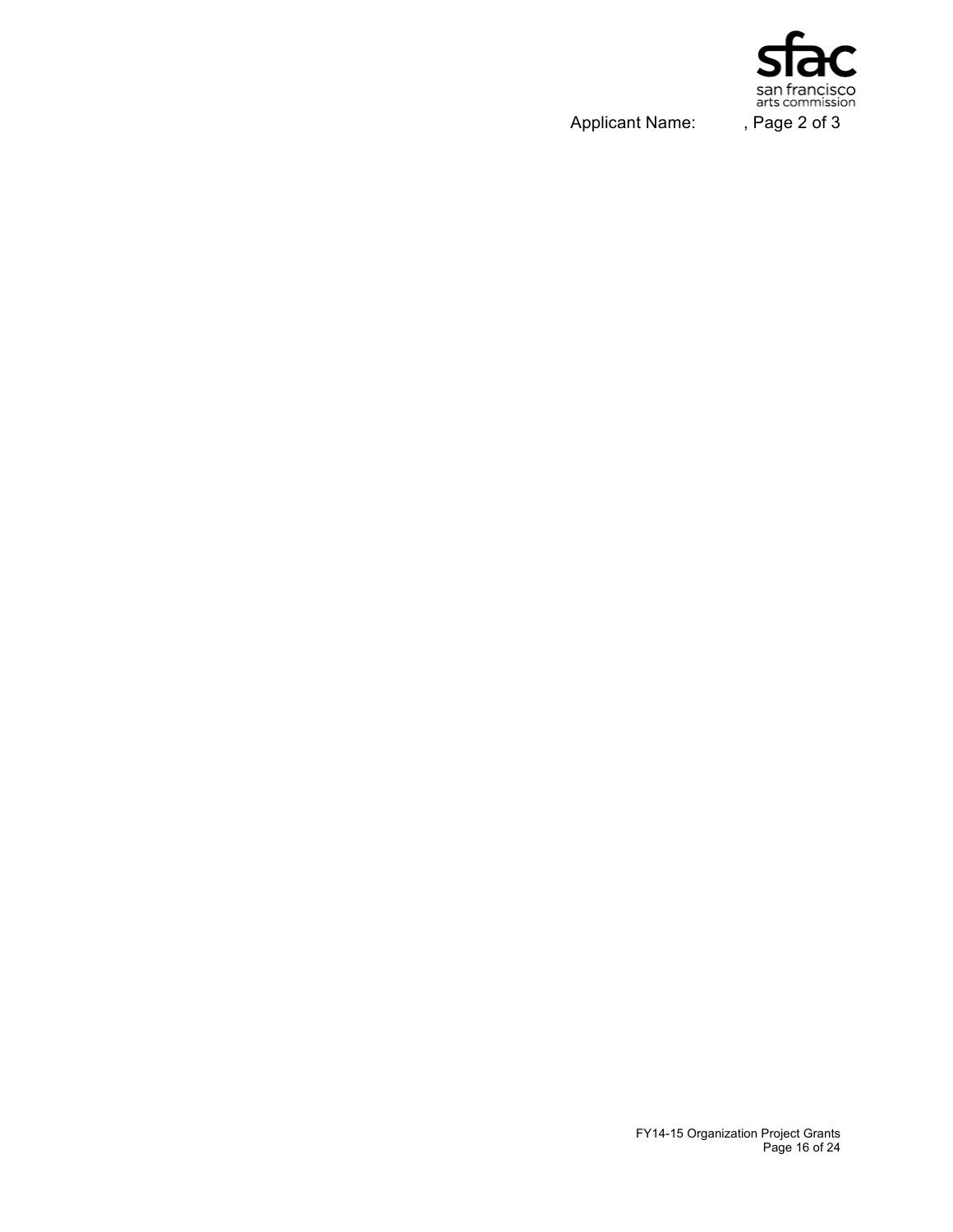

Applicant Name: , Page 3 of 3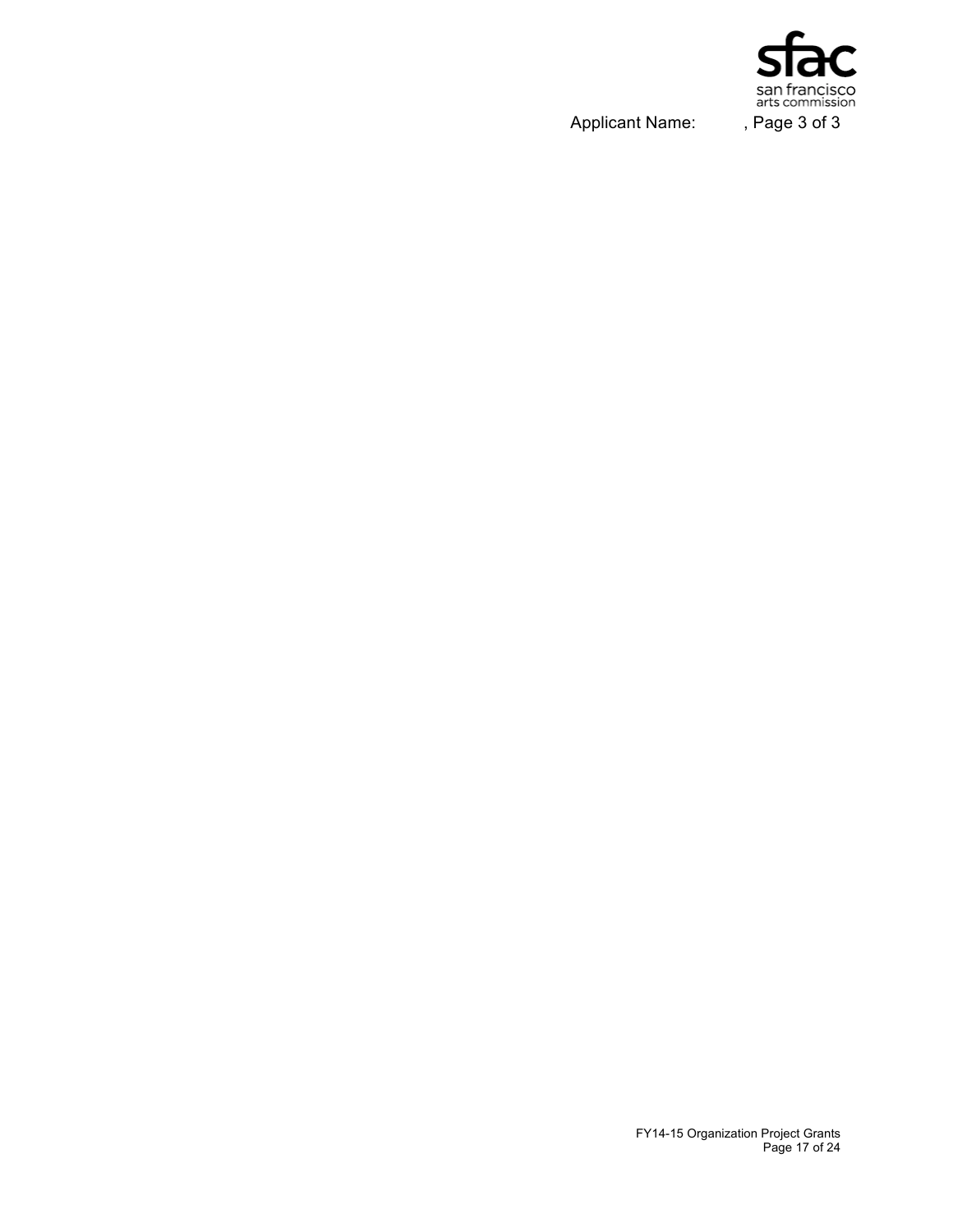

# **PROJECT BUDGET**

GRANT APPLICANT:

| <b>INCOME</b>                                                   |                         |                             |
|-----------------------------------------------------------------|-------------------------|-----------------------------|
| <b>EARNED</b>                                                   |                         |                             |
| 1. ADMISSIONS                                                   |                         |                             |
| 2. TUITIONS/WORKSHOPS & LECTURE FEES                            |                         |                             |
| 3. TOURING FEES                                                 |                         |                             |
| 4. PRODUCT SALES                                                |                         |                             |
| 5. FOOD SALES/CONCESSION REVENUE                                |                         |                             |
| 6. CONTRACTED SERVICES/PERFORMANCE FEES                         |                         |                             |
| 7. OTHER EARNED REVENUE, SPECIFY:                               |                         |                             |
| <b>SUBTOTAL EARNED</b>                                          |                         |                             |
| <b>CONTRIBUTED</b>                                              |                         |                             |
| 8. INDIVIDUALS                                                  |                         |                             |
| 9. BUSINESSES/CORPORATIONS                                      |                         |                             |
| 10. FOUNDATIONS                                                 |                         |                             |
| 11. SPECIAL EVENTS - FUNDRAISING                                |                         |                             |
| 12. GOVERNMENT - FEDERAL                                        |                         |                             |
| 13. GOVERNMENT - STATE                                          |                         |                             |
| 14. GOVERNMENT - CITY & COUNTY (OTHER THAN CEG GRANT REQUESTED) |                         |                             |
| 15. OTHER (SPECIFY IN BUDGET NOTES)                             |                         |                             |
| 16. CEG GRANT REQUESTED                                         |                         |                             |
| <b>SUBTOTAL CONTRIBUTED</b>                                     |                         |                             |
| 17. TOTAL PROJECT SUPPORT (NOT INCLUDING IN-KIND)               |                         |                             |
|                                                                 |                         |                             |
| <b>EXPENSE</b>                                                  | <b>PROJECT EXPENSE:</b> | <b>SFAC GRANT PAYS FOR:</b> |
| PERSONNEL (INDICATE NUMBERS OF PERSONNEL IN YOUR BUDGET NOTES)  |                         |                             |
|                                                                 |                         |                             |
| 18. ARTISTIC                                                    |                         |                             |
| 19. ADMINISTRATIVE                                              |                         |                             |
| 20. TECHNICAL AND PRODUCTION                                    |                         |                             |
| 21. OTHER SERVICES (DETAIL IN BUDGET NOTES)                     |                         |                             |
| SUBTOTAL PERSONNEL EXPENSE                                      |                         |                             |
| <b>NON-PERSONNEL</b>                                            |                         |                             |
| 22. PRODUCTION & EXHIBITION COSTS                               |                         |                             |
| 23. FACILITY EXPENSES/SPACE RENTAL                              |                         |                             |
| 24. ADMINISTRATION EXPENSES & SUPPLIES                          |                         |                             |
| 25. ADVERTISING AND MARKETING                                   |                         |                             |
| 26. INSURANCE                                                   |                         |                             |
| 27. FUNDRAISING EXPENSES                                        |                         |                             |
| 28. OTHER PROJECT EXPENSES (SPECIFY IN BUDGET NOTES)            |                         |                             |
| 29. CONTINGENCY (SPECIFY IN BUDGET NOTES)                       |                         |                             |
| SUBTOTAL NON-PERSONNEL EXPENSE                                  |                         |                             |
| 30. TOTAL PROJECT EXPENSES (NOT INCLUDING IN-KIND)              |                         |                             |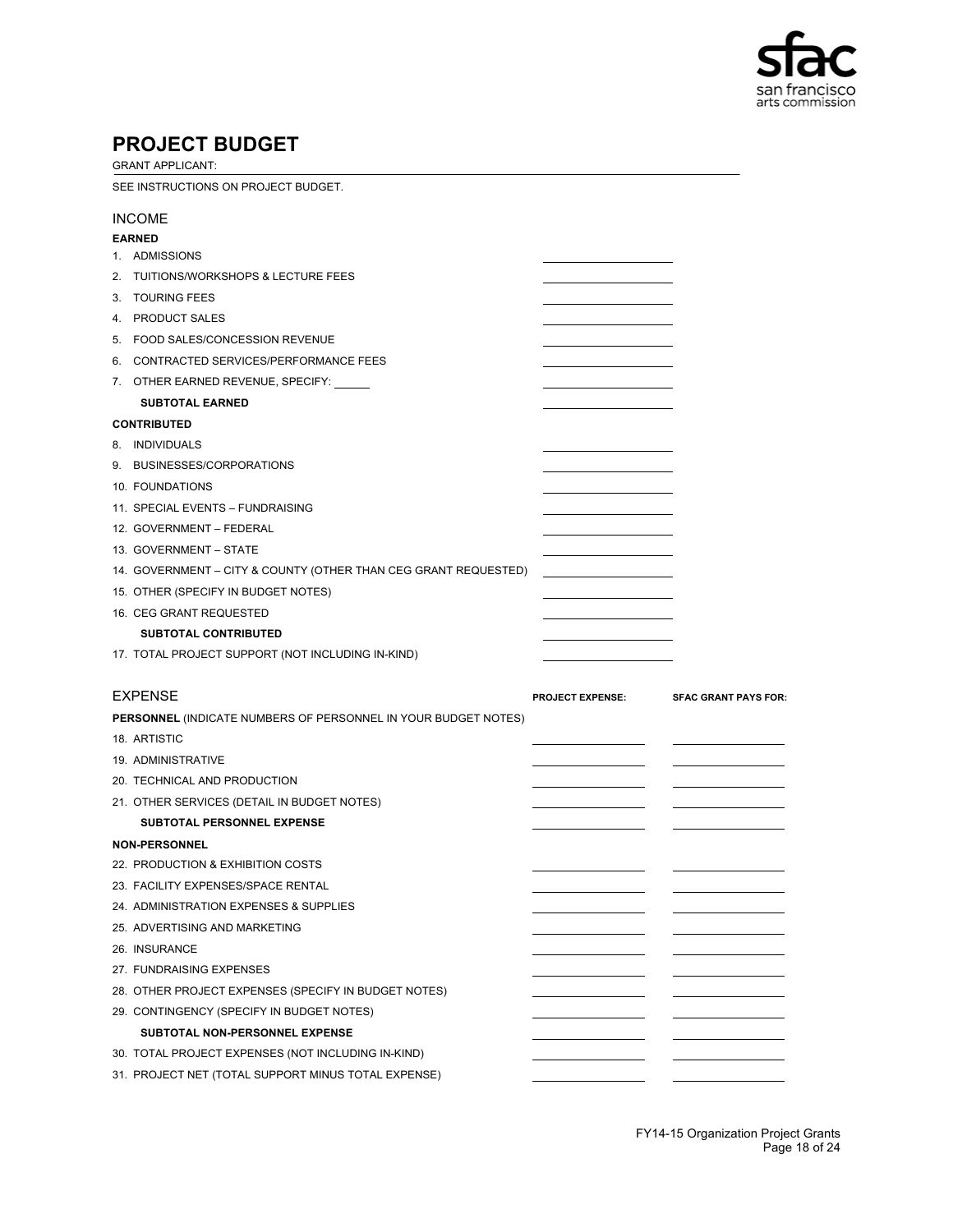

# **PROJECT BUDGET NOTES**

GRANT APPLICANT:

SEE INSTRUCTIONS ON BUDGET NOTES.

INCOME

- 1.
- 2.
- 3.
- 4.
- 5.
- 6.
- 7.
- 8.
- 
- 9.
- 10.
- 11.
- 12.
- 13.
- 14.
- 15.

#### EXPENSE

- 18.
- 19.
- 20.
- 21.
- 22.
- 23.
- 24.
- 25.
- 26.
- 27.
- 28.
- 29.
- 
- 30.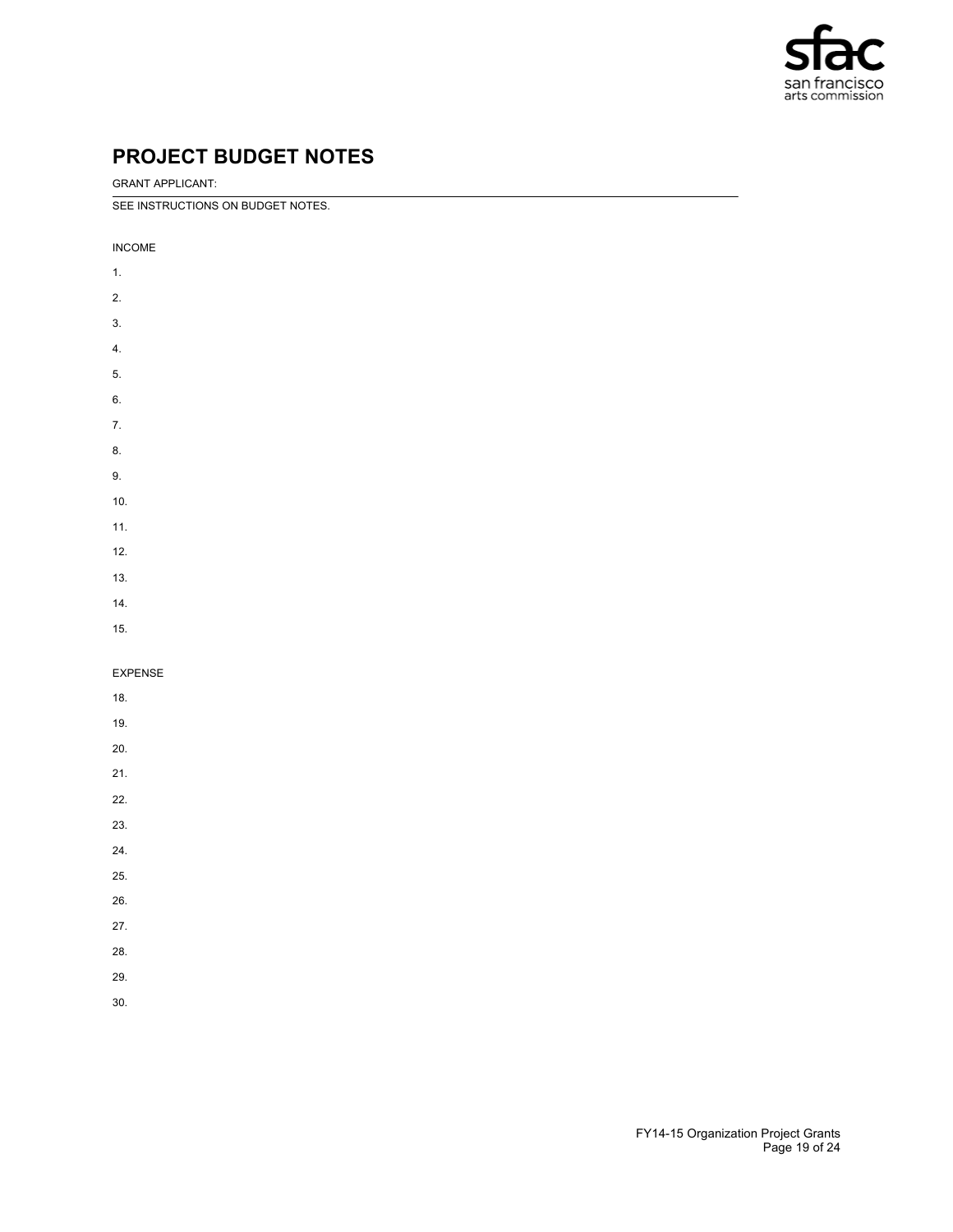

# **WORK SAMPLE TEMPLATE**

GRANT APPLICANT:

Provide the following information for each sample. If a field is not applicable, leave it blank.

SAMPLE #  $\Box$  URL Link: □ Email Attachment Navigation notes: Title of Work: Medium: Artists Involved: Year Work Created: Venue: Dimensions or Total Duration: Duration of Sample: Short Description of Work:

SAMPLE #  $\Box$  URL Link: □ Email Attachment Navigation notes: Title of Work: Medium: Artists Involved: Year Work Created: Venue: Dimensions or Total Duration: Duration of Sample: Short Description of Work:

**Please copy and paste this page if you have additional work samples.**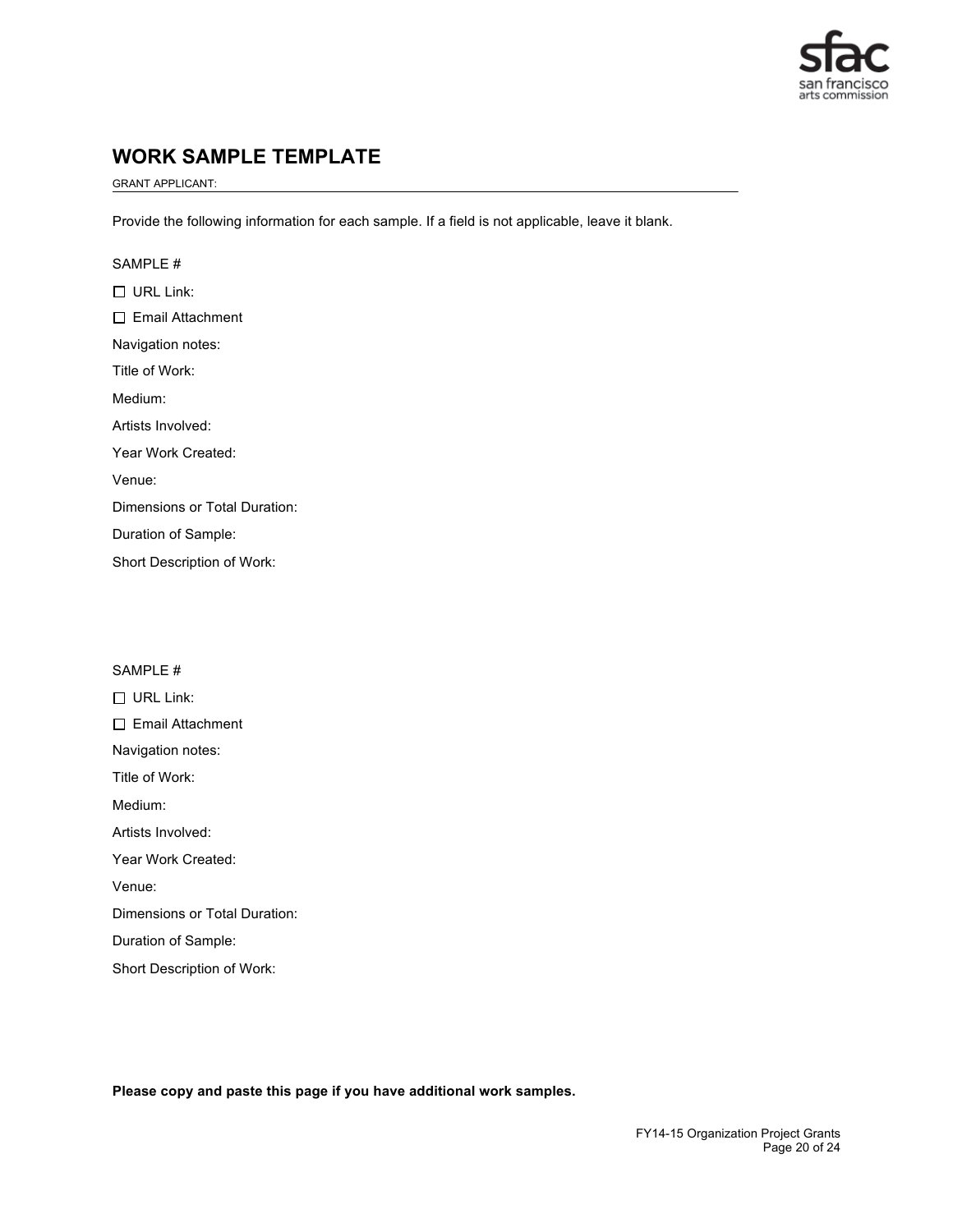

# **APPENDIX A: WORK SAMPLE INSTRUCTIONS**

#### **Choosing What to Submit:**

- 1. Submit samples that are of high production quality in which your work can be clearly seen and/or heard. The sample should demonstrate your skill in the art form(s), manifestation or treatment of ideas, etc.
- 2. Use excerpts from finished works or exhibitions/festival presentations completed in the last two years whenever possible. For festivals/exhibitions, you may show a survey or composition of work.
- 3. Samples should be relevant to the proposed project.
- 4. If your proposal refers to a project underway you should also submit an excerpt of the work-inprogress as a work sample.

#### **Work Sample Instructions:**

Fill out the Work Sample Information in accordance with the instructions. Leave blank fields that are not relevant to your sample. Remember, material and time limits are strict. Panelists will review your artistic work samples in advance of the panel meeting.

Please be sure to explain the sample's relevance to your proposed project if the proposed project is a major departure from the style, genre, or discipline presented in your work sample or if the sample document is a work-inprogress.

Follow work sample preparation instructions and limits by media type:

1. Work samples must NOT add up to more than 4 minutes of playback time. You may submit a combination of media formats, but are limited to two media types. Samples should not be less than 1 minute to show the arc of movement, complete thought, or sufficient grasp of a theme of work.

For example: You may combine media types to include a 1-minute song and a 3-minute video; 4 images and 2-minutes of video; or two 2-minute songs.

- 2. Include instructions and time-stamps that cue panelists to the portion you want played.
- 3. File name protocol: When submitting work samples as attachments to your email submission, please use the protocol to name your files in the order that they should be reviewed. The numbers should correspond to the order they are listed on the Work Sample Sheet: 01\_Applicant's last name\_title of work. For example: "01 García San Francisco.jpg"
- 4. Smaller work sample files may be attached to the submission email as long as the total email is under 30MB. Accepted file types are:
	- *audio* (MP3 only; 4 minutes maximum, 2 minutes if combining with another media)
		- o Bit rate (compression) is recommended at 128 kbps; max: 320kbps.
		- o Each track under 10 MB
	- images (JPG or embedded in PDF; 8 maximum, 4 if combining with another media)
		- o 1920 pixels on the longest side. 72 dpi.
		- o Each image under 2.5 MB
		- o File names should follow protocol (01\_García\_San Francisco.jpg)
	- *film treatments, scripts, literary manuscripts, and publications* (PDF only)
		- o Files must be under 10 MB.
		- o Publications must be scanned and submitted as an electronic document.
		- $\circ$  Literary manuscripts and film treatments: 10pg. max. (5pg max. if combined with other media)
		- o Scripts: 20 page max. (10 page max. if combining with another media)
- 5. Larger files and video files must be hosted on personal website, a *Dropbox.com* public folder, or *Vimeo.com*. We recommend *Vimeo* over *YouTube* because it offers more control of quality, layout, and lacks advertisements. *New users may find forums and "Film School" articles are helpful.*
- 6. Provide URL and any navigation information or passwords.
- 7. Always test your final work sample before submitting.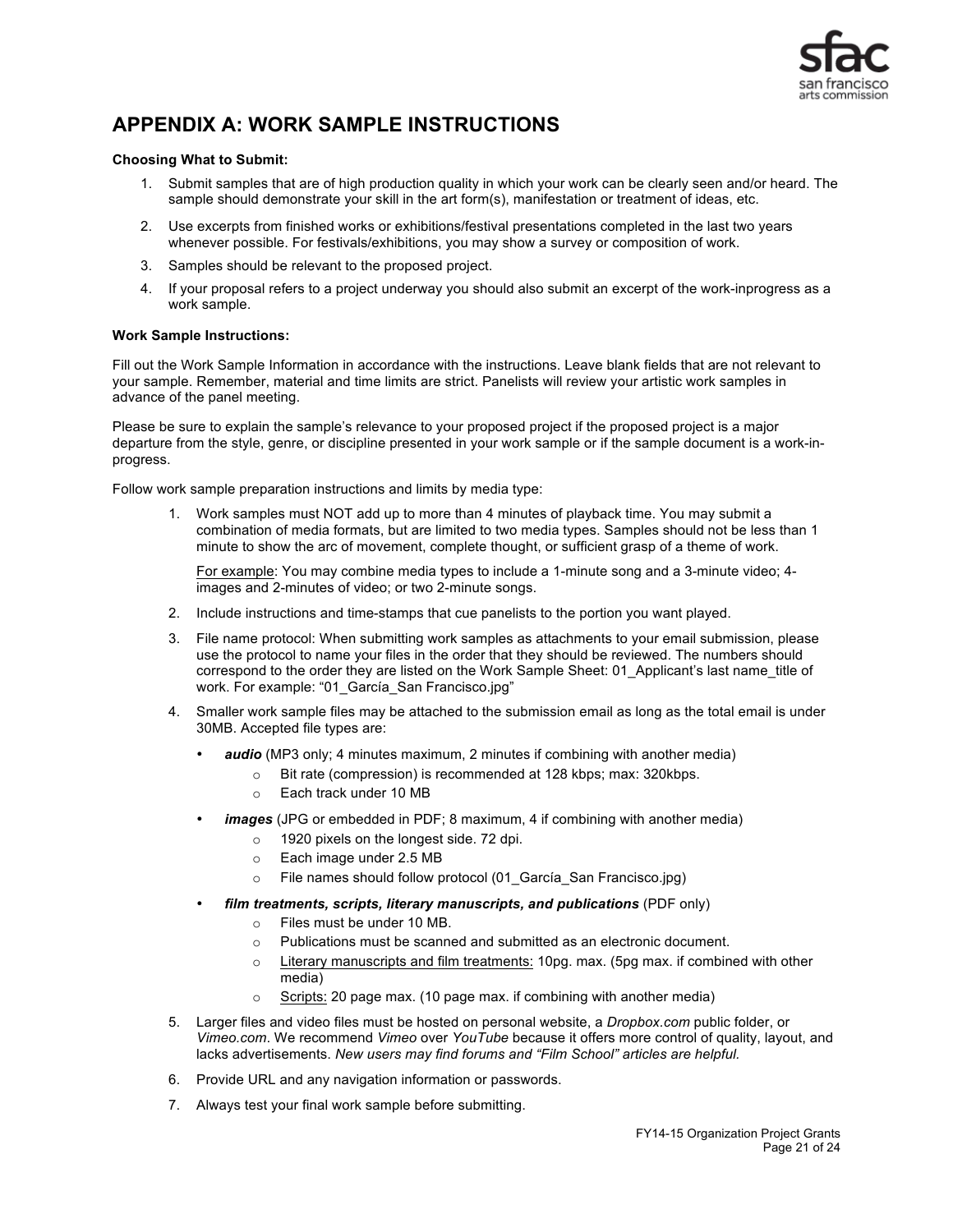

# **APPENDIX B: MANAGING YOUR GRANT & REQUIRED DOCUMENTATION**

This section contains summary information for applicants who are awarded grant funds by the Arts Commission. For more detailed information, visit our website at www.sfartscommission.org/ceg or email tyese.wortham@sfgov.org.

#### **Payment of Awarded Funds**

Upon completion of the required paperwork, a percentage of your award can be made in an initial disbursement (80% of grant). The earliest this payment can be made is the start of your grant period. The remaining balance of your grant is available on a reimbursement basis upon completion of the project and all reporting requirements.

In some cases the initial disbursement of your grant funds may not be made until after the start of the grant period. Handling the required paperwork as soon as possible will facilitate the payment process. However, it can still take a few months for all documentation to be approved and processed. If your project is set to begin early in the grant window, please plan accordingly.

If grantees have prior Cultural Equity Initiative or Organization Project Grants, they must close those grants before any funds from the new grant can be released.

*Note: Disbursement forms (invoices) are attached to your grant agreement as an appendix. Blank forms are also available for download from the CEG website: www.sfartscommission.org/ceg*

#### **Grant Management**

Please retain receipts and records of expenses covered by the grant. You will have to submit copies of proof of payment for expenses over \$100.

#### **Required Documentation**

Handling the required paperwork as soon as possible will facilitate the payment process. Delays in returning paperwork will result in delayed payments.

#### **First Time Grantees**

Must work with CEG staff to provide:

- W9
- Business Tax Certificate registration (P25)
- Equal Benefits/Human Rights Compliance form (12B)

**All Grantees:**

Must work with CEG staff to provide:

- Grant Agreements with the City of San Francisco
- Proof of Insurance or Insurance Waivers (see note below)

#### **Insurance and Waiver Requests**

The City & County of San Francisco requires three forms of insurance coverage from grantees: General Liability, Workers' Compensation and Commercial Automobile Insurance. Certificates demonstrating adequate coverage must be provided.

- $\Box$ General Liability coverage must be maintained at a minimum of \$1 million each occurrence and \$2 million aggregate. The "City & County of San Francisco, its officers, agents and employees" must be named as additional insured and the San Francisco Arts Commission, Community Investments Program must be named as the certificate holder.
- Workers' Compensation insurance coverage must be a minimum of \$1 million.
- Automobile Insurance coverage must be at a minimum of \$1 million.

If you do not have the required insurance or do not have coverage at the required levels, you will have to submit a waiver request. Please note that all waiver requests are subject to approval by the City Risk Manager's office. Additional proof of coverage or information may be requested by the Risk Manager at their discretion.

Waivers for Workers' Compensation and Auto insurance are available in most cases. Responsibility for General Liability coverage cannot be waived, which means even if a request is made, your public activities will need to either be covered by a presenting venue or you will need to purchase event insurance at the previously listed General Liability levels of coverage. If you will be presenting a public art project or a project in a space that will not cover your activities, *please plan and budget accordingly*.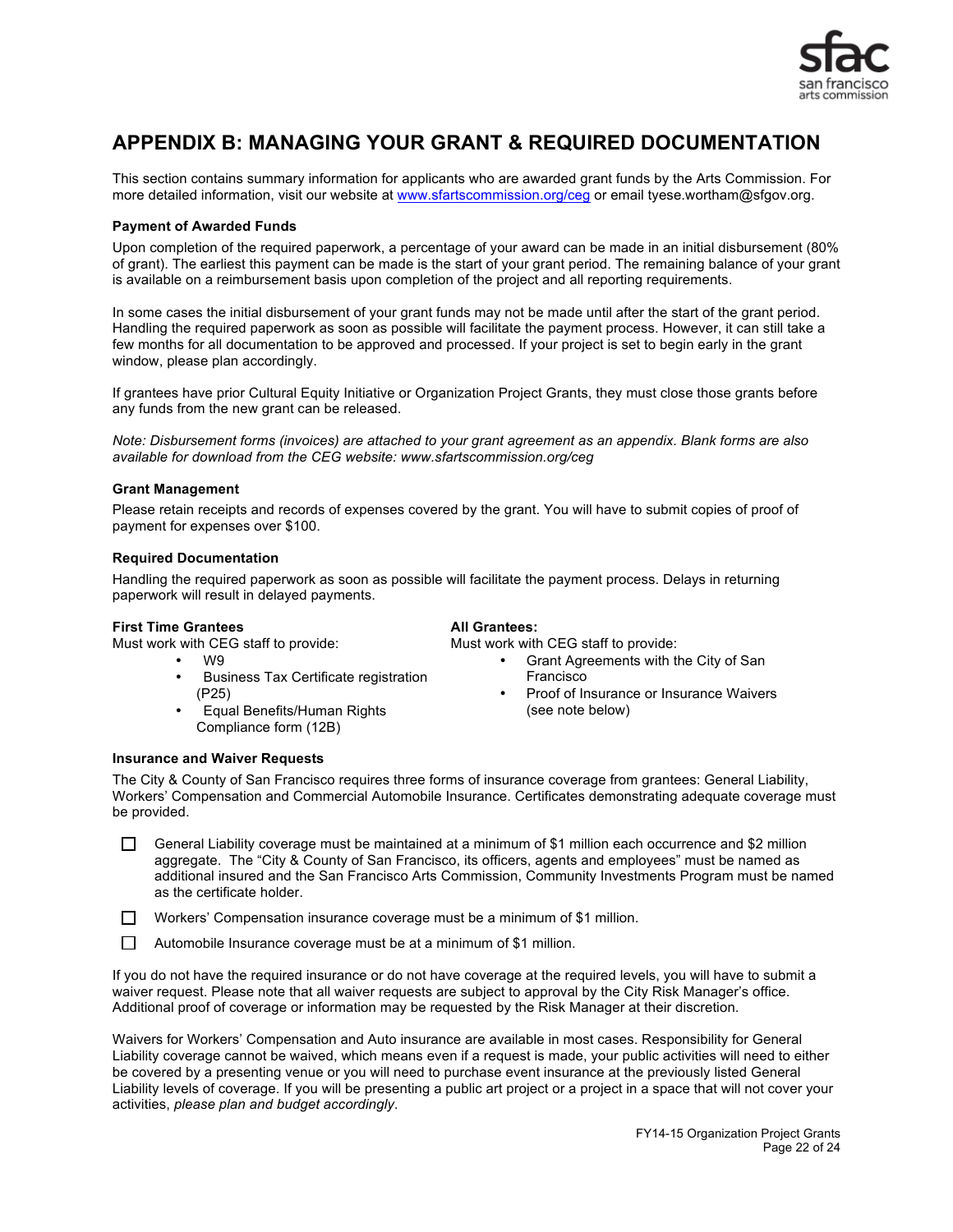

#### **Final Reports**

Grantees must submit a satisfactory final report within 90 days of the end of the grant window. If a final report is not received the grantee will be in default. Grantees are responsible for submitting a timely report. A reminder will not be sent at the end of the grant period.

#### **Extensions & Project Modifications**

If you will need additional time to complete your project or need to change your project plan, please contact CEG staff to request an extension and/or scope change. Almost all extension requests are approved if the project retains the spirit and intent of the original grant and the request is received before the end of the grant window.

#### **Default Policy**

Grantees in default will be ineligible to apply to Cultural Equity Grants for a period of two years. In addition, any remaining balance on the grants in default will be dissolved.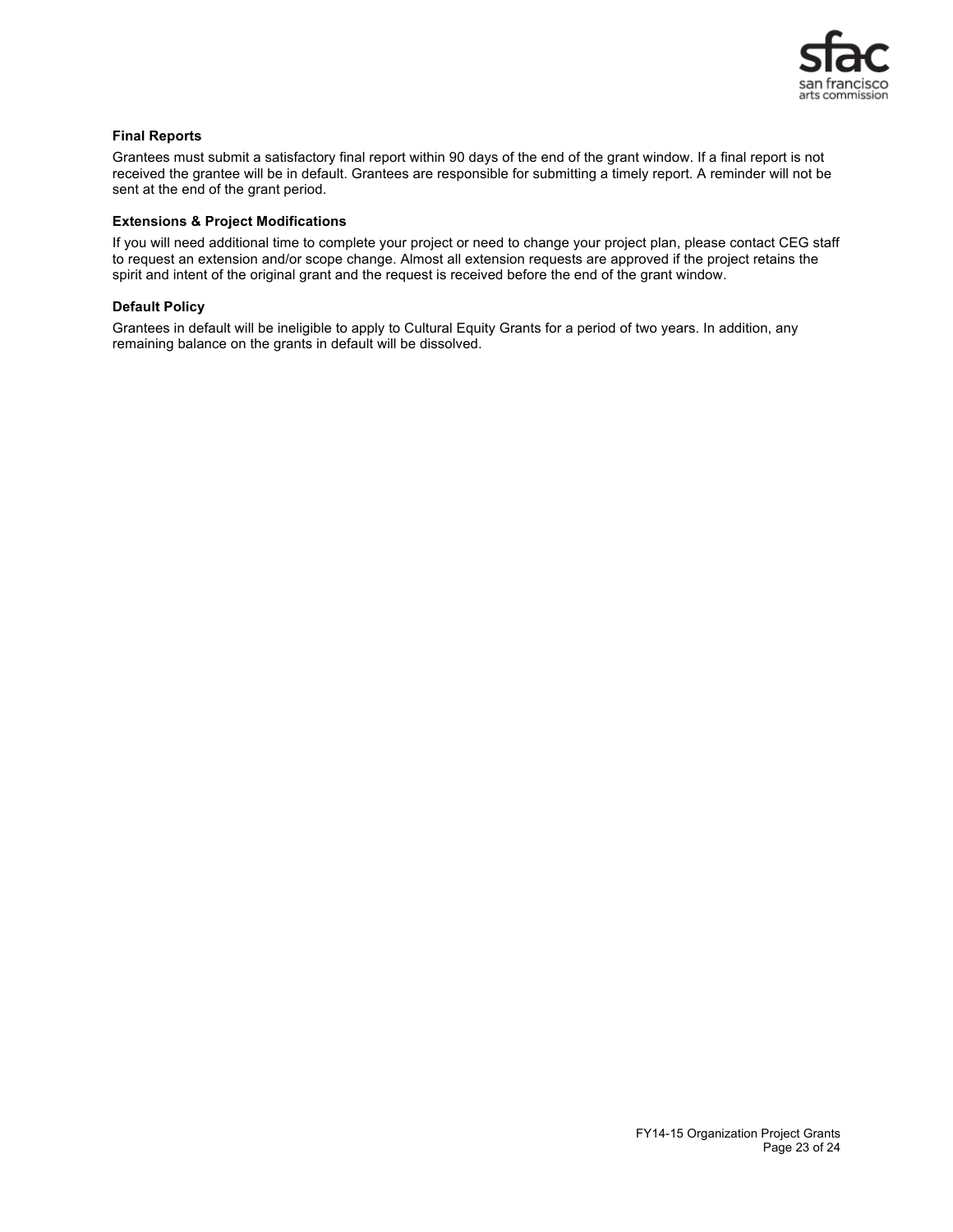

# **APPENDIX C: California Cultural Data Project (CCDP)**

Participation in the California Cultural Data Project (CCDP) is required for all applicants.

#### http://www.culturaldata.org

The CCDP is an online system for collecting and standardizing historical financial and organizational data and will provide the cultural community with consistent, reliable, comprehensive data on arts and culture in California. It is hoped that access to reliable data about the cultural sector will enhance both individual organizational capacity as well as the overall effectiveness of the nonprofit cultural community in our state. Further, applicants applying to more than one of the participating grantmakers will only need to complete this form once each year.

Uses and potential benefits of the CCDP Website and data will include:

- Information for participating nonprofit organizations for use in benchmarking and capacity-building.
- Information for the cultural sector for the purposes of policy and program development and public relations.<br>• Information for participating grantmakers for use in their application process.
- Information for participating grantmakers for use in their application process.

CCDP is intended to benefit the field by providing a means by which to analyze and report on the impact, assets, and needs of the state's cultural community. This powerful tool will enable participating organizations to benchmark their progress and better equip advocates to make the case for arts and culture, and will facilitate improved grant making and policy development by the funding partners.

In order to complete the Cultural Data Profile, organizations must first register at the CCDP Website by creating an organizational login ID and password. Information for the Cultural Data Profile is organized by fiscal year-end and data is only entered for completed fiscal years for which a board-approved financial audit or review exists. Organizations that are not audited or reviewed will enter data based on board-approved year-end financial statements.

Applicants are asked to provide two years of financial and organizational data the first year of participation; this entails completing a Cultural Data Profile for each of the two most recently completed fiscal years. (Going forward, groups will only need to provide one year of data.) Online training and support from the Help Desk during regular business hours is available.

The Cultural Data Profile will collect the historic financial and programmatic information for your organization or arts program; project budgets and narratives will NOT be captured by the CCDP.

Upon completion of the Cultural Data Profile, applicants should go to the "Funder Reports" section of the CCDP Website and generate a .pdf of the pre-defined report for the San Francisco Arts Commission Organization Project Grants application, which is to be included with the application materials. Relevant information from the applicant's Cultural Data Profile will automatically be imported into the San Francisco Arts Commission Funder Report.

The completion of the Cultural Data Profile will require an investment of time. A number of resources are available to help applicants, including a Help Desk and online training.

Applicants should direct questions concerning the Cultural Data Profile to:

CCDP help desk: Toll Free: 1-877-707-DATA (877-707-3282) Email: help@culturaldata.org The CCDP Help Desk is available from 6:00am-5:00pm PST.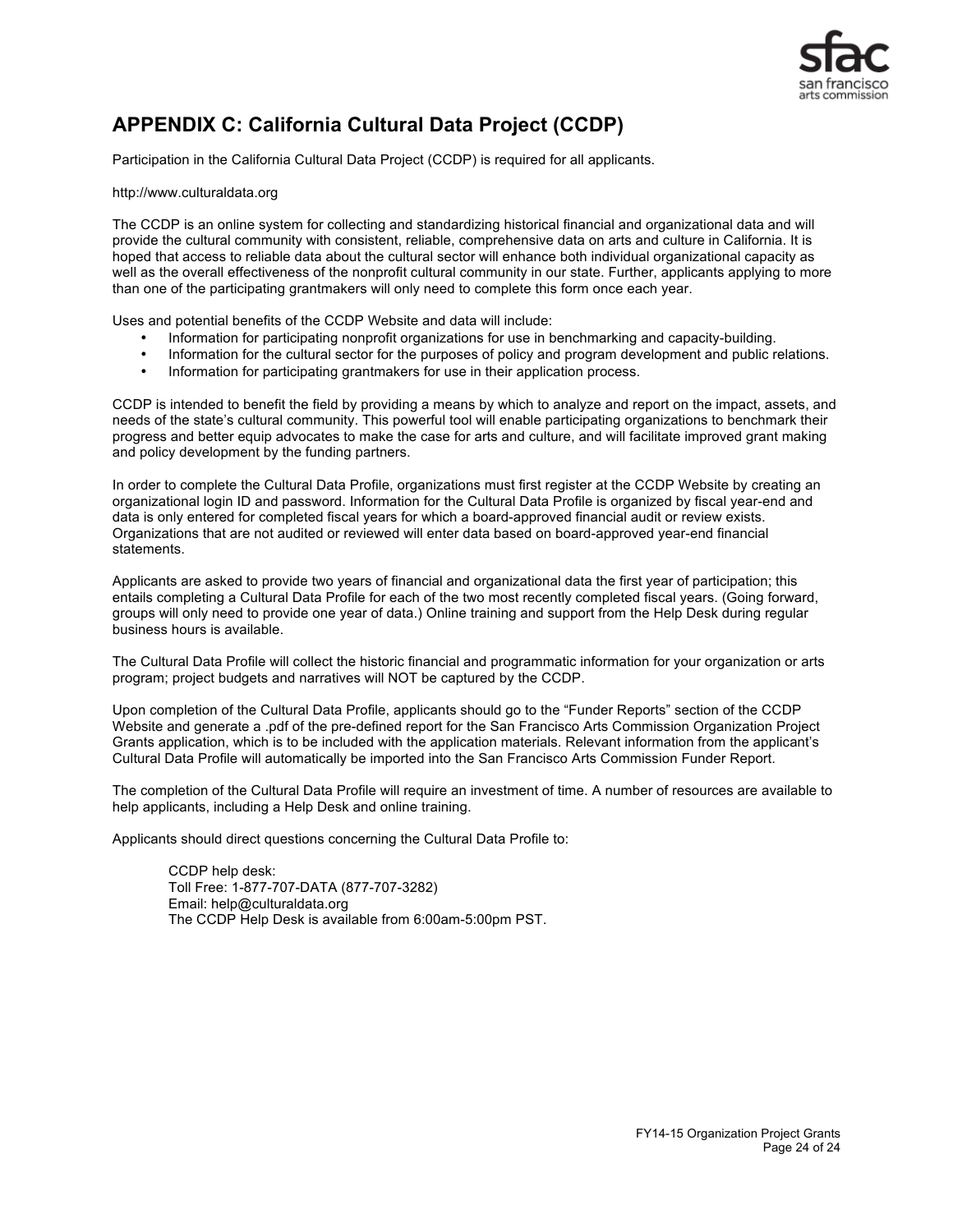

# **FY2014-2015 Organization Project Grants: New Work**

| Ranking<br><b>Applicant</b>                                               | <b>Grant Request</b> | <b>Grant Amount</b> |
|---------------------------------------------------------------------------|----------------------|---------------------|
| 121<br><b>Embodiment Project</b>                                          | \$15,000             | \$15,000            |
| 112.8<br>Dancers' Group                                                   | \$15,000             | \$15,000            |
| 112.2<br>San Francisco Hip Hop DanceFest                                  | \$15,000             | \$15,000            |
| 110.4<br><b>Flyaway Productions</b>                                       | \$15,000             | \$15,000            |
| 107.2<br><b>Cultural Odyssey</b>                                          | \$15,000             | \$15,000            |
| 105<br>Del Sol Performing Arts Organization                               | \$15,000             | \$15,000            |
| 104.4<br>Joe Goode Performance Group                                      | \$15,000             | \$15,000            |
| 104.4<br>San Francisco Chamber Orchestra                                  | \$15,000             | \$15,000            |
| 103.2<br>Genryu Arts                                                      | \$15,000             | \$15,000            |
| 103<br>Yerba Buena Gardens Festival                                       | \$15,000             | \$15,000            |
| 102<br>Theatre Flamenco of San Francisco                                  | \$15,000             | \$15,000            |
| 99.7<br>Margaret Jenkins Dance Company                                    | \$15,000             | \$15,000            |
| 97.8<br>Jess Curtis/Gravity                                               | \$15,000             | \$13,000            |
| 97.2<br>Carolina Lugo's & Carolé Acuña's Ballet Flamenco                  | \$15,000             | \$13,000            |
| 96.6<br><b>Circuit Network</b>                                            | \$15,000             | \$13,000            |
| 95.2<br>Anne Bluethenthal and Dancers (ABD Productions)                   | \$15,000             | \$13,000            |
| 94.8<br>Contraband / Mixed Bag Productions                                | \$15,000             | \$13,000            |
| 93.6<br>Circo Zero / Zero Performances                                    | \$15,000             | \$13,000            |
| 93.6<br>Post:Ballet                                                       | \$15,000             | \$13,000            |
| 93<br><b>Shadowlight Productions</b>                                      | \$15,000             | \$13,000            |
| 91.2<br>Fictional Artists' Contemporary Theatre / San Francisco (FACT/SF) | \$15,000             | \$13,000            |
| 91.2<br>Still Here                                                        | \$3,335              | \$3,335             |
| 84<br>Topsy Turvy□                                                        | \$6,650              | \$6,650             |

**TOTAL \$306,985**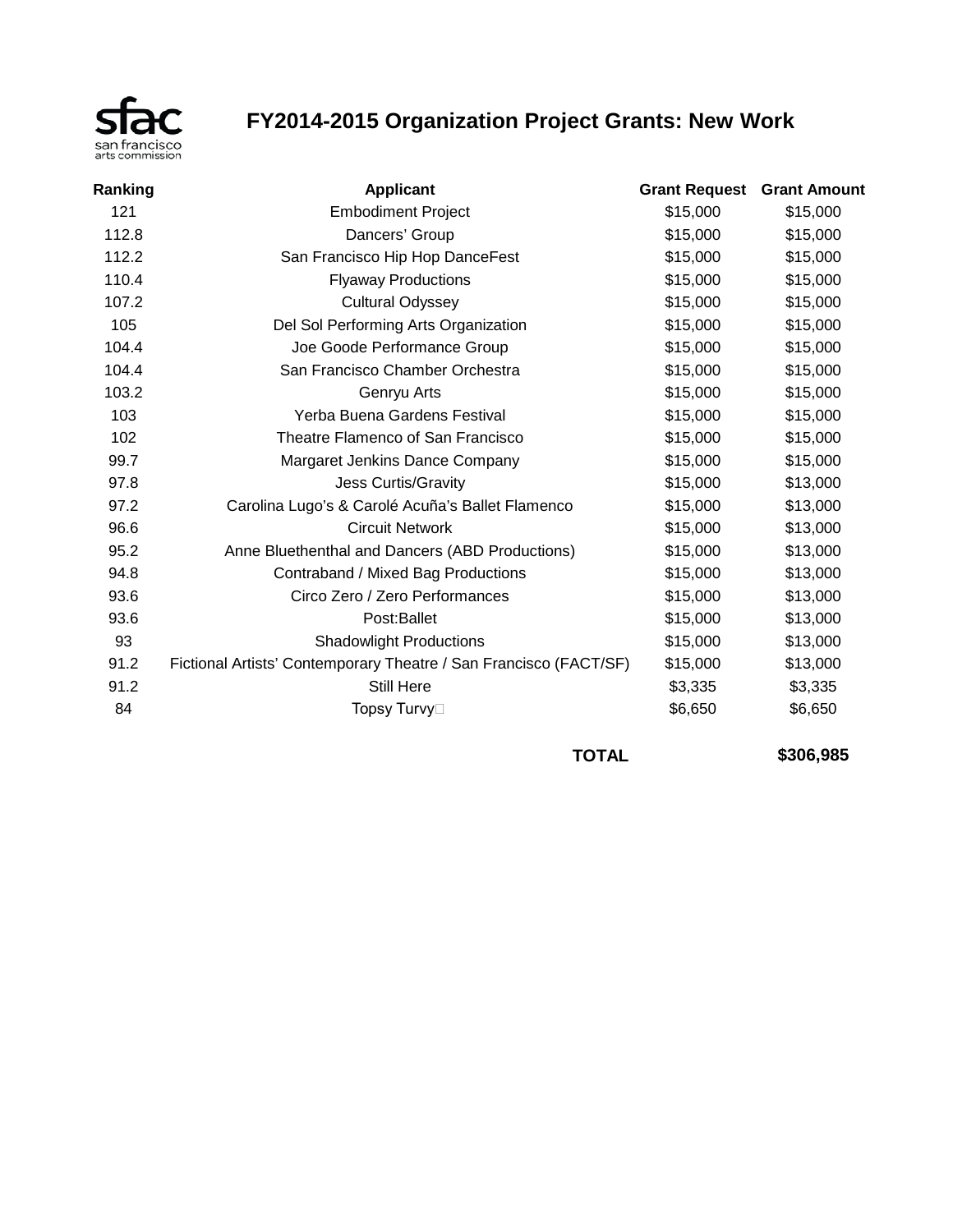| franci<br>commis |
|------------------|

# **Embodiment Project**

# **Project Summary**

EP requests \$15000 to create its next evening-length work, a hip hop theater play, Seed Language, which collages dance, poetry, live song, and documentary theater; the work brings together voices of young women and men in a critical dialogue about gender, race, linguistics, and Hip Hop Feminism. The project will be co-produced by and premiere at Mission Cultural Center 6 times in October 2015 for more than 1000 audiences. OPG funds will support artistic and production coordination fees.

**\$15,000**

**\$15,000**

**\$15,000**

**\$15,000**

### **Dancers' Group**

# **Project Summary**

Dancers' Group will commission and produce a site-specific dance performance by awardwinning choreographer and inkBoat director Shinichi Iova-Koga as part of its ONSITE program in summer 2015. The piece will premiere in San Francisco in 8-10 admission-free outdoor performances at various locations, which tentatively include Yerba Buena Gardens and the Tenderloin National Forest. This performance project is inspired by Anna Halprin.

# **San Francisco Hip Hop DanceFest**

**Project Summary**

With many thanks for your past support of DanceFest, we are seeking aN organization project grant from the SF Arts Commission, in partial support our 17th annual San Francisco Hip Hop DanceFest, slated to take place in November 2015. Featuring an array of dazzling companies, two separate programs and a total of four performances will take place at the Palace of Fine Arts Theatre, with Master Classes taking place at a centrally located studio TBD.

### **Flyaway Productions**

### **Project Summary**

Along These Lines is a site-specific, off the ground dance created for Continuum Alley in the Tenderloin. Using roofs, alley walls and fire escapes, the project will illuminate the struggles of garment workers--a historically female, immigrant and exploited work force, and honor their efforts for labor justice. Because SF has a rich history of labor organizing, we welcome the chance to make visible the often hidden women who make our clothes. This is the third Flyaway project in a trilogy about urban poverty.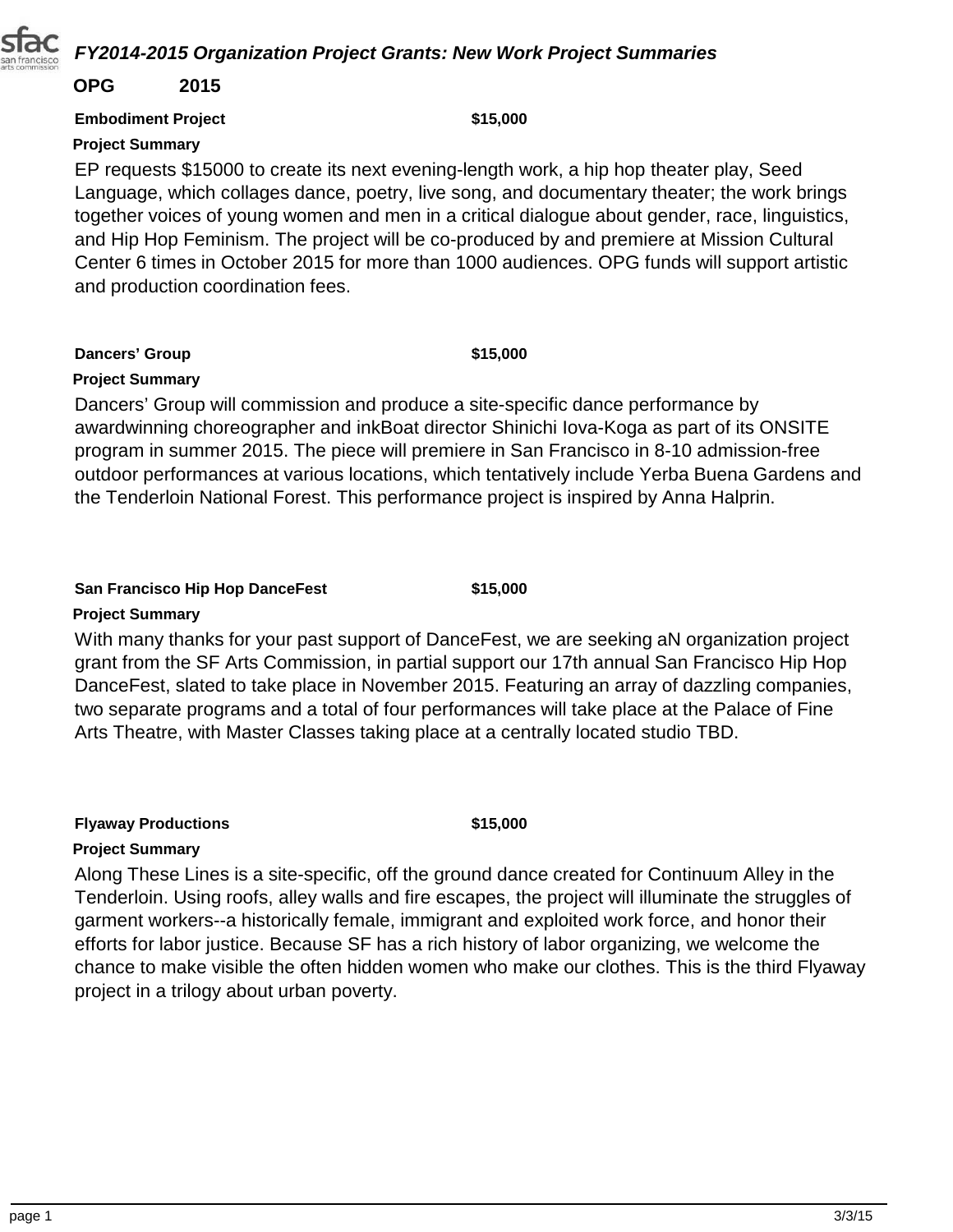| <b>OPG</b> | 2015 |
|------------|------|
|            |      |

# **Cultural Odyssey**

# **Project Summary**

"Growing up and Liking it in America" is an evening – length work celebrating the artistic journey of Cultural Odyssey's Co – Artistic Directors, Rhodessa Jones and Idris Ackamoor. As two of San Francisco's most prominent and visible performing artists Jones & Ackamoor have worked together for over 35 years developing a repertoire of work that presents a kaleidoscope and picture of the last third of the Twentieth Century and continuing into the Twenty- First Century.

**\$15,000**

#### **Del Sol Performing Arts Organization \$15,000**

# **Project Summary**

We will commission Pamela Z to compose "Attention," a new work for string quartet, voices, and electronic devices, exploring the ways in which attention and focus are challenged in today's culture. In the work, which the Del Sol String Quartet will premiere in 2016, the musicians will play string parts, sing, speak, move and interact with each other and the devices in a circular loop to create a mesh of interlocking sonic events.

# **Joe Goode Performance Group**

**\$15,000**

# **Project Summary**

This is the second phase (full production) of dance theater installation in the Joe Goode Annex, adapted from French philosopher Gaston Bachelard's book "The Poetics of Space." This intimate experience will accommodate 60 people per viewing, who will create their own narrative by viewing different "rooms." The first phase, which takes place in early 2015, is a scaled-down workshop version. This more highly produced, longer-running version, will integrate changes resulting from that initial work.

# **San Francisco Chamber Orchestra**

**\$15,000**

# **Project Summary**

The San Francisco Chamber Orchestra is commissioning Hunger Strike by Amy X Neuburg to premiere in its Main Stage Concerts series in April 2016. For female vocalist, live looping electronics, live electronic percussion and chamber orchestra, Hunger Strike will be a dramatic 1/2 hour song cycle inspired by ideas about hunger in America today. The new piece will reflect the composer's unique style that combines rock and popular song with avant-garde, classical cabaret.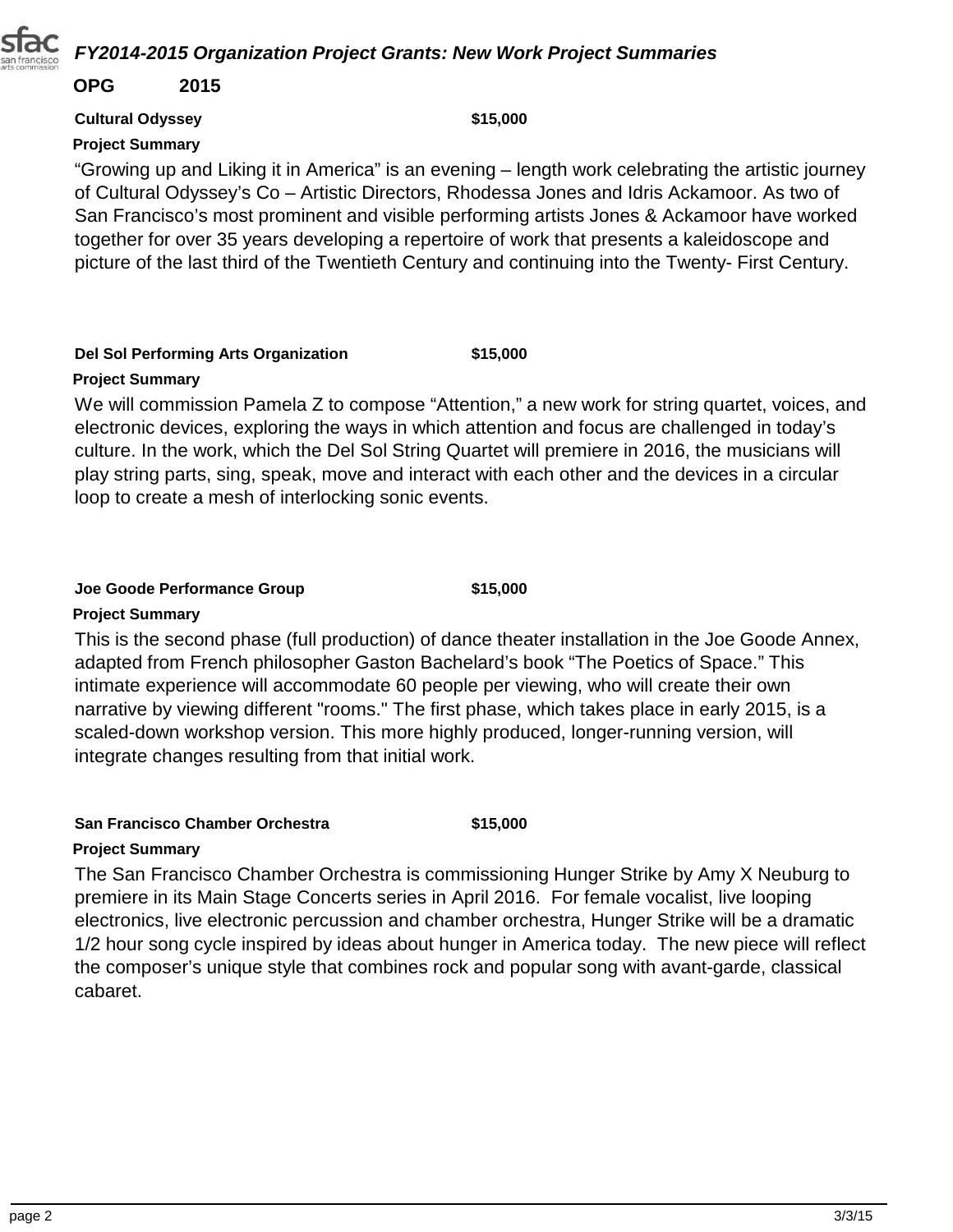## **OPG 2015**

### **Genryu Arts**

#### **Project Summary**

Genryu Arts respectfully requests a grant of \$15,000 to support a new interdisciplinary work entitled Pages. Pages, which references the work of a Japanese writer and 1968 Nobel Prize winner Kawabata Yasunari, will be a 45 minute work featuring Melody Takata, saxophonist/composer Francis Wong and bassist shamisen (3 string Japanese lute) and taiko artist, and film maker Tatsu Aoki of Chicago and Grandmaster of the nagauta shamisen tradition Chizuru Kineya of Tokyo, Japan. Collaboration with the Asian Art Museum, Asian Improv Arts, JCCCNC, APICC, and NLF

#### **Yerba Buena Gardens Festival**

### **Project Summary**

To support the presentation of 11 admission-free outdoor performing arts programs representing the range, artistic caliber, and diversity of our 2015 season and featuring local artists who are recognized masters of their genres performing original work. These familyfriendly, culturally diverse programs include circus, traditional and contemporary dance, jazz, Latin jazz, traditional and contemporary hula, zydeco and African highlife music and more. Included are 3 YBG Festival commissions and 4 world premieres.

### **Theatre Flamenco of San Francisco**

**Project Summary**

Theatre Flamenco's 49th annual show "(R)evolution" challenges traditional perceptions of flamenco – are the innovations a revolution or simply an evolution? Presenting 8 new works focusing on the musical elements integral to the art's tradition, while performing modernized perspective of the dance and interpretation. Andres Marin, a highly respected leader in flamenco dance innovation scene in Spain, will be the main guest artist of "(R)evolution", the show that bridges the past 49 years of Theatre Flamenco to their upcoming 50th anniversary in 2016 (highlighting classic to modern viewpoints).

### **Margaret Jenkins Dance Company**

**\$15,000**

### **Project Summary**

In collaboration with her Company, visual designer Alex Nichols, and poet Michael Palmer, Ms. Jenkins will make small units of new work: solos, duets, trios-all of which could be seen separately, but would also be part of a larger sequence. Site Series (Inside Outside) will be seen in the MJDL, clubs, homes, gardens, on the street. A multiplicity of settings and performances is made possible by the simplicity, portability and affordability of these dances.



# **\$15,000**

**\$15,000**

**\$15,000**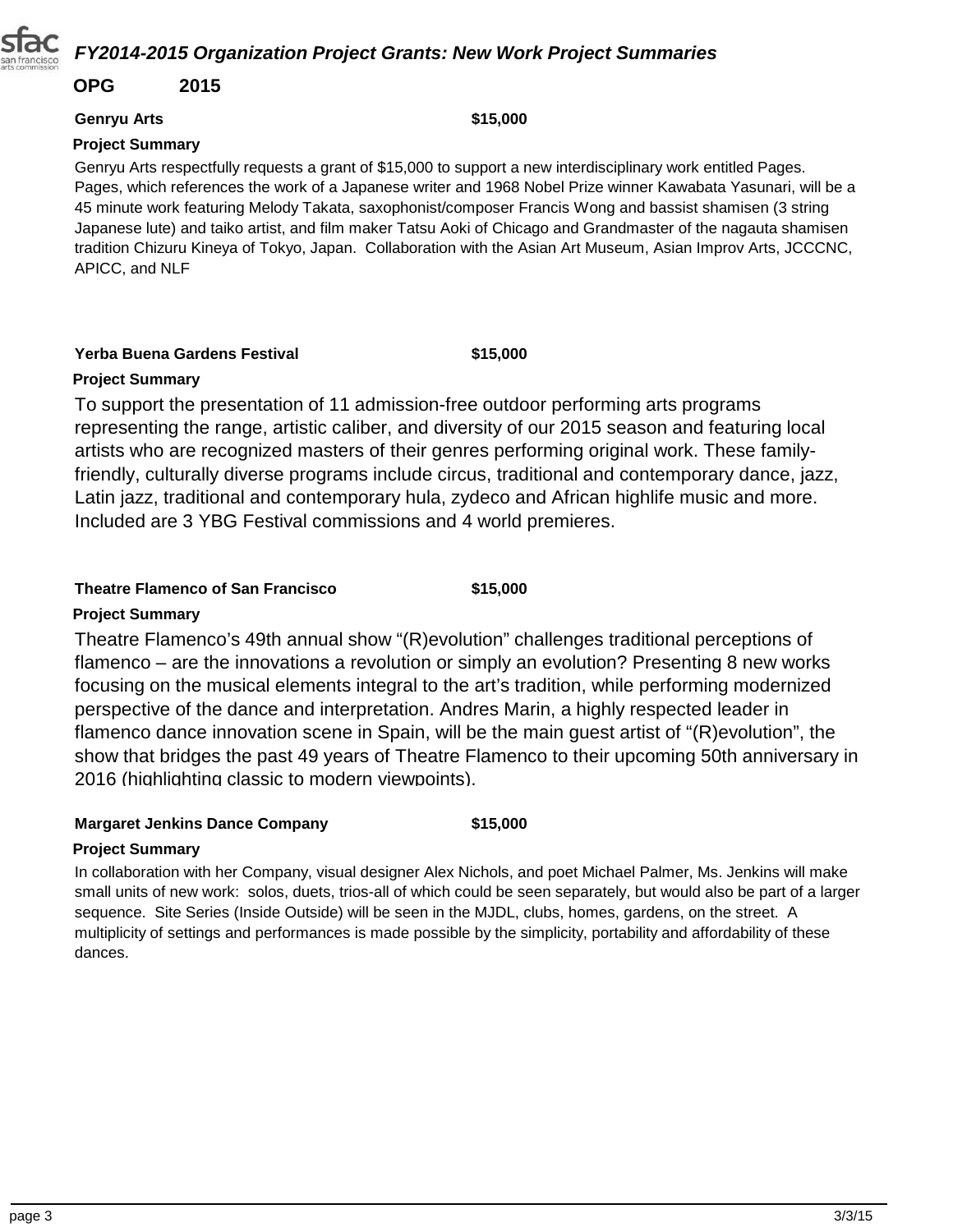| n francis<br>: commiss |  |
|------------------------|--|
|                        |  |

| 2015 |
|------|
|      |

# **Jess Curtis/Gravity**

# **Project Summary**

Looking Different(ly) will be a live, body-based performance duet with Gravity Artistic Director Jess Curtis and Scottish self-identified disabled performer and choreographer Claire Cunningham as lead artists. The work will investigate of the role of movement and sensory dynamics in the perception and performance of otherness, particularly concerning physical disability. Serving as a theoretical consultant to Looking Different(ly) will be acclaimed philosopher of perception, author, and UC Berkeley professor Dr. Alva Noë.

#### **Carolina Lugo's & Carolé Acuña's Ballet Project Summary \$13,000**

Carolina & Carole will create a choreographic work about love, betrayal, mortality and life's inevitability. It begins at dawn on a pink bus of no return when the narrator recites writer Octavio Paz: "I am familiar with death, I joke about it, I sleep with it, it is one of my favorite toys and my most steadfast love." The passengers are the iconic characters Maria Felix, Salvador Dali, Freida Kahlo, Diego Rivera and Eva Peron. The story will use a haunting Hitchcockian style and view of death to remind us of the vulnerability of an artistic life, and the immortality of great art and artists.

# **Circuit Network**

**\$13,000**

# **Project Summary**

Circuit Network proposes to commission and premiere composer Miya Masaoka's "A Line Becomes a Circle", a new composition for chamber ensemble and single-channel video that will draw out musically and sonically the imaginings of the cycle of life by merging traditional Eastern forms such as Shoga and gagaku with western contemporary interpretations of microtonalism, spectralism, layering and the use of harmonics.

# **Anne Bluethenthal and Dancers (ABD Productions) \$13,000**

### **Project Summary**

ABD requests support for the world premiere of the Forgiveness Project-El Salvador (FP-ES) a multi-disciplinary performance piece that focuses on the truth and reconciliation process being established by the FMLN government in El Salvador. FP-ES will be created by American and Salvadoran artists in the Bay Area and San Salvador. The premiere will be in May 2016 at the Fort Mason Center as a part of the San Francisco International Arts Festival (SFIAF).

**\$13,000**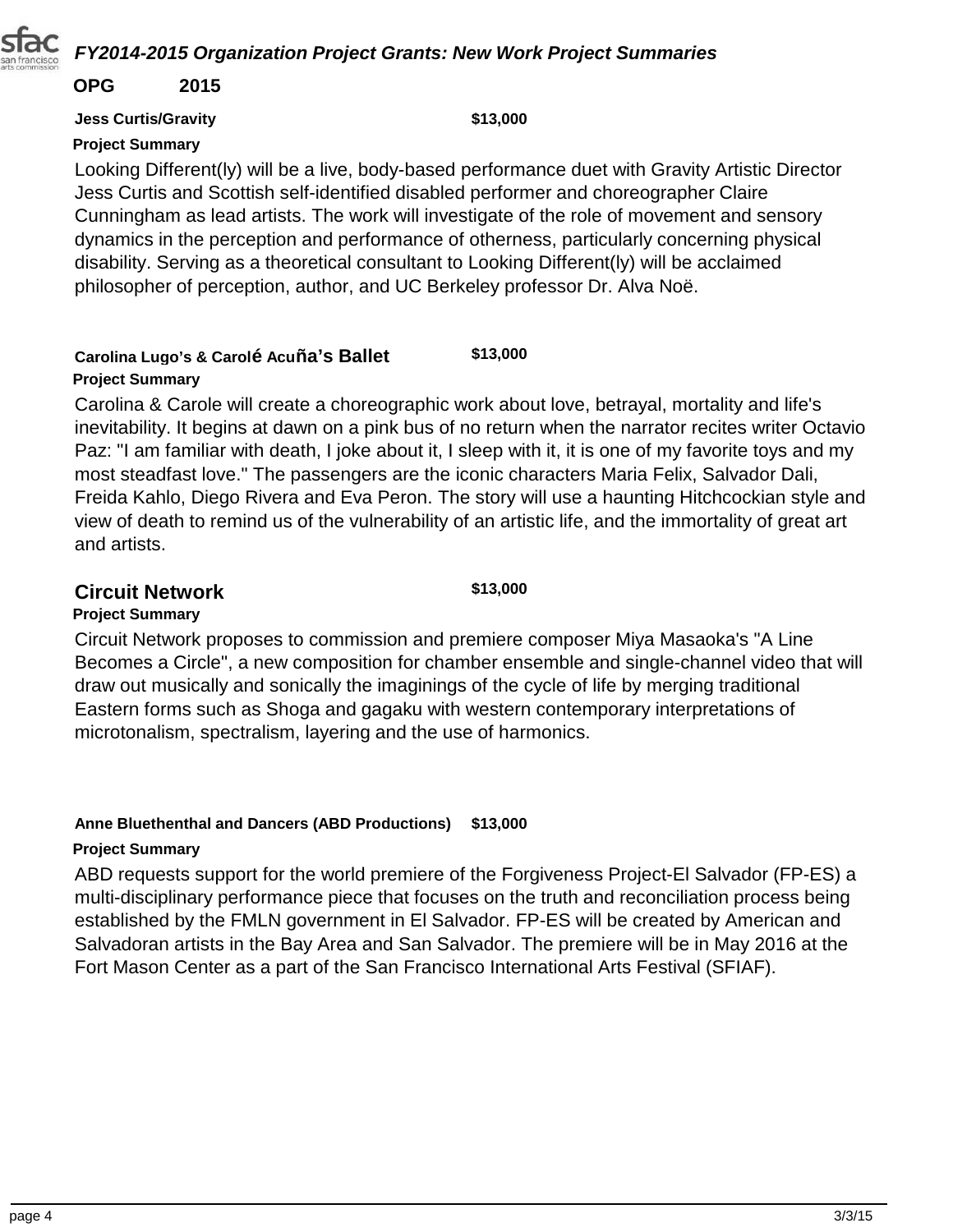

# **OPG 2015**

# **Contraband / Mixed Bag Productions**

## **Project Summary**

Mixed Bag Productions seeks to produce Gathering In the Eye of Leo, a large-scale evening length dance presentation featuring six dancers with choreography and direction by Sara Shelton Mann, music and sound by Norman Rutherford, and immersive media and lighting design by David Szlasa. The piece will explore archetypes of the soul, and has been developed over the past year as a series of solo performances.

### **Circo Zero / Zero Performances**

# **Project Summary**

Circo Zero requests \$15,000 to support Chronic, a concert-length interdisciplinary dance premiering at Z Space during the June 2016 National Queer Arts Festival and co-produced by the Queer Cultural Center. Artistic Director Keith Hennessy and an all-Black ensemble will originate this 90-minute work that fuses dance, storytelling and music with queer content to examine critical race issues and anti-assimilationist movements in African American culture.

**\$13,000**

**\$13,000**

### **Post:Ballet**

### **Project Summary**

Post:Ballet presents "Six Pack," the company's sixth annual summer concert series, at YBCA Theater, July 23-25, 2015. The program will feature a World Premiere by the winner of the company's debut New Choreographer Commission, featuring an original score by Samuel Carl Adams; restaged masterpieces by Aszure Barton and Alejandro Cerrudo; a World Premiere by Artistic Director Robert Dekkers in collaboration with graphic artist Yas Opisso; and the reprise of 'ourevolution,' Dekkers' 2014 collaboration for Post:Ballet.

### **Shadowlight Productions**

**\$13,000**

### **Project Summary**

THE SCIENCE FICTION "SHADOW SHORTS" PROJECT is an ongoing series of 10-30 minutes multidiscilinary and multiplatform shadow theatre works exploring the concept of modern myth utilizing the conventions of Science Fiction. Funds are requested to support the creation of the first installment of the series, "Poison Fish" written by Nigerian sci-fi writer Nnedi Okorafor. Directed by Larry Reed and Ellen Sebastian Chang, this story will premiere at SOMArts in February 2016.

**\$13,000**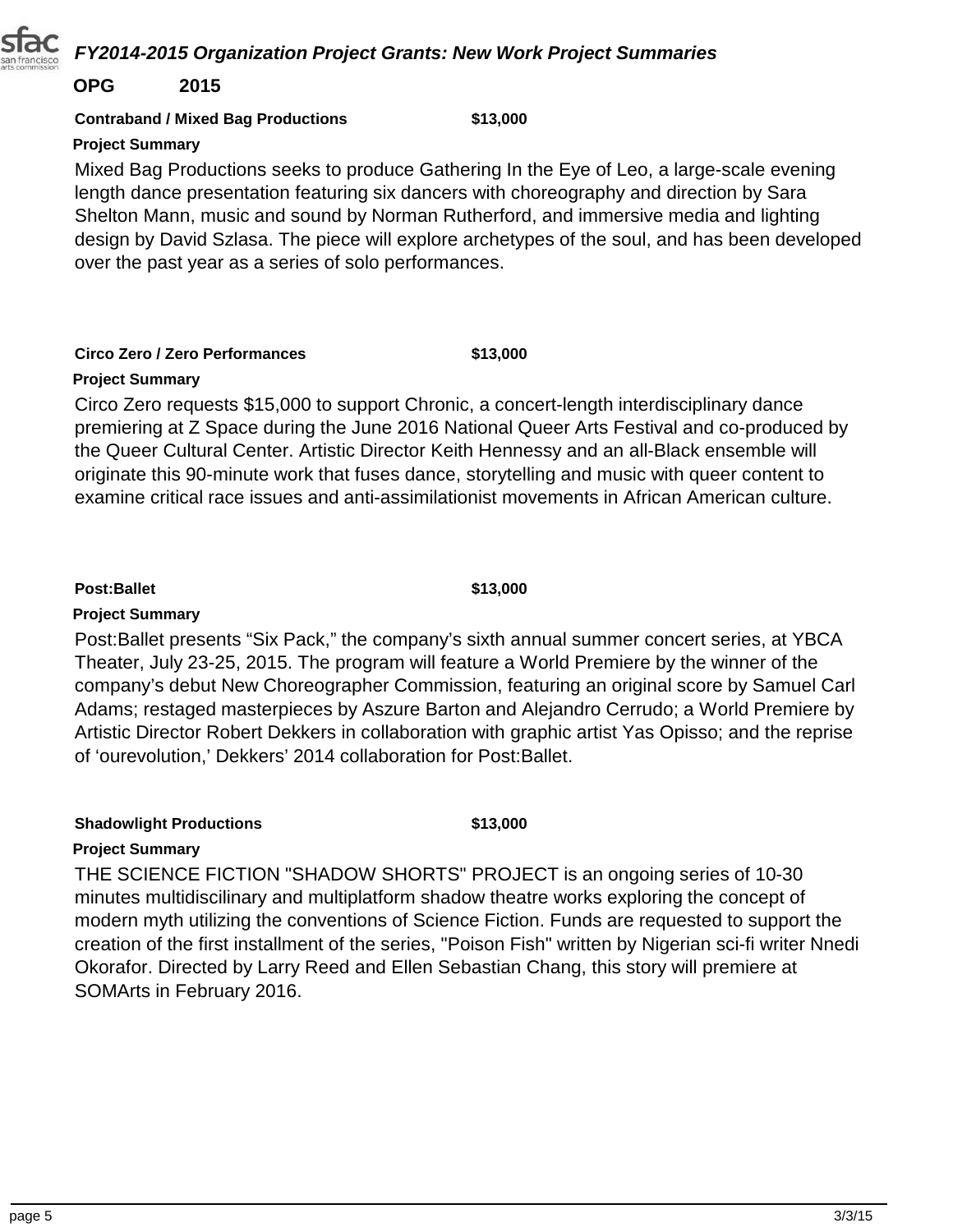

**OPG 2015**

**Fictional Artists' Contemporary Theatre / San \$13,000**

# **Project Summary**

dis)integration is a contemporary dance about the Romani Diaspora that weaves together the history of the Romani people, Slender-White's experience as a 4th generation Romani-American, and popular (and often disturbing) representations of Roma throughout the Western world. A large-scale dance epic, (dis)integration features a live and original score by Emmy Award-winning composer, Dan Cantrell, and lighting design by Darl Andrew Packard. The 70 minute work for six dancers will premiere in San Francisco in May 2016.

### **Still Here**

### **\$3,335**

### **Project Summary**

This proposal requests \$3,335 to support two performances of Still Here III, a multidisciplinary production juxtaposing the experiences of LGBT San Franciscans who were raised and came out here during the 1980s and 1990s with those of AIDS survivors between 60 to 70 years old. The June 2015 performances at the African American Art and Culture Complex will attract an estimated 300 people. Awarded funds will support the fees of the participating artists.

### **Topsy Turvy**

### **\$6,650**

## **Project Summary**

This proposal requests \$6,650 to support three performances of Risk Factor at the Brava Theater Center in June 2015. A presentation of the 18th National Queer Arts Festival, Risk Factor is an evening-length circus-infused theatrical production exploring what we lose and what we gain when we take risks. Awarded funds will support Risk Factor's final production costs such as the participating artists' fees and the venue's rental costs.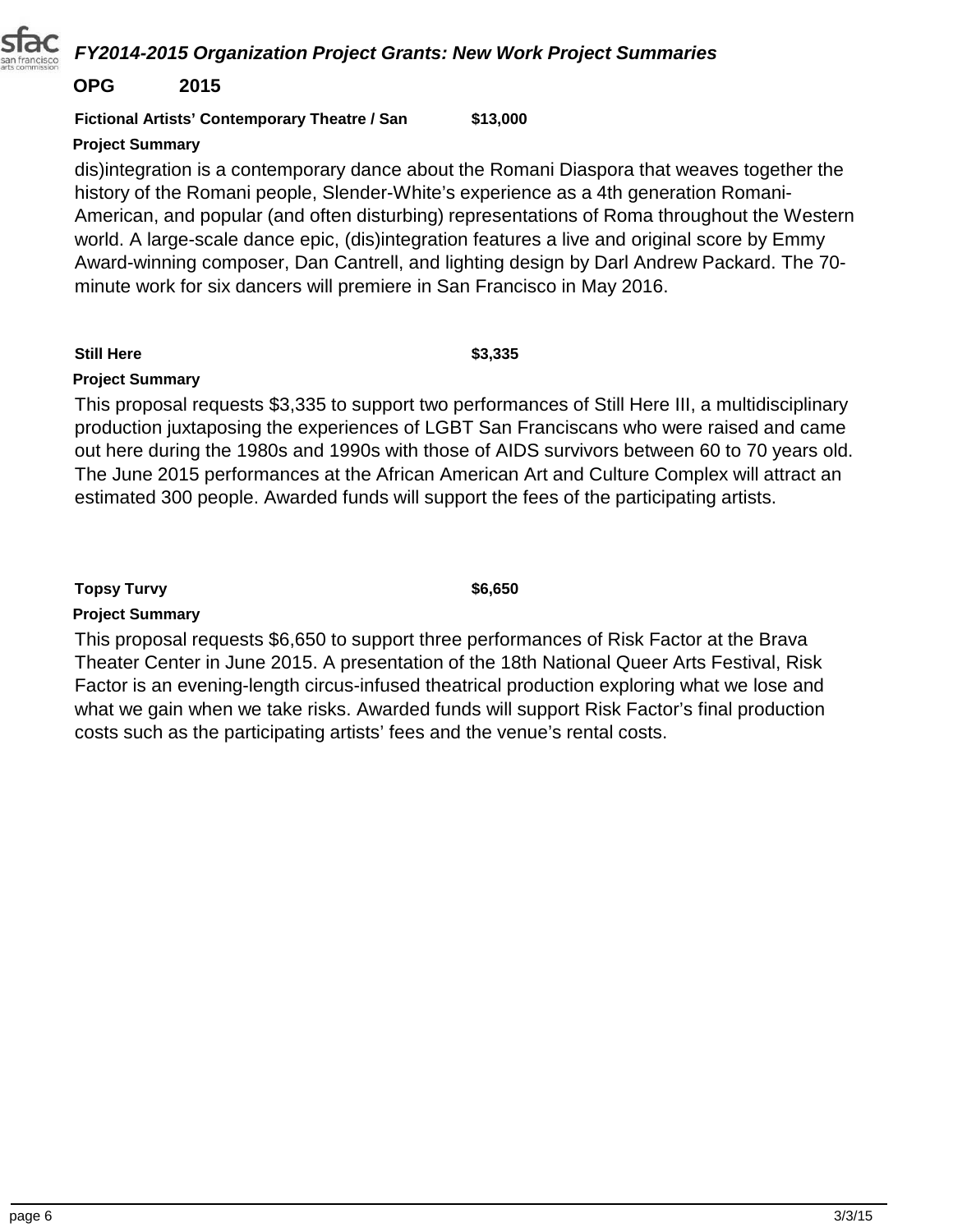

**Community Investments FY2015 Organization Project Grants – New Work in the Performing Arts Panelists**

#### **Michelle Mulholland Managing Director, Golden Thread Productions**

Michelle joined Golden Thread in 2012 as the administrative office manager and in 2014 took on the role of managing director. She has over 10 years of nonprofit management experience in various nonprofit organizations. She has managed ticket operations for Theater Artaud, Beach Blanket Babylon, Brava Theater, and the Commonwealth Club of California. She has also provided membership, development, and finance assistance for both The Coral Reef Alliance and Forests Forever. A freelance costume designer since 2008, she continues to work with numerous Bay Area companies, including Z Space, New Conservatory Theater, African American Shakespeare Company, Golden Thread, and the SFMOMA.

#### **Denise Pate**

**Cultural Funding Coordinator, City of Oakland and independent arts management consultant** As Cultural Funding Coordinator, Denise manages the City of Oakland's competitive, arts grants process that includes conducting review panels, grantee workshops, preparing and processing 80-100 grant applications and contracts, and assisting with the development of policy and guidelines for the program. She has spent over 25 years working in the nonprofit management community as an executive director, program manager, board members, development professional, dancer, teacher, and choreographer. She has raised funds, managed programs, and provided technical assistance and mentoring for over 25 nonprofit organizations in the S.F. Bay Area. Her past affiliations include Oakland's CitiCentre Dance Theater, World Arts West (SF Ethnic Dance Festival), The Wolftrap Institute, and the Isadora Duncan Dance Awards Committee. She is the former Associate Director of Operations for California College of the Arts' Center for Art and Public Life. She received her B.A. from Dominican University and MBA from the University of Phoenix.

### **Mica Sigourney**

#### **Artistic Director, OX**

Sigourney curates and hosts the weekly drag show SOME THING at the Stud, while also making and performing contemporary performance around town (CounterPULSE, Z-Space, the Garage, YBCA, deYoung and SOMARTS), as well as nationally and internationally. He is the 2013 Guardian Local Discovery Winner for Performance and recently traveled to Vienna's ImPulsTanz Festival as DanceWeb Scholar. He is the Artistic Director of OX, a performing arts organization that builds and strengthens queer community through collaborative performance projects.

#### **Terri Winston**

#### **Executive Director, Women's Audio Mission**

Terri Winston is the Executive Director of Women's Audio Mission, a non-profit organization dedicated to advancing women in the recording arts, and a professor of Sound Recording Arts at City College of San Francisco. Winston's recording career spans 20 years as a songwriter, composer, recording engineer, and producer. She was signed as a recording artist, engineer and producer by Polygram and BMG subsidiaries, and has shared the stage with such acts as P.J. Harvey, Pixies, Throwing Muses, Flaming Lips, Fugazi, Cake, and Third Eye Blind. She has collaborated with Lenny Kaye of the Patti Smith Group and Greg Hawkes of The Cars and worked as a recording artist and producer for MainMan whose roster also included David Bowie, John Mellencamp, Lou Reed, & Iggy Pop. Winston has composed and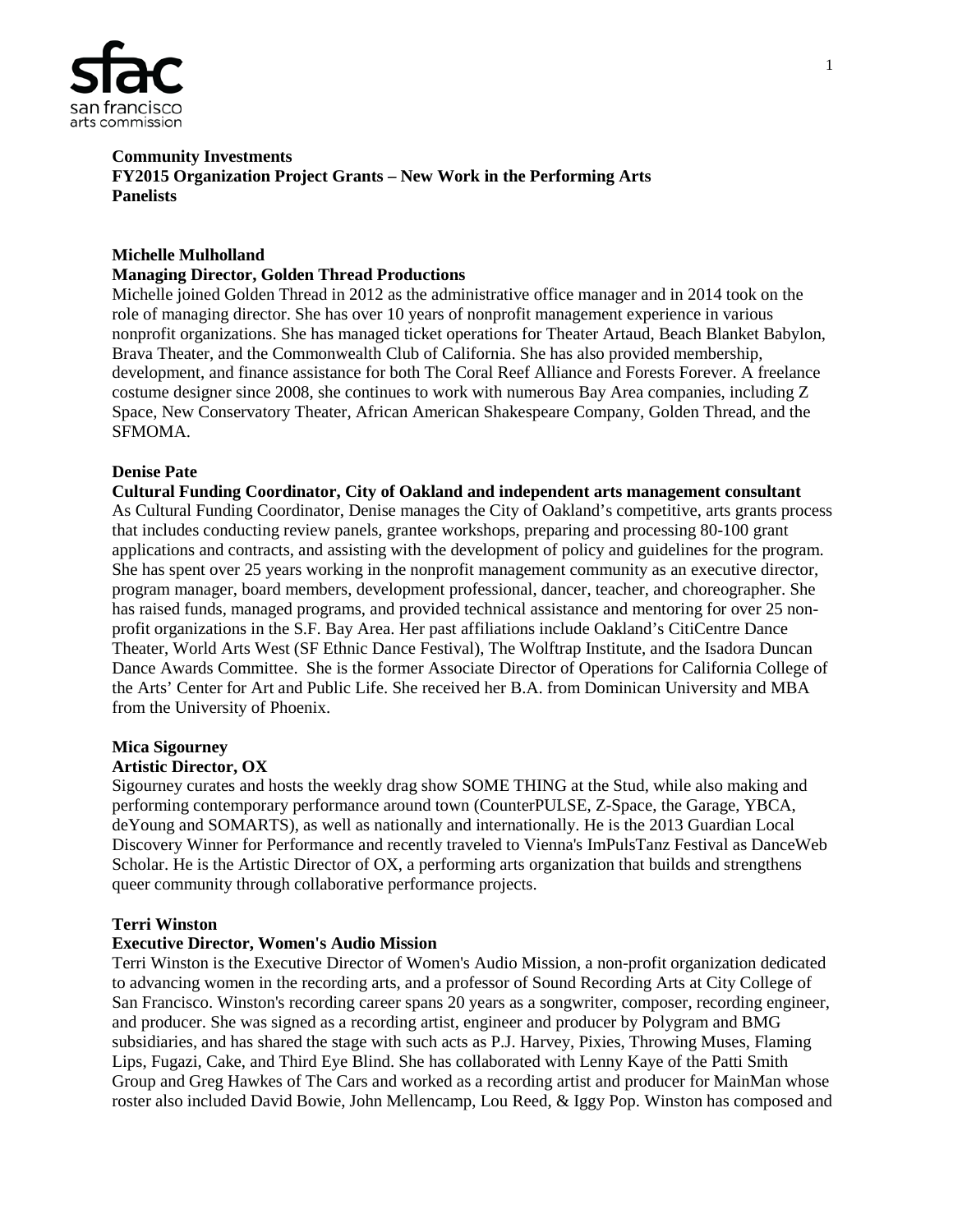

produced theme music for KRON-TV's "First Cut" series, Banana Republic and for various films that have shown on BRAVO's Independent Film Channel, French Television's Cine Cinemas and major festivals all over the world. She is a founding member of the seminal San Francisco band Her Majesty the Baby, a two-time National Lilith Fair Tour finalist for solo performance, has received numerous awards including an ASCAP songwriting award, Boston Music Award and Bay Area Music Award nominations, is a voting member of the National Academy of the Recording Arts and Sciences and is active in the Producers and Engineers wing. Winston has a B.S. in Electrical Engineering from Purdue University.

#### **Jamaica Rose Itule Simmons Executive Director, CubaCaribe**

Jamaica Rose Itule Simmons is the co-founder and executive director of CubaCaribe, an organization dedicated to the preservation and presentation of performing arts of the Carribean and its Diaspora. She has spent the last 11 years working with the non-profit producing events, grant writing, providing direction and administrative support. In addition to her non-profit work, she is also an artist/designer, dancer, and educator. She received her B.A. with a double major in Art and Hispanic Studies from Lewis and Clark College and an M.F.A. in Graphic Design at The Academy of Art University in San Francisco. Her thesis was entitled Dance as the Survival of Identity Within Cuban Culture, culminating in the production of a video, hand produced book and exhibition. Exhibitions include: Mis Altares, Portland 1999; Emerging Artists, Portland 2000; Sobrevivir, San Francisco 2005. She is a graphic designer and has worked for Little Miss Matched, Hello Lucky and currently does free-lance design. She has studied Cuban dance intensively for 16 years and was a founding member and dancer with Las Que Son Son. Her training in Cuba includes Ban Rarra, members of Cojunto Folklorico Nacional de Cuba, Raices Profundas, Racatá, Danza Del Caribe and Lady Salsa. She has performed with Alayo Dance Company, Ire Ile, Oyu Oro, Raices Cubanas and LQSS. In addition to her work in visual and performing arts, she has been a teacher at Monteverde Preschool in Berkeley for the last seven years.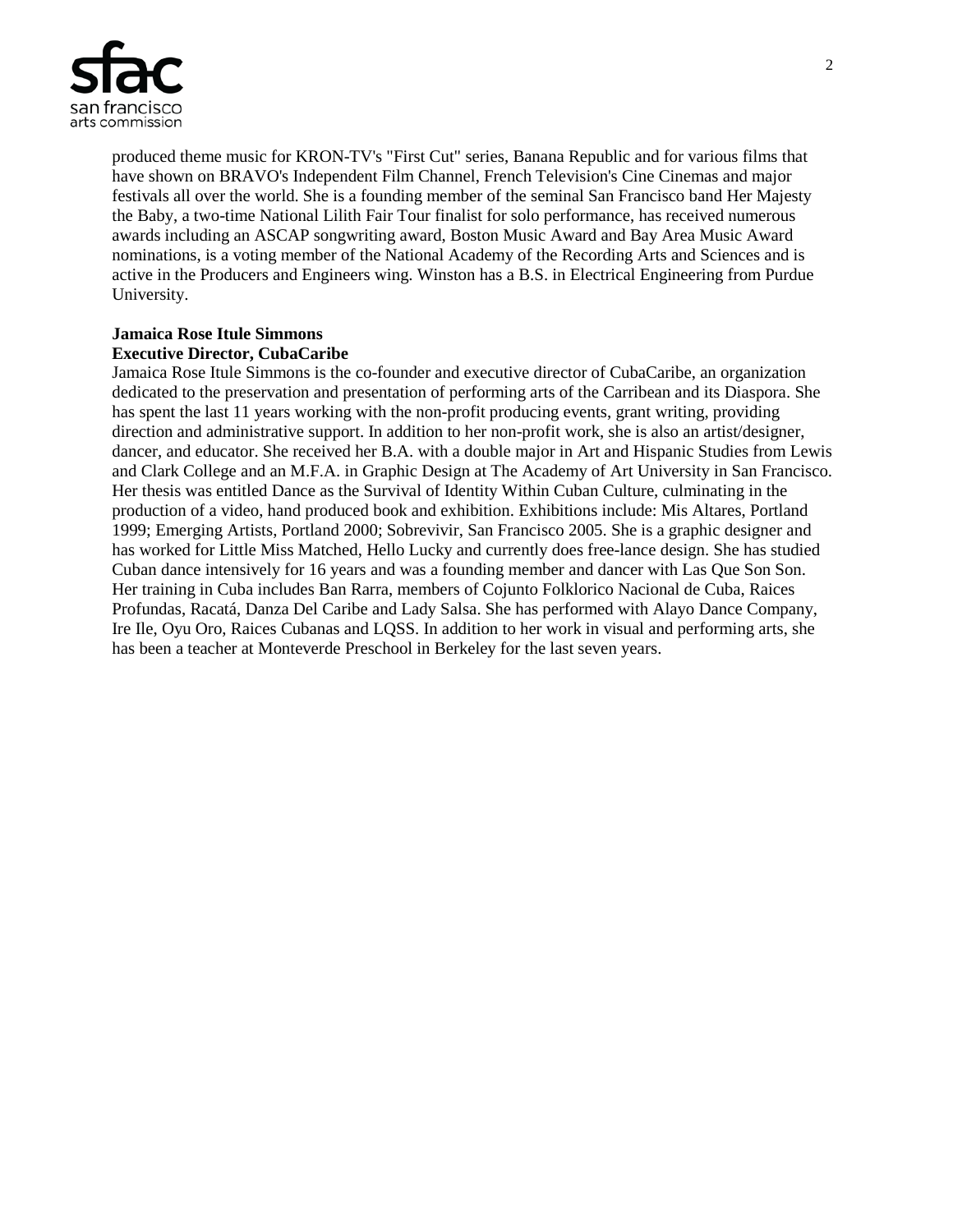

# **FY2014-2015 Organization Project Grant: Presenting**

| Ranking | <b>Applicant</b>                       | <b>Grant Request</b> | <b>Grant Amount</b> |
|---------|----------------------------------------|----------------------|---------------------|
| 110.5   | <b>Epiphany Productions</b>            | \$15,000             | \$15,000            |
| 110.1   | CounterPULSE                           | \$15,000             | \$15,000            |
| 108.5   | Crowded Fire Theatre Company           | \$15,000             | \$15,000            |
| 104.8   | Nā Lei Hulu I Ka Wēkiu                 | \$15,000             | \$15,000            |
| 104     | San Francisco Friends of Chamber Music | \$15,000             | \$15,000            |
| 100.5   | CubaCaribe                             | \$15,000             | \$15,000            |
| 99.3    | <b>ICTUS</b>                           | \$15,000             | \$13,000            |
| 99.3    | <b>Switchboard Music Festival</b>      | \$10,000             | \$13,000            |
| 98.5    | <b>Cutting Ball Theatre Company</b>    | \$15,000             | \$13,000            |
| 94.5    | PlayGround                             | \$15,000             | \$13,000            |
| 92.9    | SAFE house for the Performing Arts     | \$15,000             | \$13,000            |

**TOTAL \$155,000**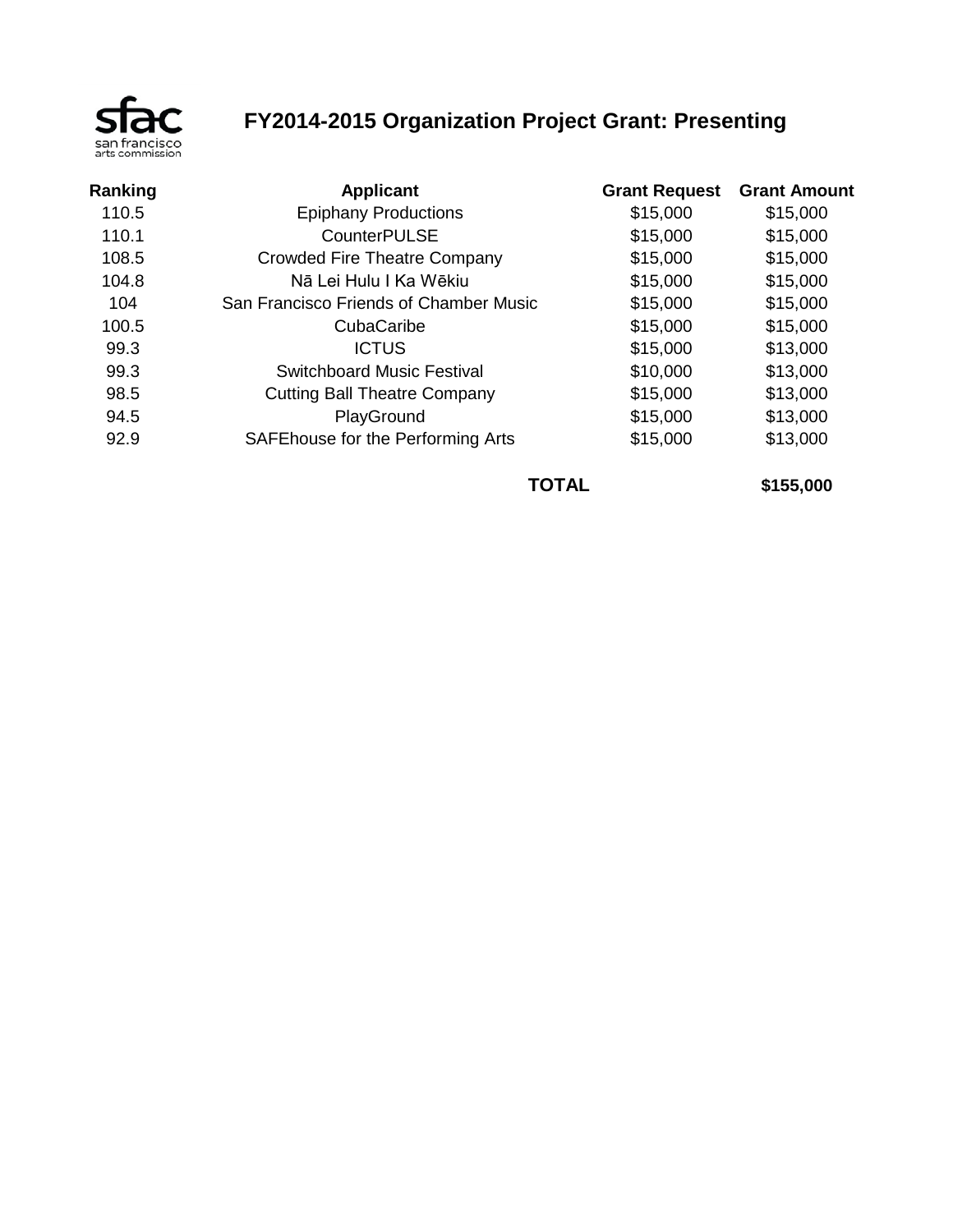# *FY2014-2015 Organization Project Grant: Presenting Project Summaries*

# **OPG 2015**

# **Epiphany Productions**

### **Project Summary**

EPSDT is respectfully requesting a grant in the amount of \$15,000 to support the 2015 SF Trolley Dances. A celebration of SF's diverse neighborhoods, hidden public spaces, artistic riches and residents, SFTD provides access, free of charge, to high quality, site-specific professional dance performances.

### **CounterPULSE**

### **Project Summary**

Performing Diaspora is a festival, symposium, residency program, public discussion series, and commissioning program designed to support artists who are deeply rooted in traditional forms, yet seek to push those forms into new territory. The 2016 program will provide residencies for 2 local artists, a day-long symposium, online engagement, and the world premieres of 2 new, evening length works in San Francisco.

# **Crowded Fire Theatre Company**

# **Project Summary**

### Crowded Fire Theater seeks support for our 2016 season of vital, relevant new and contemporary work by a diverse body of playwrights. The season will include three mainstage productions, in addition to new play development activities with The Matchbox, and a dynamic public reading series of plays in progress.

### **Nā Lei Hulu I Ka Wēkiu**

### **Project Summary**

Na Lei Hulu I Ka Wekiu's gala 30th Anniversary production is a special program that celebrates Director Patrick Makuakāne's unique artistry and the company's continuing impact in the community. Paying tribute to the company's vast body of work from the past thee decades, the production allows our loyal and longtime supporters a welcome avenue to revisit old favorites, while providing newer audiences with a unique opportunity to experience the depth and variety of our award-winning accomplishments.

**\$15,000**

**\$15,000**

**\$15,000**

**\$15,000**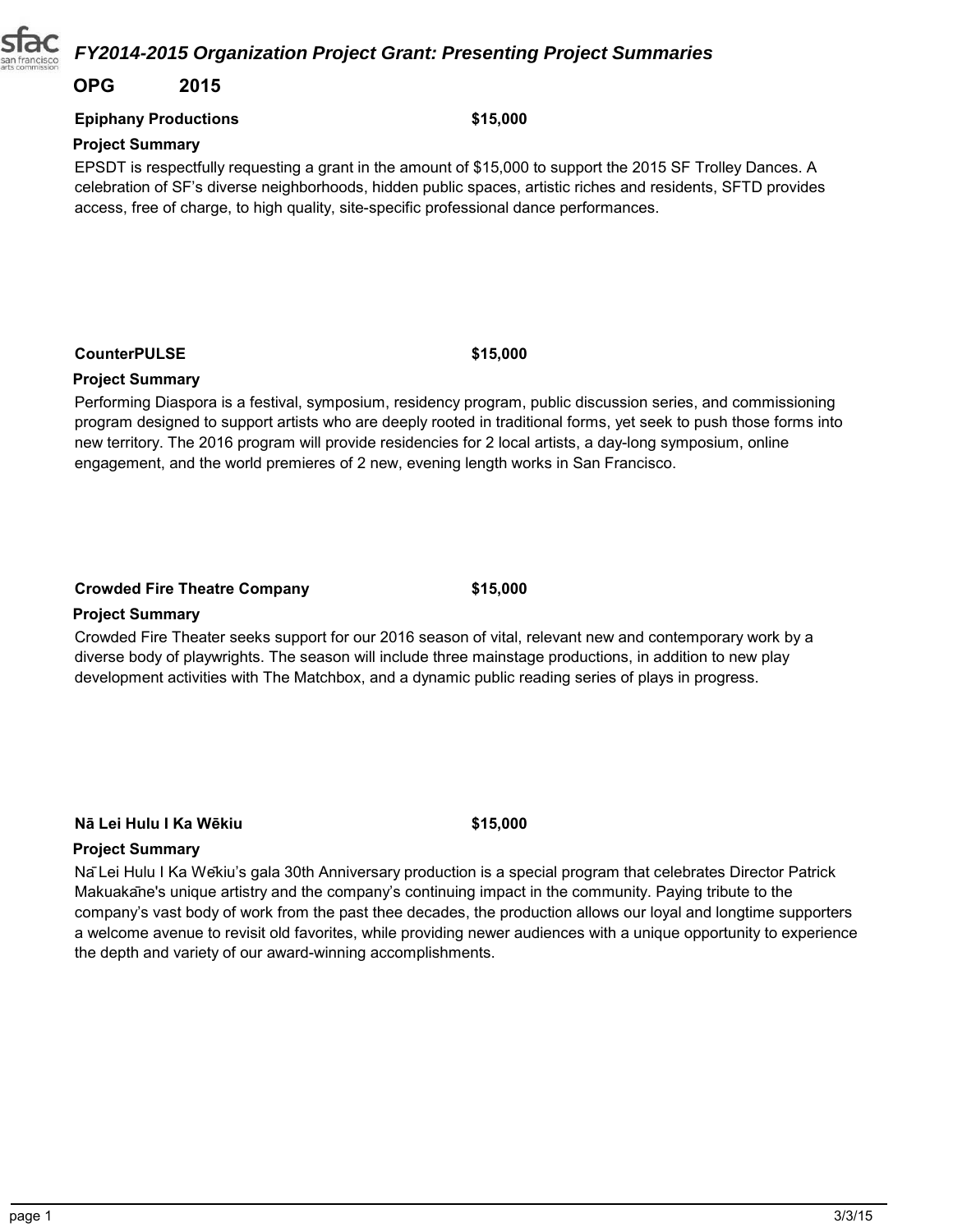*FY2014-2015 Organization Project Grant: Presenting Project Summaries*



| OPG | 2015 |
|-----|------|
|-----|------|

**San Francisco Friends of Chamber Music \$15,000**

# **Project Summary**

SFMusic Day annually champions a diverse cross-section of the Bay Area's vibrant musical community in a free, accessible and rewarding atmosphere. 30+ different established and emerging groups are juxtaposed in short performances of contemporary, classical, jazz, and improvisational music on three stages simultaneously at the SF Conservatory of Music (September 19-20, 2015.) This year's theme will explore musical hybridity, with a 'Field Report' curated by Anthony Brown focusing on the development of Asian American Jazz.!

### **CubaCaribe**

### **\$15,000**

### **Project Summary**

CubaCaribe is seeking support for the presentation of the 12th Annual festival of dance & music in San Francisco and Oakland in April 2016. Programming will include 12 performances, 2 master classes, 2 lecture/demos, and 1 film screening on the art, religion, history and politics of the Caribbean, showcasing artists from Cuba, Haiti, Brazil and the U.S. The curatorial vision for the festival is Our African Soul based on Africa's strong influences in the Caribbean.

# **ICTUS**

## **Project Summary**

Ictus, an innovative collective of producers and designers will present the "home-coming" and closing presentation of Marc Bamuthi Joseph's red, black and GREEN; a blues at ZSpace, September 3-12, 2015. As a performance work intricately connected to the Bay Area audiences and artists, the presentation will serve as a cornerstone of Bay Area-wide programming during the fall of 2015.

### **Switchboard Music Festival**

**\$13,000**

**\$13,000**

# **Project Summary**

The ninth annual Switchboard Music Festival will take place April 2, 2016 at Brava Theater in San Francisco. The Switchboard Music Festival is an eight-hour marathon event featuring composers, performers, and bands whose music challenges traditional genre distinctions. Most featured artists are local, along with selected guests from outside the Bay Area. Setsrange from 15-30 minutes, with a closing headliner set of 45 minutes. The 2016 headliner will be Glenn Kotche.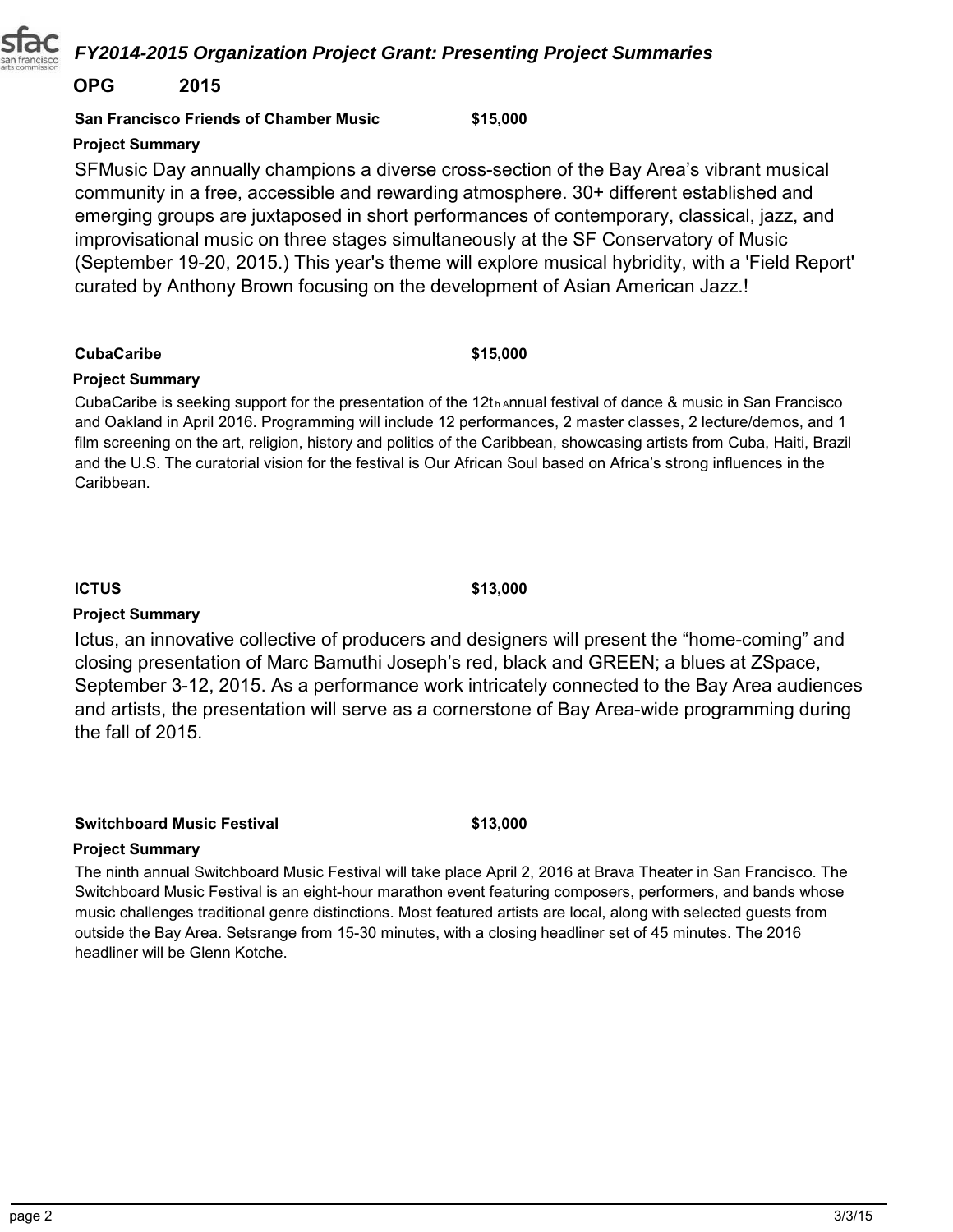*FY2014-2015 Organization Project Grant: Presenting Project Summaries*



### **OPG 2015**

#### **Cutting Ball Theatre Company**

#### **Project Summary**

The Cutting Ball Theater will produce its annual 2015-2016 season featuring three dream plays: A dream play by August Strinberg translated by August Walsh and directed by Rob Melrose, Life is a Dream by Pedro Calderon, translated by Andrew Saito and directed by Paige Rogers and Ozma of Oz a new musical with book at lyrics by director Rob Melrose and music by Z.O.N.K. based on the book by Frank L Baum.

### **PlayGround**

### **\$13,000**

### **Project Summary**

PlayGround requests support for the 20th annual PlayGround Festival of New Works, a leading showcase of the Bay Area's best new playwrights and their short and full-length work.

The festival will include 26 public performances of more than two dozen short and full-length plays, as well as a series of panel discussions and community dialogues, taking place at ThickHouse, May 5-22, 2016.

### **SAFEhouse for the Performing Arts**

**\$13,000**

### **Project Summary**

SAFEhouse requests support to produce 60 residencies at 1 Grove st. in FY16 as part of the RAW (resident artist workshop) residency program, culminating in approximately 100 performances. Annually, RAW supports 60 emerging and established artists in development of new performance in contemporary dance, experimental theatre and solo performance. During the 12-week residency, artists receive 50 hours of free rehearsal space; plus mentorship, fundraising, marketing, administrative and technical support for a two-night presentation.

**\$13,000**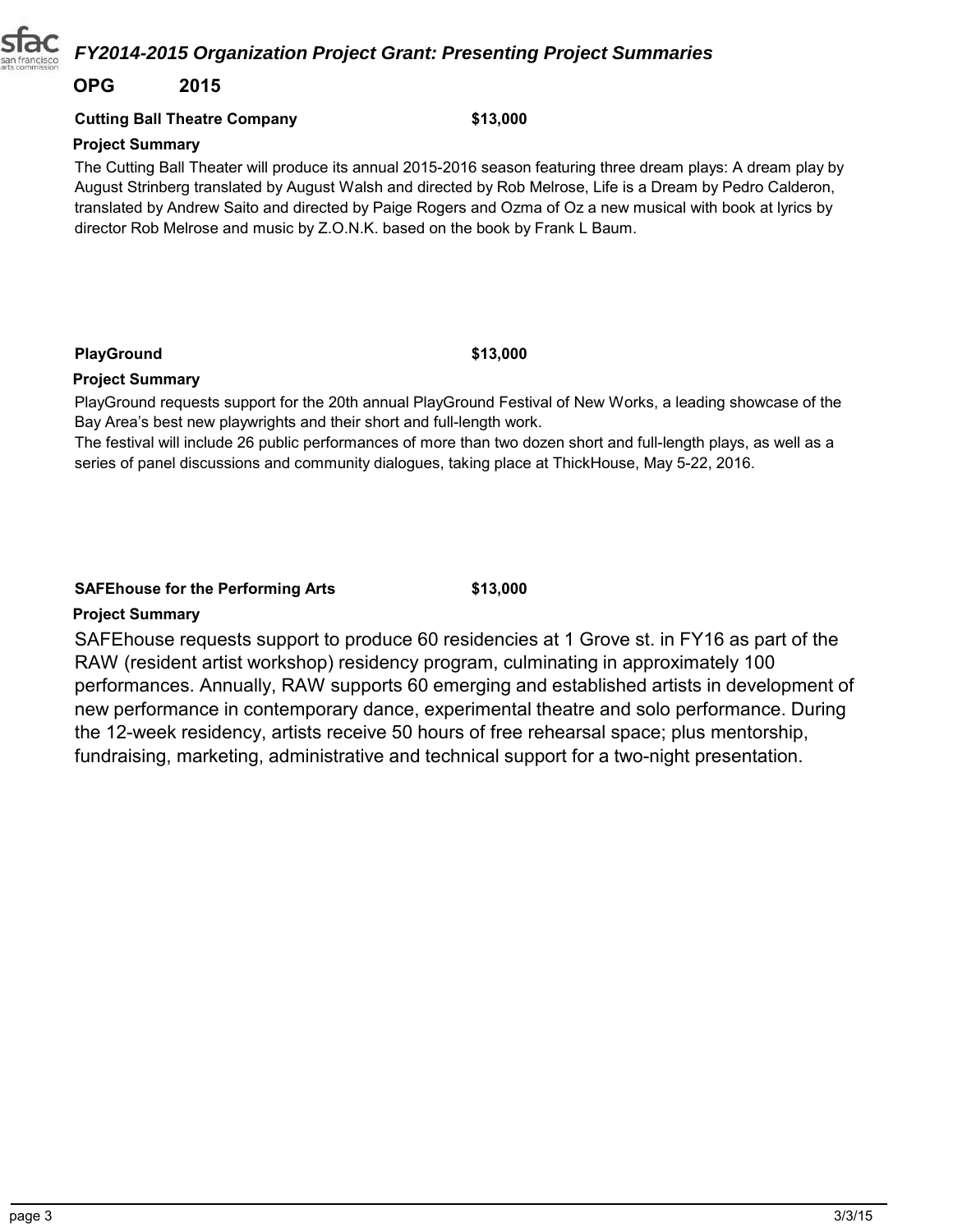

## **Community Investments FY2015 Organization Project Grants – Presenting**

### **Panelists**

### **Lily Kharrazi**

### **Program Manager, Living Cultures Grants Program**

Lily Kharrazi works at the Alliance for California Traditional Arts (ACTA), managing the Living Cultures Grants Program where over the last 10 years grants have been awarded to support the expressive forms of diverse cultural communities throughout the state. Her articles on cultural arts can be found on the ACTA website as well as in other publications. Lily served as curator for the Performing Diaspora series in 2013, produced by CounterPULSE. She was the former program director of the San Francisco Ethnic Dance Festival and worked at World Arts West from 1991- 2002. A trained dance ethnologist, Lily has served on local, regional, and national arts grants panels.

Her first love is dance and views a lot of work besides studying dance in San Francisco, which has ranged from contemporary to Haitian and Bollywood dance forms. She currently practices yoga.

### **Wayne Hazzard**

### **Executive Director, Dancers' Group**

Wayne Hazzard is Executive Director of the service organization Dancers' Group. Before his manifold career in arts management, Wayne Hazzard had a distinguished 20-year career performing with many notable choreographers and companies including the Joe Goode Performance Group; Margaret Jenkins Dance Company; Ed Mock & Company; June Watanabe; Aaron Osborne; Emily Keeler and more. Coinciding with his life as a dancer, Hazzard has and continues to work as an advocate for dance. In 2000 he worked with the dance legend Anna Halprin presenting her work in a performance retrospective celebrating her 80th year and received an Isadora Duncan (Izzies) Award for his innovation, dedication and contribution to the field of dance. In 1996 Hazzard was acknowledged for his role presenting The Dedication Project: remembering those lost to AIDS. Frequently asked to serve as an advisor and panelist with such organizations as the National Endowment for the Arts, California Arts Council, and Dance Advance/PEW Charitable Trusts in Philadelphia, Hazzard currently serves on the board of trustees for Dance/USA.

### **Manish Vaidya**

### **Community Engagement Coordinator, Queer Cultural Center**

Manish Vaidya is the Community Engagement Coordinator of the Queer Cultural Center and founding Artistic Director of Peacock Rebellion, a training institute and resource hub for queer and trans people of color (QTPOC) who make art for social justice. He is a certified coach to artists and activists, a Cultural Equity Fellow with Emerging Arts Professionals, and coordinator of the Bay Area QTPOC Producers' Roundtable. He has shared spoken word, storytelling, poetry, experimental performance, sketch comedy, theater, video and stand-up comedy work at the National Queer Arts Festival, the United States of Asian America Festival, APAture, the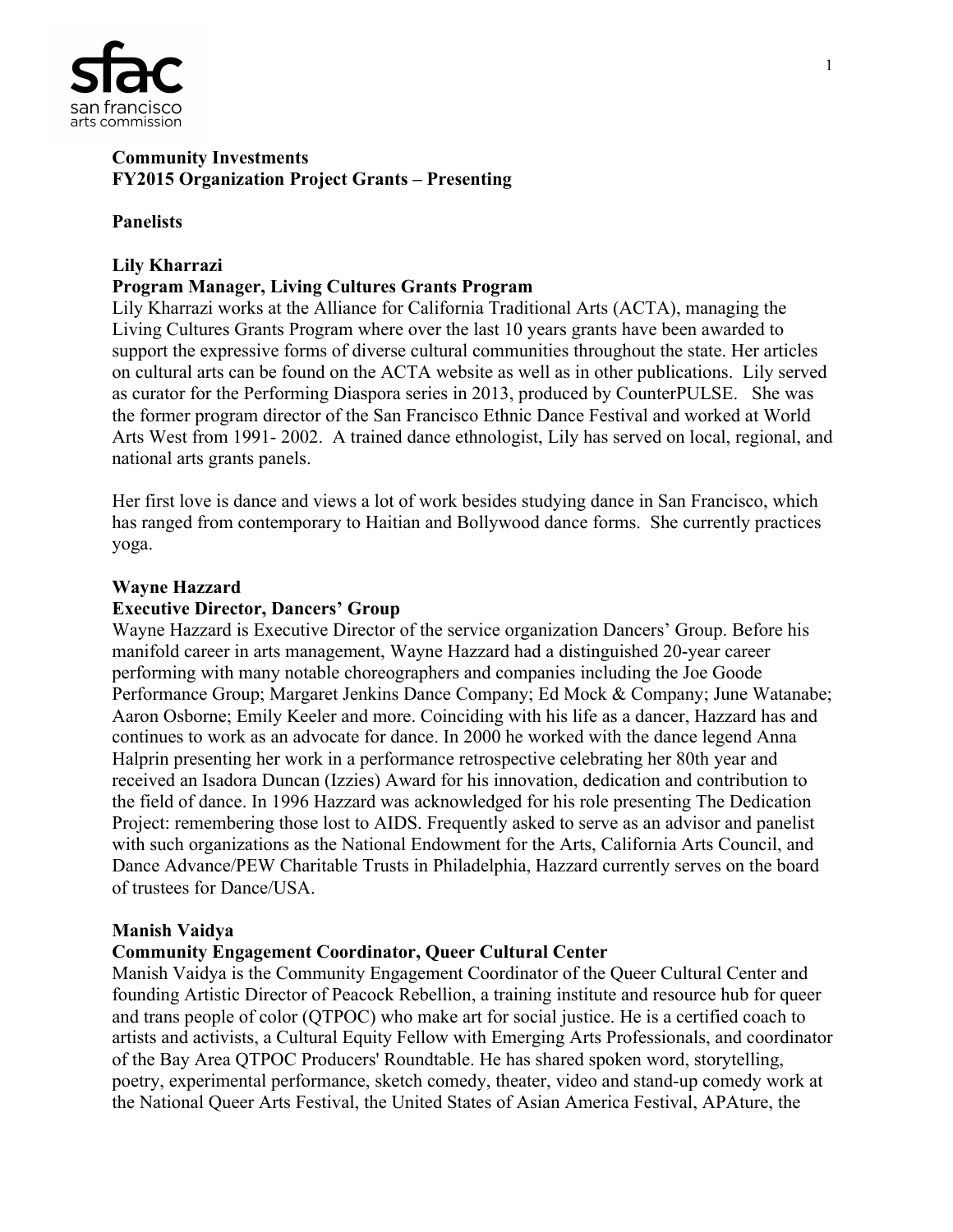

United States Social Forum, SFinExile, LitCrawl, and in Ghadar, the Hyphen blog, Fierce Hunger, Body Image/nation, POOR Magazine's Poverty Skolarship 101 and elsewhere. His social justice -centered performing arts work has been highlighted in The Huffington Post, The Guardian (UK), make/shift, SF Weekly, and at the conference of the National Association for Ethnic Studies.

### **Roko Kawai**

**Performing Arts Manager of Contextual Programming, Yerba Buena Center for the Arts**  Roko Kawai is a dancer/improviser/teacher/writer and currently also serves as Performing Arts Manager of Contextual Programming at Yerba Buena Center for the Arts. Roko's own work explores the specificity of classical Japanese dance vis-à-vis the craft of post-modern improvisation, for which she was awarded The Pew Fellowship on the Arts for Choreography, a Japan-U.S. Friendship Commission Fellowship, and a Leeway Transformation Award for women artists working in social justice. As a teacher, Roko has taught in diverse contexts from Holmesburg Women's Prison and Bryn Mawr College in Philadelphia to the Khmer Arts Academy in Takhmao, Cambodia, and is currently guest lecturer at SF State University. Her publications include Belonging and Solo: an artist's workbook and an essay for a new anthology on Asian American Dance, edited by Dr. Yutian Wong. Roko has extensive experience paneling for national, regional, foundation and government grants programs such as the National Endowment for the Arts: Meet the Composer and Dance/USA, and as a board member of the Stockton Bartol Rush Foundation's grants for community-based arts education. Locally she has paneled for the SF Arts Commission, Walter and Elise Haas Fund, and Silicon Valley Arts Council. A founding board member of the Asian Arts Initiative, she later served as Grants Manager there, overseeing over 40 grants per year.

### **Lori Laqua**

### **Executive Director, Z Space**

Lori joined Z Space in January 2012 and has guided the organization through significant growth both physically and institutionally. In 2013, Z Space took possession of Z Below (formerly The Jewish Theater) allowing programming and the budget to grow by a factor of two (now at \$1.7M. Z Space is dedicated to the production of new theater works in addition to the presentation of a wide array of theater, new music and dance. Z Space, Lori served as the Managing Director of ODC, where she was a key leader and contributor in ODC's transformation over 21 years. She played an active role in the strategy and building of the overall institution and served as the project manager for ODC's new Dance Commons building, which opened in October 2005 and ODC Theater, which opened in September 2010. Laqua received a Ph.D (ABD) and a MA in Architectural History from the University of Virginia, an MA in Art History from the University of Missouri-Columbia, and a BA in History and Art History from the University of Wisconsin-Madison.

### **Erin Dunning**

### **Classical Musician and educator**

Erin Dunning has played clarinet since the age of 11, performing with the Auburn Youth Symphony, Sierra Nevada Winds Orchestra and Sierra College Wind Ensemble while still in high school as well as 3 years as a member of the California Music Educators Association All-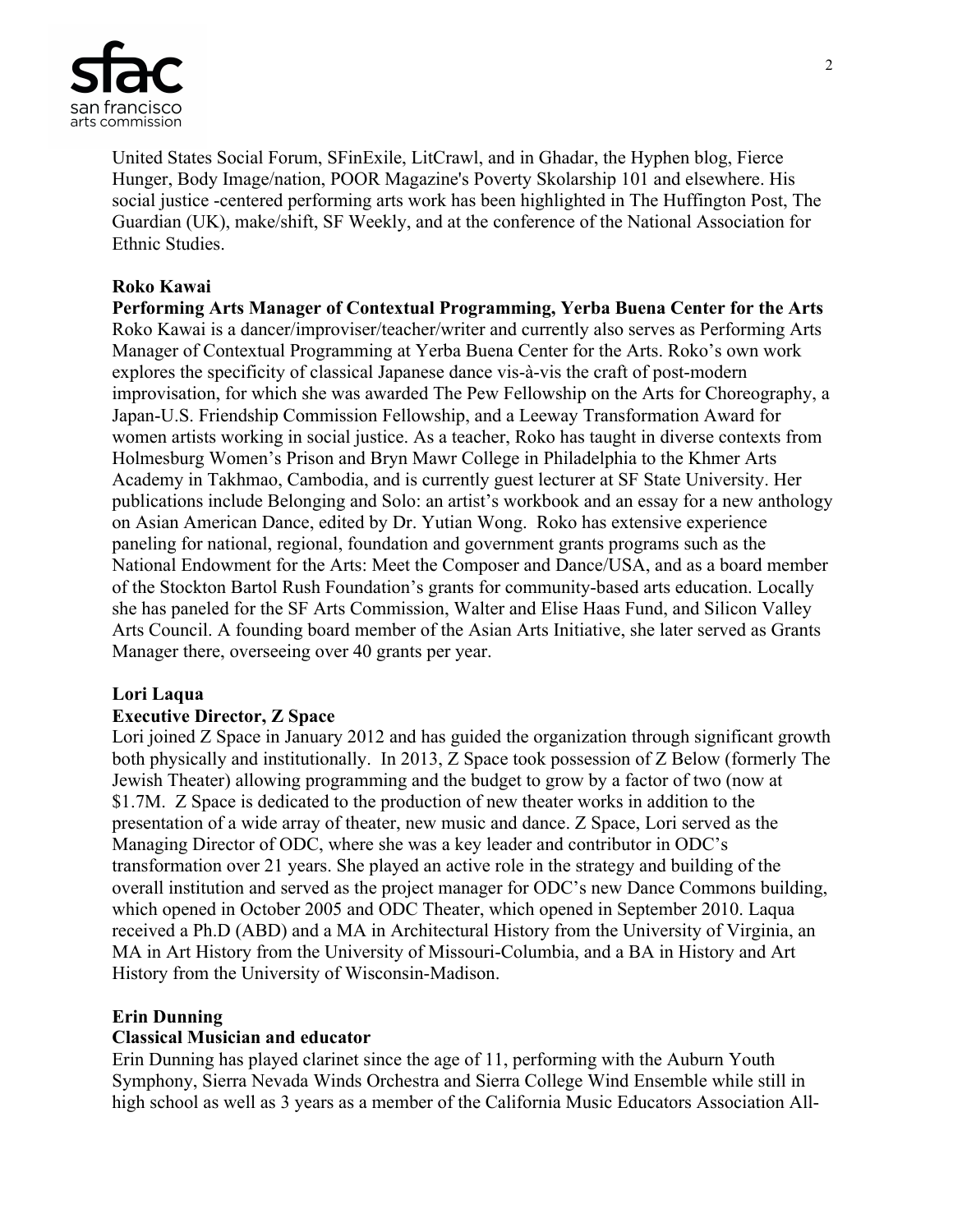

State Honor band and as the winner of the Sacramento Valley Concert Band Association's Concerto Competition. Erin continued her studies in Clarinet Performance and Music Education with Dr. Kenneth Ayoob at Humboldt State University. (In addition to clarinet, she studied Saxophone with Virginia Ryder, flute with Nina Haedrich and Voice with John Ector.) While living on the north coast, Erin was a member of the Eureka Symphony as well as multiple University ensembles and chamber groups. She also was a regular in the pit orchestra for the Humboldt Light Opera Company. Erin played 7 seasons with Symphony of the Redwoods in Fort Bragg under the direction of Alan Pollack. After moving to the San Francisco Bay Area, she has performed with the Bay Area Rainbow Symphony, Silicon Valley Symphony and College of San Mateo Wind Ensemble. Erin has been teaching music to children and adults for over 15 years, and currently is a woodwinds instructor on the San Francisco Peninsula.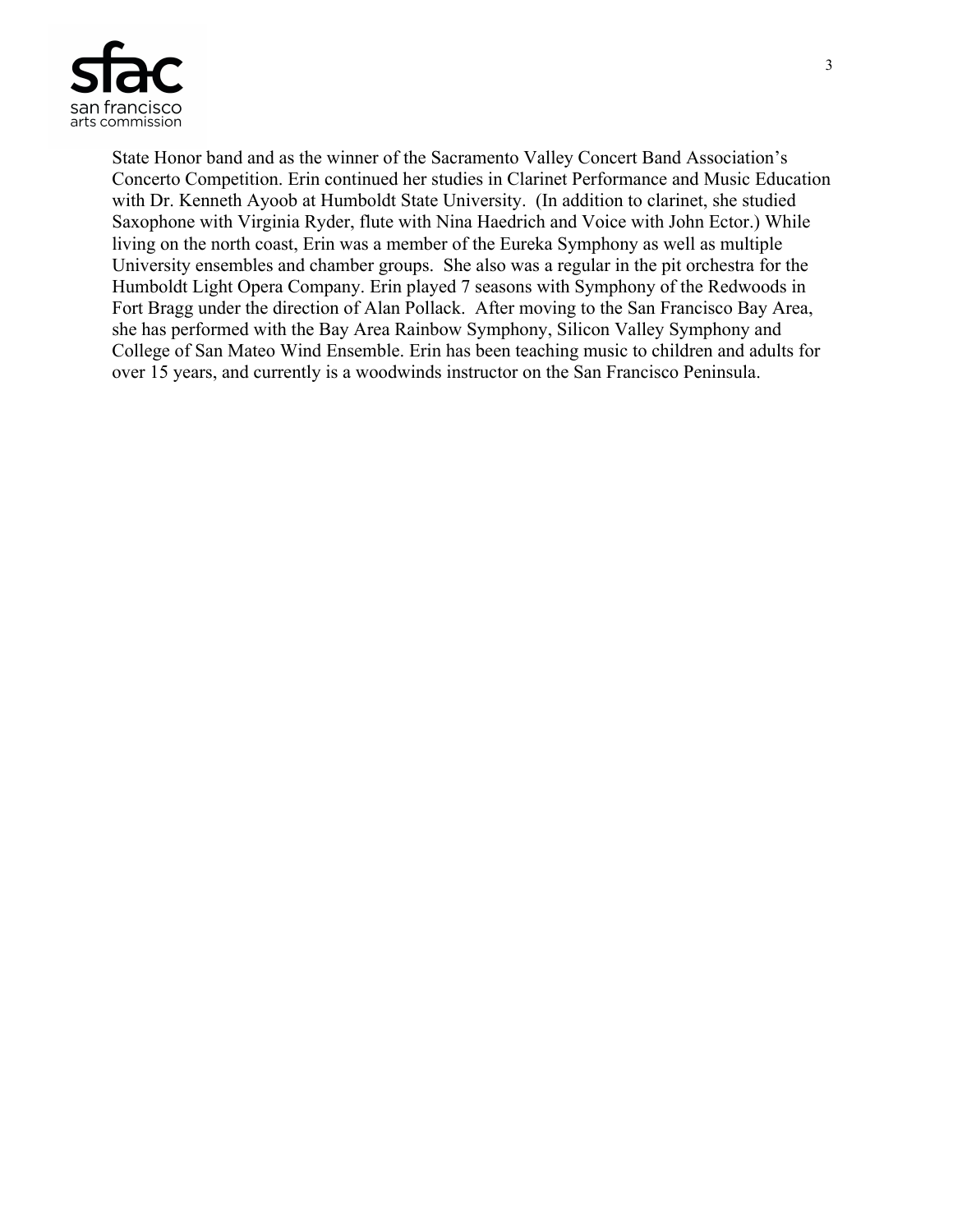

# **FY2014-2015 Organization Project Grants: Visual, Literary, and Media Arts**

| Ranking | <b>Applicant</b>                             | <b>Grant Request</b> | <b>Grant Amount</b> |
|---------|----------------------------------------------|----------------------|---------------------|
| 102     | San Francisco Cinematheque                   | \$15,000             | \$15,000            |
| 100.5   | Litquake                                     | \$15,000             | \$15,000            |
| 96      | Center for the Art of Translation            | \$15,000             | \$13,000            |
| 94.5    | San Francisco Green Film Festival            | \$15,000             | \$13,000            |
| 93.8    | Arab Film Festival                           | \$15,000             | \$13,000            |
| 93.8    | Queer Women of Color Media Arts Project      | \$15,000             | \$13,000            |
| 90.8    | Diasporic Vietnamese Artists Network         | \$5,500              | \$5,500             |
| 87.8    | <b>Aunt Lute Books</b>                       | \$15,000             | \$13,000            |
| 86.3    | San Francisco Independent Film Festival      | \$15,000             | \$13,000            |
| 85.5    | <b>Chinese Historical Society of America</b> | \$15,000             | \$13,000            |
| 85.3    | Sixth Street Photography Workshop            | \$15,000             | \$13,000            |

**TOTAL \$139,500**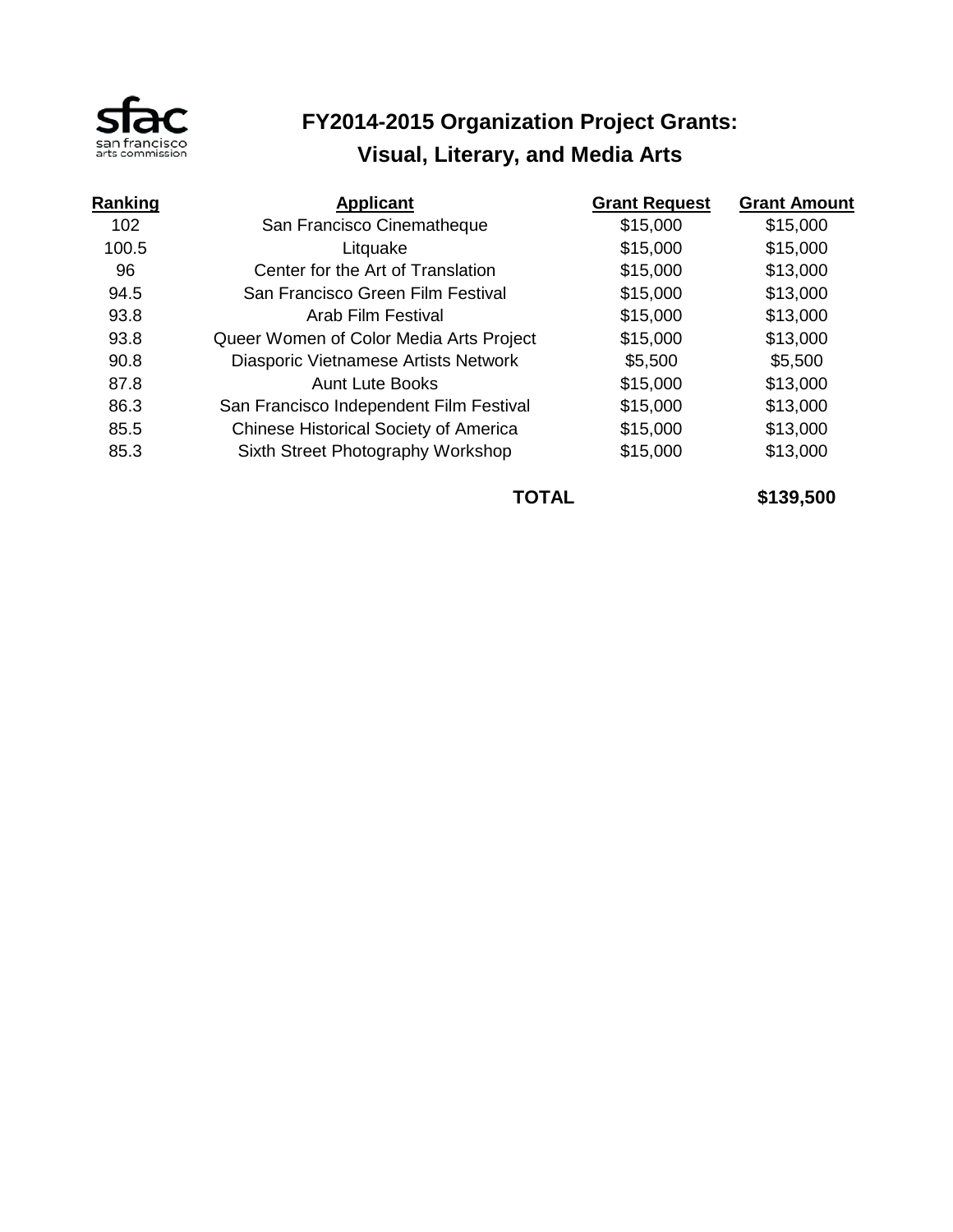*FY2014-2015 Organization Project Grants: Visual, Literary & Media Arts Project*

| h franci<br>commissi |  |
|----------------------|--|

**San Francisco Cinematheque**

### **Project Summary**

San Francisco Cinematheque requests a grant from the San Francisco Arts Commission in the amount of \$15,000 to support the planning and execution of Apparent Motion, a series of twelve (12) large-scale film screening events to be presented with an accompanying exhibition catalogue focusing on contemporary and historic "performance cinema" (described below) January–November 2016 at diverse venues throughout San Francisco.

**\$15,000**

### **Litquake**

### **\$15,000**

### **Project Summary**

The Litquake Foundation seeks funding for its SF Epicenter authors in conversation series, which takes place once or twice monthly to an audience of 35-100 and its 9-day fall literary festival, scheduled for Oct. 9-17, 2015, featuring a literary award ceremony, readings and performances, 2 days of children's events, teen events, literary stars in conversation, a literary crawl in the Mission District, and more. In 2013, attendance at the festival was 15,921.

### **Center for the Art of Translation**

### **Project Summary**

The Two Voices reading series spotlights international authors and translators presenting thought-provoking literature from around the world. Events bring world-class writers and translators to local audiences and provide an opportunity for cultural dialogue through translation. Featuring readings and performances of fresh new literature from around the world. Two Voices serves San Francisco's divers literary and language communities and offers compelling conversation online through original content, interviews, pod casts and social media.

**\$13,000**

### **San Francisco Green Film Festival**

**\$13,000**

### **Project Summary**

The San Francisco Green Film Festival (SFGFF) is the Bay Area's leading festival for films and discussions about people and the planet. Launched in 2011, SFGFF presents an annual

film festival each Spring, along with year-round community screenings and events in the San Francisco Bay Area. Attendees discover new films from around the globe and hear stories

from people facing the world's most urgent environmental issues and creating the most innovative solutions.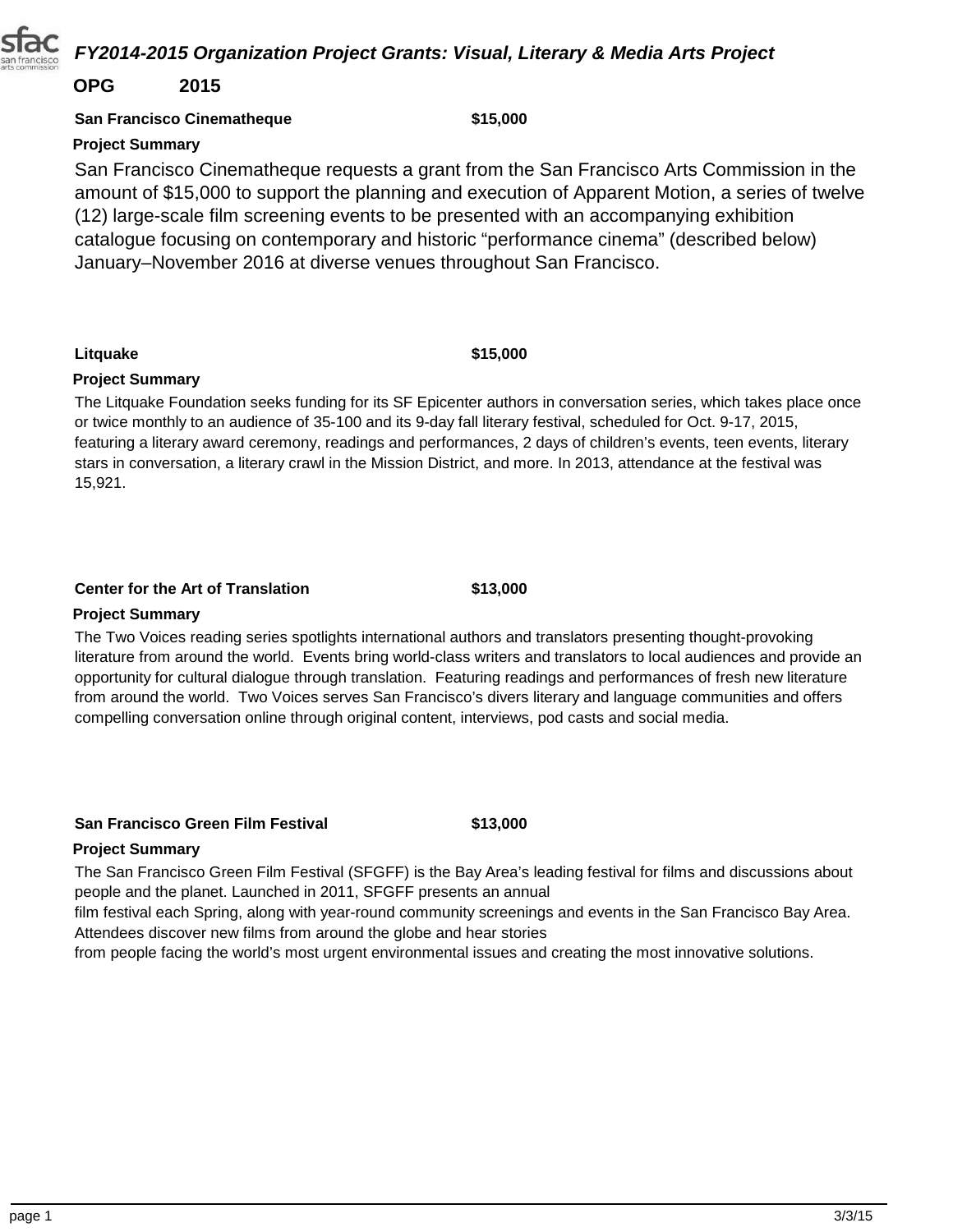# *FY2014-2015 Organization Project Grants: Visual, Literary & Media Arts Project*

## **OPG 2015**

### **Arab Film Festival**

### **Project Summary**

The project for support is the 19th edition of the Arab Film Festival, slated to be held throughout the San Francisco Bay Area in October 2015. Started in 2013, the AFF now has\ year-round programming which culminates in the Film Festival, the flagship event. These include year-round screenings, a shorts festival and an education program, bringing AFF films to Bay Area public schools.

#### **Queer Women of Color Media Arts Project \$13,000**

### **Project Summary**

QWOCMAP requests \$15,000 to support its 12th annual Queer Women of Color Film Festival, June 10-12, 2016. This free 3-day Film Festival will world premiere films from around the globe in 4 screening programs, showcase 10 new QWOCMAP films, and present a Filmmaker Roundtable Discussion. All films will be open captioned for the Deaf & Hard-of-Hearing. The Festival Focus, "Hustle & Grow: Queer Wages" will draw 1,500 audience members, including low-income, immigrant, elder and disabled.

#### **Diasporic Vietnamese Artists Network**

### **Project Summary**

We propose to organize the first SF International Southeast Asian Film Festival (I-SEA Film Fest) on November 15 -16, 2015 at New People Theater in Japan Town. Although there is a large Southeast American population in the Bay area, these cultural productions are under represented in San Francisco. DVAN offers to fill this gap by centering the histories, communities, identities and imaginaries of those in Southeast Asia and in the Southeast Asian Diaspora.

#### **Aunt Lute Books**

#### **\$13,000**

### **Project Summary**

Funds will be used to promote, and produce four San Francisco events in the fall of 2015.

1) Women's Building. Two workshops followed by a joint reading: LeAnneHowe will introduce her concept of Embodied Tribalography; Ire'ne Lara Silva will discuss the "poetry of the dispossessed."

2) Galería de la Raza. A reading and panel discussion with Howe, Silva, and three local authors on negotiating multiple Chicana/o, American Indian, and indigenous identities.



**\$5,500**

**\$13,000**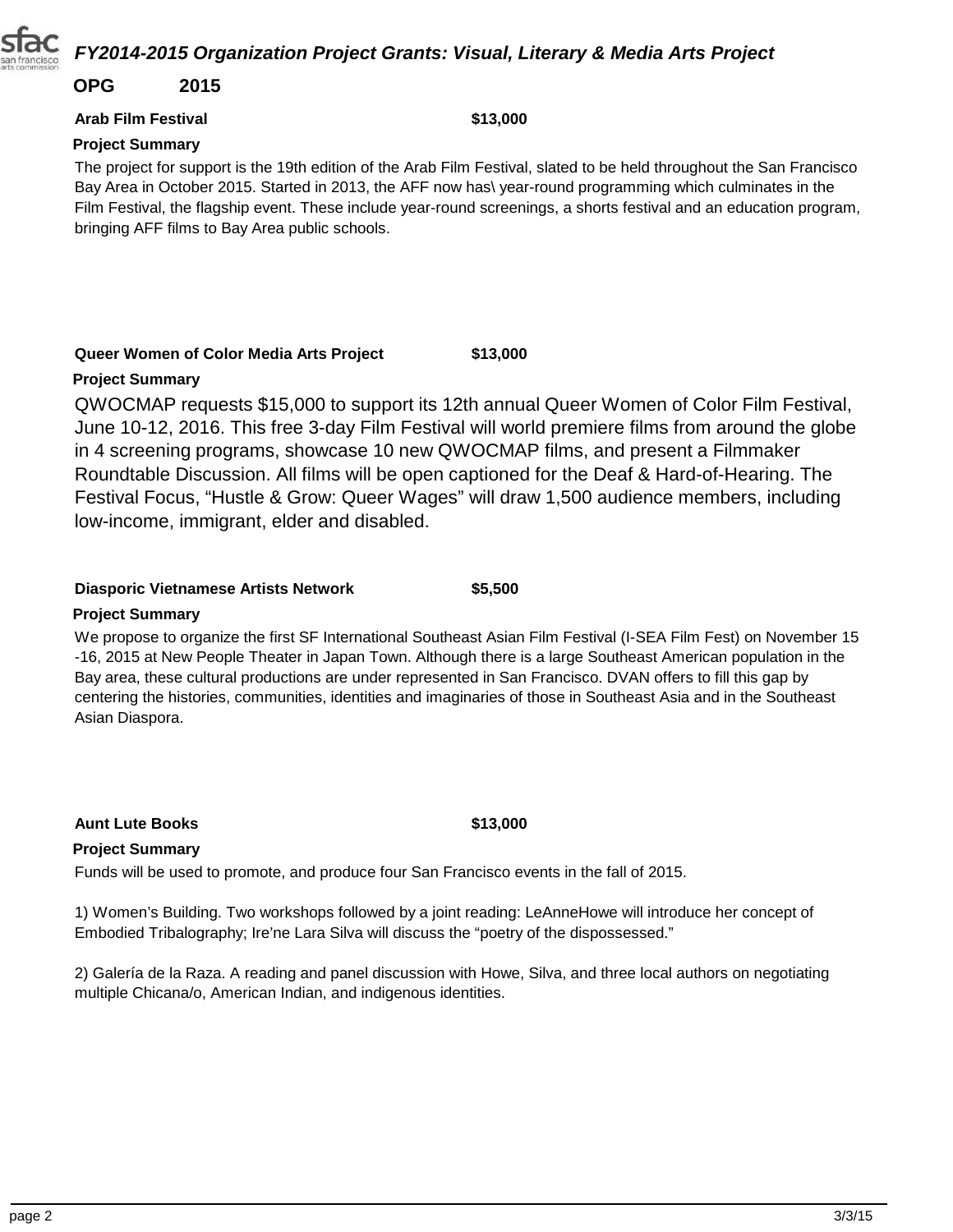*FY2014-2015 Organization Project Grants: Visual, Literary & Media Arts Project*



| <b>OPG</b> | 2015 |
|------------|------|
|------------|------|

#### **San Francisco Independent Film Festival \$13,000**

## **Project Summary**

SF DocFest exhibits the weirdest and most wonderful aspects of real-life on film. San Francisco DocFest is a well-loved film festival exhibits over two weeks of documentaries. The wild success of films like AN INCONVENIENT TRUTH to SUPERSIZE ME support the growing interest and clamor for the documentary genre. And SF DocFest is the only festival of its kind in San Francisco. We seeks to encourage the habit of adventurous movie-going by exhibiting documentary films that transport, increase awareness, and inspire audiences.

#### **Chinese Historical Society of America \$13,000**

### **Project Summary**

The CHSA Museum is seeking a grant of \$15,000 to support Crossroads, which brings awareness to the issue of human trafficking and shares stories of current day survivors as a means to empower women in our community. Audiences will be guided in small groups throughout the labyrinth of rooms to witness the stories unfold in an interactive performance journey. Crossroads, will premiere at the CHSA in two site-specific immersive theater performances September 11/12, 2015.

# **Sixth Street Photography Workshop**

**\$13,000**

### **Project Summary**

The proposed project is a film and digital photography workshop for adults living in poverty. We will produce Community Memory, part of an ongoing project of Sixth Street Photography Workshop to interpret and creatively document the changing South of Market neighborhood through the perceptions of its long-term population, members of its underclass, and military veterans. The project is key to moving Sixth Street Photography Workshop's new 6th ON 7th Gallery into its second year.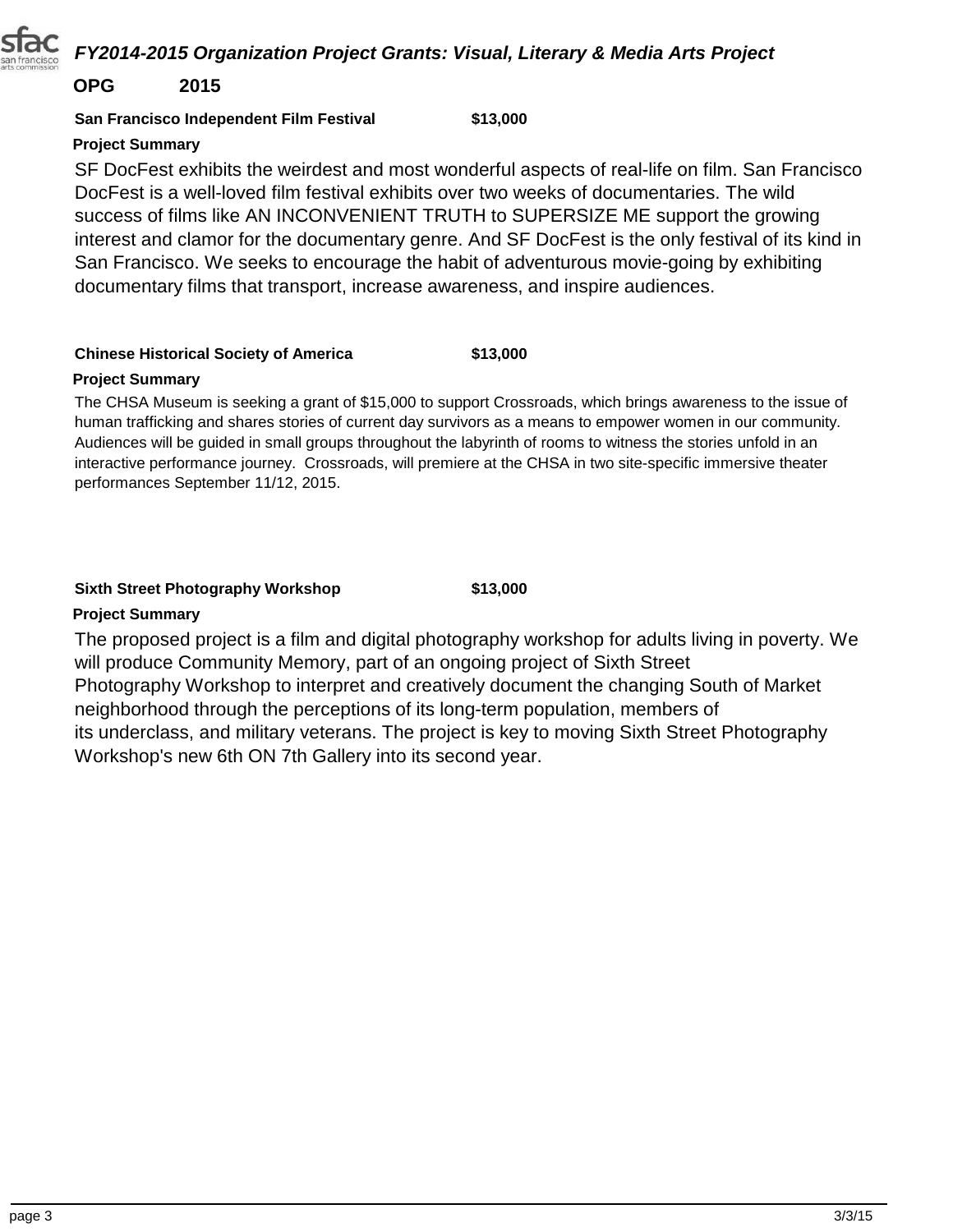

### **Community Investments FY2015 Organization Project Grants – Visual, Literary, and Media Arts Panelists**

#### **Brian Karl**

#### **Program Director, Headlands Center for the Arts**

For more than twenty years, Brian Karl has conceived and produced a numerous and wide range of independent video art projects and documentaries, public performances and exhibitions by himself and others. Several of his own directed works have received awards when screened at festivals, as well as have been purchased for collections and/or commissioned by museums and galleries internationally, including the Jewish Museum, the Whitney Biennial, and the New York and San Francisco Film Festivals.

He has also worked professionally for over two decades as a curator and administrator at art organizations in support of multidisciplinary creative work, including positions at Los Angeles Contemporary Exhibitions (LACE), Art-in-General, Harvestworks Digital Media Arts, and Headlands Center for the Arts. He has consulted as a curator, technician and guest speaker for organizations such as the Brooklyn Academy of Music, Creative Time, Composers Forum, Kadist Foundation, the Kitchen, San Francisco Art Institute, Yerba Buena Center for the Arts, and the Mabou Mines, Squat, Julie Taymor and Wooster Group theater companies, along with serving as editor and producer for Tellus, the Audio Art Magazine.

He completed his doctoral dissertation in music and anthropology at Columbia University after conducting archival and field research in Morocco, Spain and the U.S. He has taught courses widely at the college and university level in music, cultural anthropology and art, most recently at the California College of the Arts and the San Francisco Art Institute.

#### **Maysoun Wazwaz**

#### **Program Manager, Mills College Art Museum**

Maysoun Wazwaz has recently joined the Mills College Art Museum Program Manager. Prior to working at Mills she served for five years as the Exhibitions Program Manager at Southern Exposure in San Francisco where she had the opportunity to work with over 500 artists through solo, group and juried exhibitions as well as through public art projects and fundraising events. In 2010, Maysoun curated Extended Play, a new and exciting series of live art performances and workshops by multidisciplinary artists workingwith sound, light, video, voice, installation, sculpture, dance and new technology. In her capacity as exhibition program manager at SoEx, she curated, organized and produced over 100 exhibitions, events and projects of local, national and international artists.

In addition, Maysoun served on Visual Aid's Exhibitions Committee for five years curating exhibitions whose focus was to support artist with life threatening illnesses. She has also served on two San Francisco Arts Commission public art panels, has participated two years in a row in the San Francisco Art Institute's MFA Studio Visits as an outside curator, and has been a visiting lecturer at California College of the Arts numerous times. She is excited to be co-teaching the Senior Exhibition class at Mills College this year and hopes to have more teaching opportunities at the college in the future. Wazwaz has a BA in Art History from Bard College, Annandale-on-Hudson, NY. She is from Chicago and has lived in San Francisco for the past 10 years.